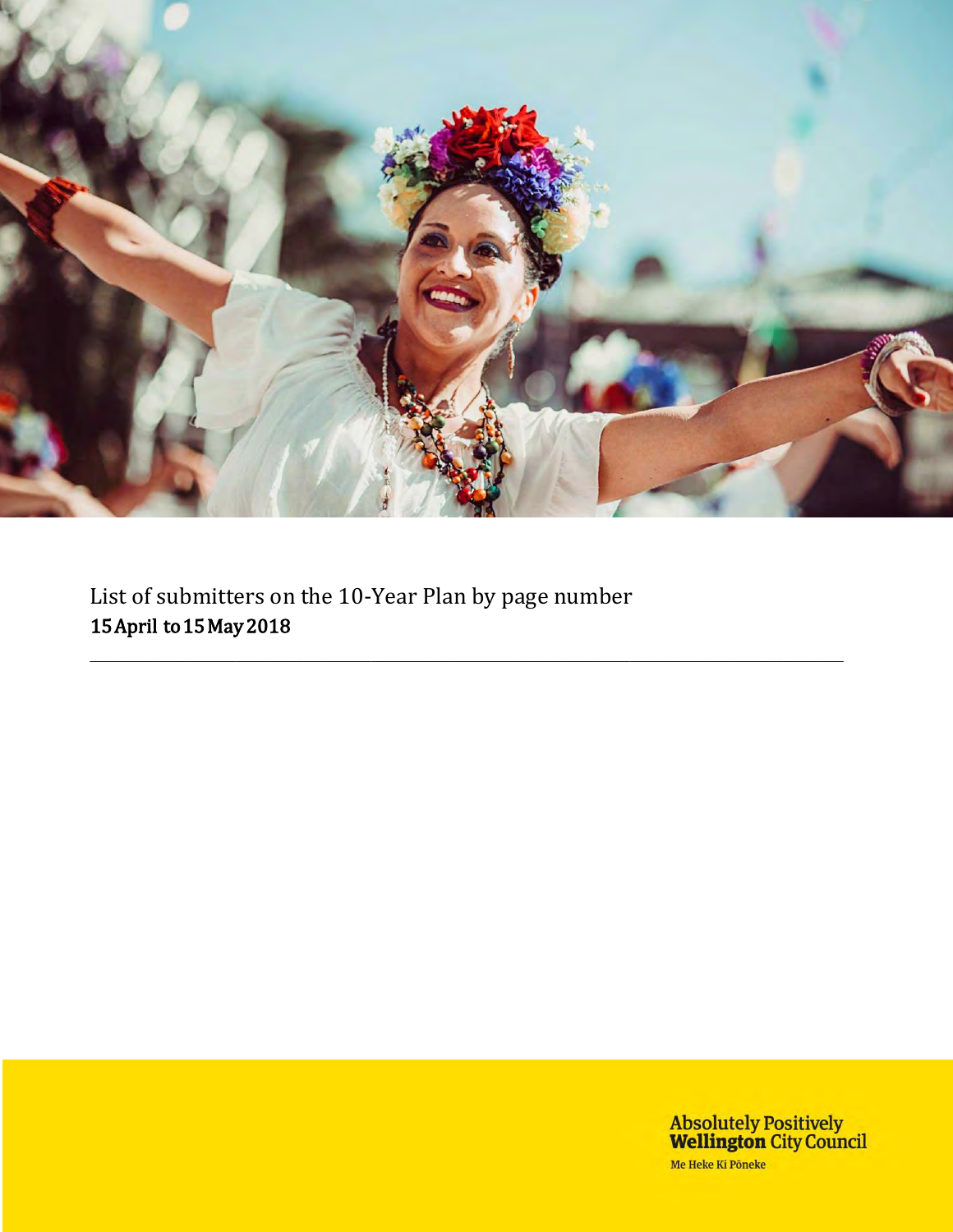| Submission<br>number    | Name                    | Organisation | Page number |
|-------------------------|-------------------------|--------------|-------------|
| $\mathbf{1}$            | Tom H                   |              | 14          |
| $\overline{\mathbf{2}}$ | Anonymous               |              | 17          |
| 3                       | Anonymous               |              | 20          |
| $\overline{\mathbf{4}}$ | Anonymous               |              | 23          |
| 5                       | Anonymous               |              | 26          |
| 6                       | Anonymous               |              | 29          |
| $\overline{\mathbf{z}}$ | Anonymous               |              | 32          |
| 8                       | Anonymous               |              | 35          |
| $\boldsymbol{9}$        | Anonymous               |              | 39          |
| 10                      | Alexander Elzenaar      |              | 42          |
| 11                      | Roger Cliffe            |              | 45          |
| 12                      | Charlie                 |              | 48          |
| 13                      | Anonymous               |              | 51          |
| 14                      | Anonymous               |              | 54          |
| 15                      | Rowena Humphrey         |              | 57          |
| 16                      | Anonymous               |              | 60          |
| 17                      | <b>Grace Christison</b> |              | 63          |
| 18                      | Scott Smith             |              | 66          |
| 19                      | Anonymous               |              | 69          |
| 20                      | Anonymous               |              | 72          |
| 21                      | J. O. King              |              | 75          |
| 22                      | Callum Strong           |              | 78          |
| 23                      | Anonymous               |              | 87          |
| 24                      | Anonymous               |              | 90          |
| 25                      | Anonymous               |              | 93          |
| 26                      | Anonymous               |              | 96          |
| 27                      | Anonymous               |              | 99          |
| 28                      | Anonymous               |              | 103         |
| 29                      | Ralf Schwate            |              | 106         |
| 30                      | Anonymous               |              | 110         |
| 31                      | Celia                   |              | 113         |
| 32                      | Anonymous               |              | 116         |
| 33                      | Anonymous               |              | 119         |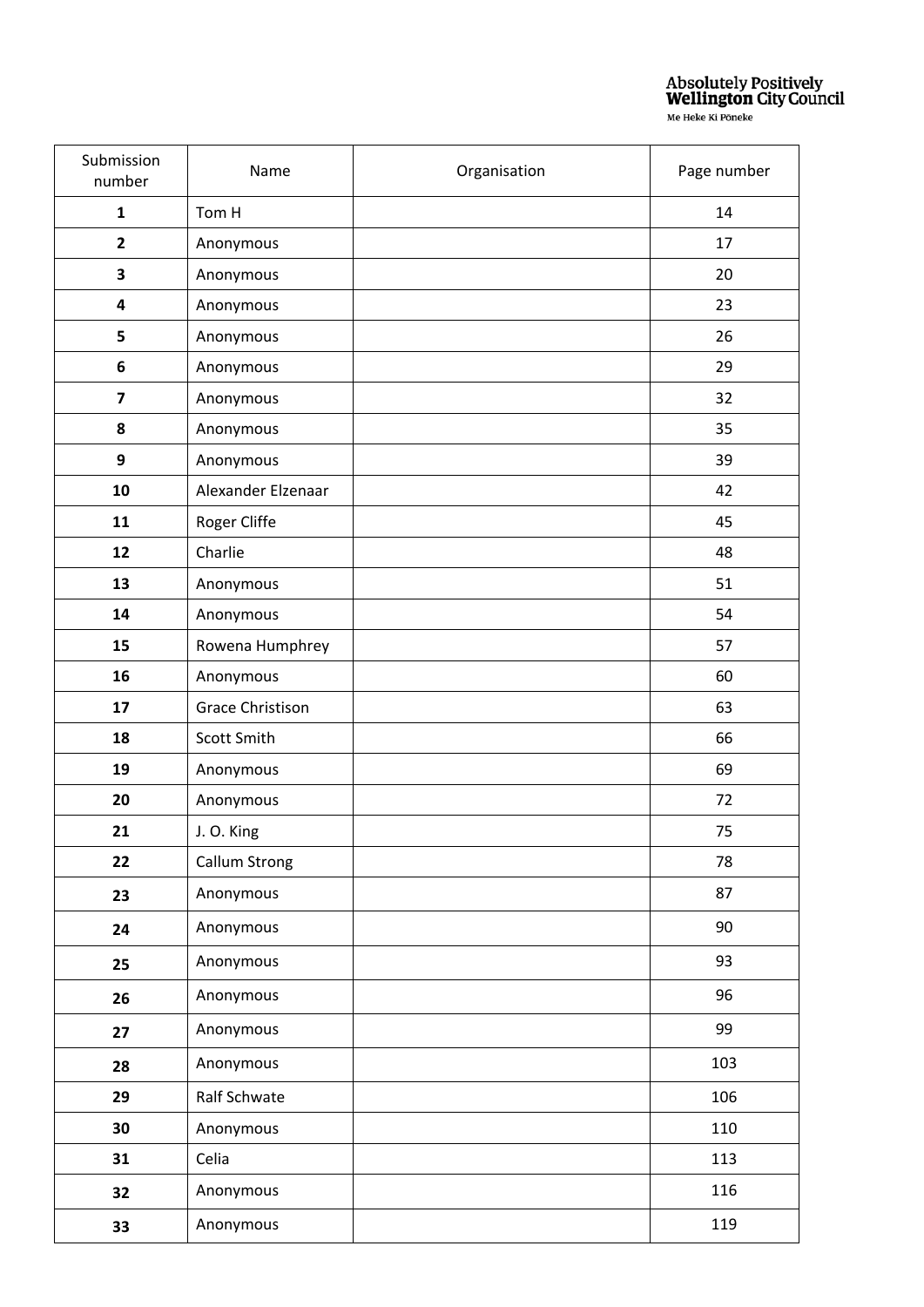| 34 | Jasmin                           | 123 |
|----|----------------------------------|-----|
| 35 | test                             | N/A |
| 36 | Anonymous                        | 126 |
| 37 | Anonymous                        | 133 |
| 38 | Ash                              | 136 |
| 39 | Anonymous                        | 139 |
| 40 | Mark Johnston                    | 142 |
| 41 | <b>Richard Hallam</b>            | 146 |
| 42 | test                             | N/A |
| 43 | Anonymous                        | 146 |
| 44 | Oli                              | 149 |
| 45 | <b>Cass Hesom-Williams</b>       | 152 |
| 46 | Anonymous                        | 155 |
| 47 | Te Puritanga<br><b>Jefferies</b> | 158 |
| 48 | Anonymous                        | 161 |
| 49 | <b>Grant Uridge</b>              | 164 |
| 50 | Anonymous                        | 167 |
| 51 | Anonymous                        | 170 |
| 52 | Lyndon Allott                    | 173 |
| 53 | Anonymous                        | 176 |
| 54 | Anonymous                        | 179 |
| 55 | Paul Wavish                      | 182 |
| 56 | Anonymous                        | 185 |
| 57 | Jason Frost-Evans                | 188 |
| 58 | Gautam R. Dewan                  | 191 |
| 59 | Lionel Kea                       | 194 |
| 60 | Anonymous                        | 197 |
| 61 | Anonymous                        | 200 |
| 62 | Alvin Bartley                    | 204 |
| 63 | Simon Meikle                     | 207 |
| 64 | Anonymous                        | 211 |
| 65 | <b>Bernadette Staal</b>          | 214 |
| 66 | Anonymous                        | 218 |
| 67 | Anonymous                        | 221 |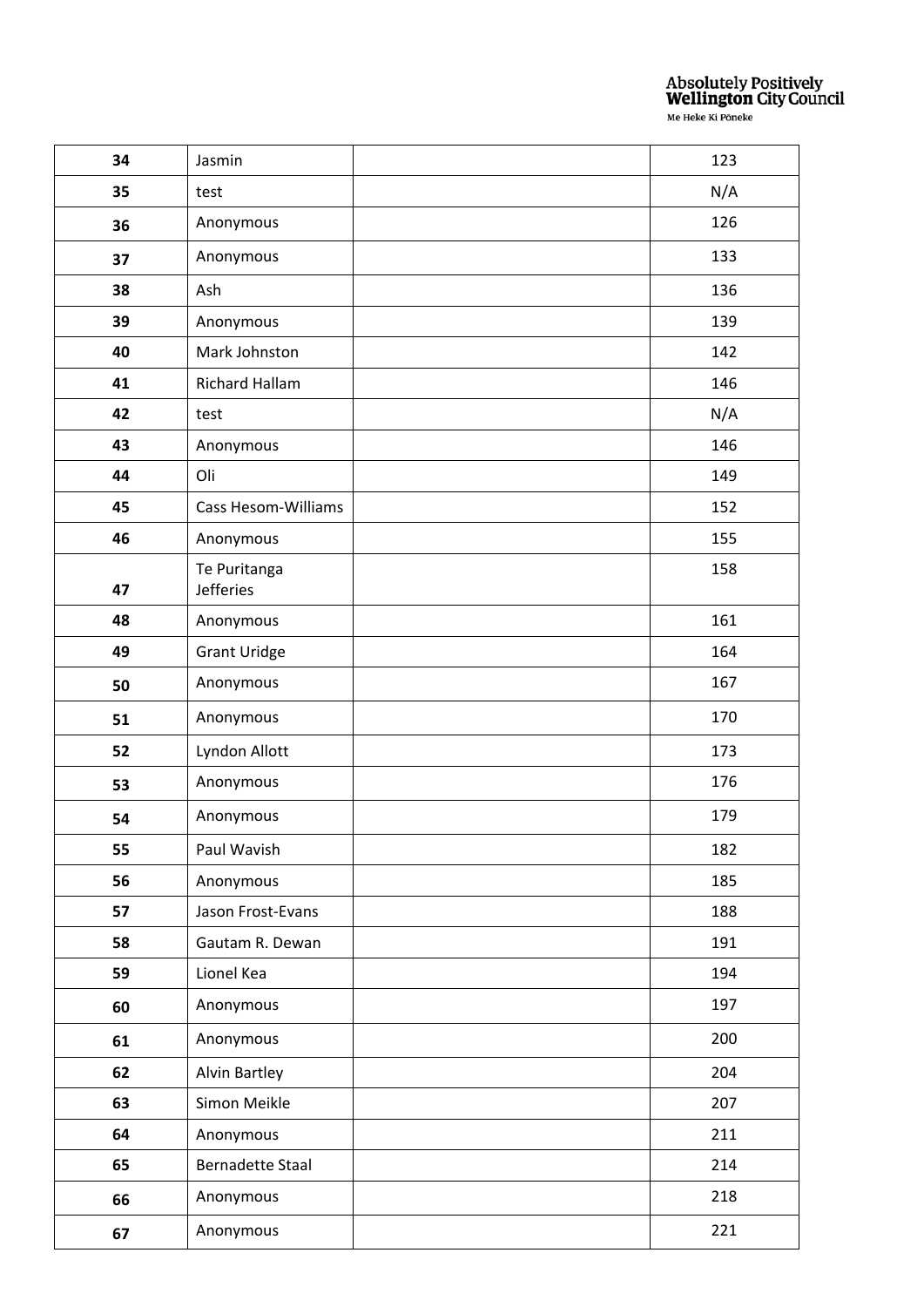| 68  | Anonymous               |  |              | 224 |
|-----|-------------------------|--|--------------|-----|
| 69  | Anonymous               |  |              | 227 |
| 70  | Harriett                |  |              | 230 |
| 71  | Andrew                  |  |              | 233 |
| 72  | Anonymous               |  |              | 236 |
| 73  | Anonymous               |  |              | 239 |
| 74  | Anonymous               |  |              | 242 |
| 75  | Anonymous               |  |              | 242 |
| 76  | Anonymous               |  |              | 245 |
| 77  | Anonymous               |  |              | 248 |
| 78  | Georgia Lawrence        |  |              | 251 |
| 79  | Anonymous               |  |              | 254 |
| 80  | Eyal Aharoni            |  |              | 257 |
| 81  | Rory                    |  |              | 263 |
| 82  | <b>Chris Harding</b>    |  |              | 266 |
| 83  | Mattie Koenders         |  |              | 269 |
| 84  | <b>Trevor Hughes</b>    |  |              | 272 |
| 85  | Murray                  |  |              | 275 |
| 86  | <b>Steve Glassey</b>    |  |              | 278 |
| 87  | Jeremy Stewart          |  |              | 282 |
| 88  | Chris                   |  |              | 285 |
| 89  | Anonymous               |  |              | 288 |
| 90  | Anonymous               |  | $\mathbf{1}$ |     |
| 91  | Anonymous               |  |              | 294 |
| 92  | Anonymous               |  |              | 297 |
| 93  | Anonymous               |  |              | 300 |
| 94  | <b>Steffen Boelaars</b> |  |              | 304 |
| 95  | Anonymous               |  |              | 307 |
| 96  | David                   |  |              | 310 |
| 97  | Ben                     |  |              | 313 |
|     | Elisapeci Samanunu      |  | $\mathbf{1}$ |     |
| 98  | Waqanivala              |  |              |     |
| 99  | Jo Watt                 |  |              | 319 |
| 100 | Gabrielle               |  |              | 322 |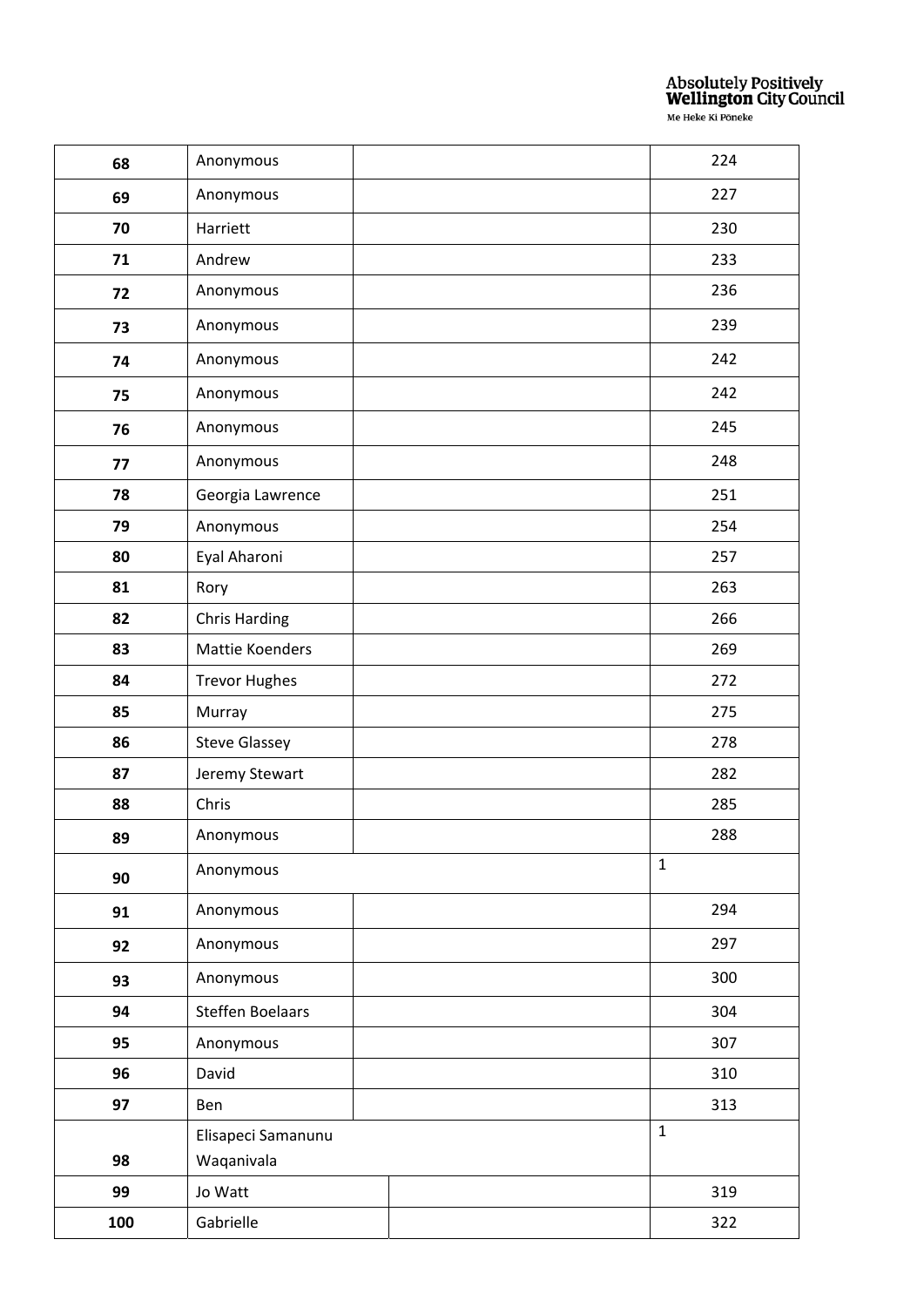| 101 | Anonymous            | 326 |
|-----|----------------------|-----|
| 102 | <b>Kris Banning</b>  | 329 |
| 103 | Rachel McPhee        | 332 |
| 104 | Anonymous            | 335 |
| 105 | Anonymous            | 338 |
| 106 | Anonymous            | 341 |
| 107 | <b>Ben Carpenter</b> | 344 |
| 108 | Sam                  | 347 |
| 109 | Craig Pearson        | 350 |
| 110 | John                 | 353 |
| 111 | Anonymous            | 356 |
| 112 | Anonymous            | 359 |
| 113 | Kevin Greig          | 362 |
| 114 | Anonymous            | 365 |
| 115 | Charlie Callcut      | 368 |
| 116 | Anonymous            | 371 |
| 117 | Jessie               | 374 |
| 118 | Matthew Read         | 377 |
| 119 | Anonymous            | 386 |
| 120 | Anonymous            | 383 |
| 121 | Alexander Garside    | 386 |
| 122 | Anonymous            | 389 |
| 123 | Anonymous            | 392 |
| 124 | Anonymous            | 395 |
| 125 | Anonymous            | 398 |
| 126 | Yang Gan             | 401 |
| 127 | Andre Whittaker      | 404 |
| 128 | Taison               | 407 |
| 129 | Anonymous            | 411 |
| 130 | Anonymous            | 414 |
| 131 | A Franklyn           | 417 |
| 132 | Anonymous            | 420 |
| 133 | Chloe Graham         | 423 |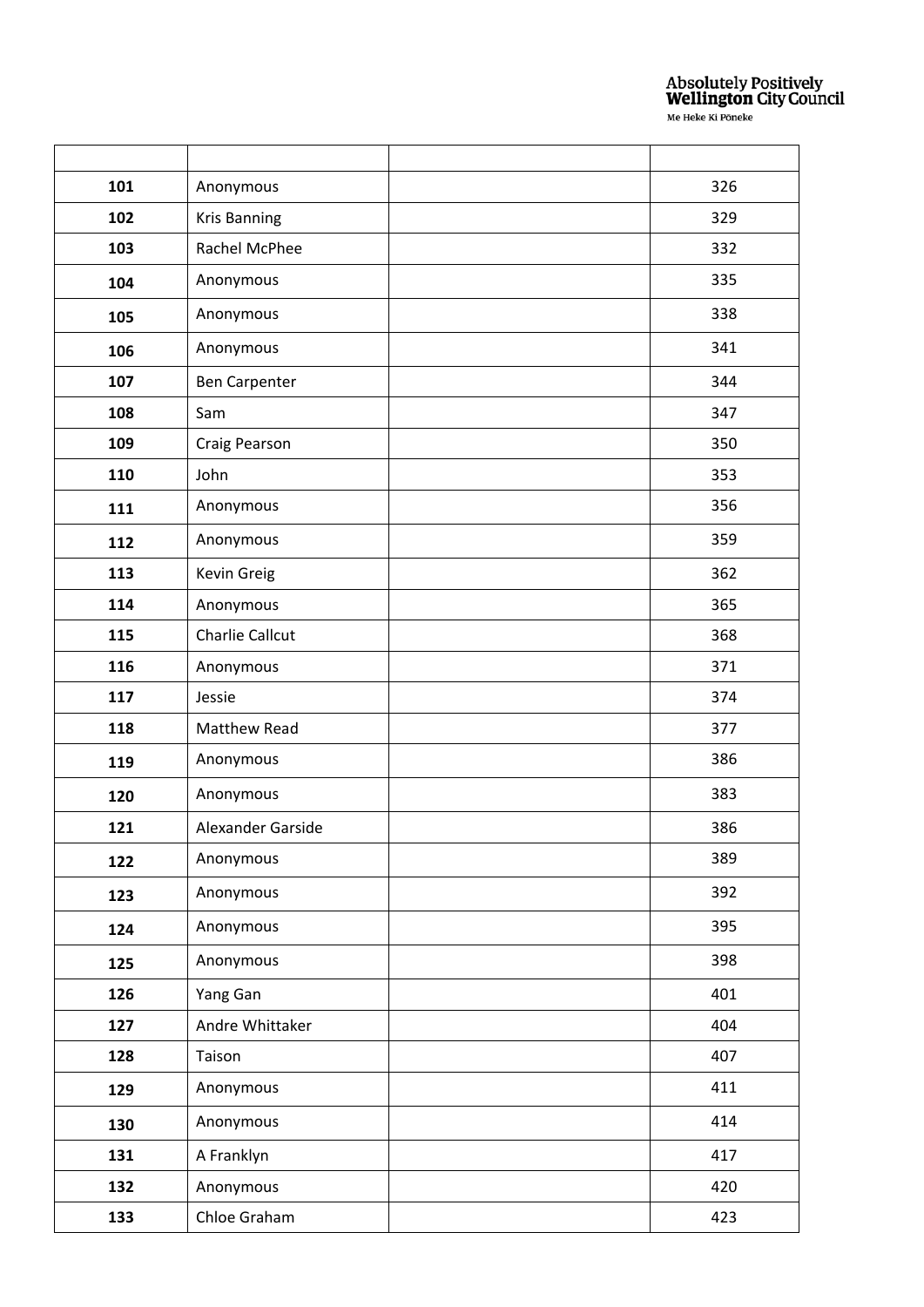| 134 | Anonymous               |                                              | 427 |
|-----|-------------------------|----------------------------------------------|-----|
| 135 | Anonymous               |                                              | 430 |
| 136 | Anonymous               |                                              | 433 |
| 137 | <b>Geoff Simmons</b>    |                                              | 436 |
| 138 | <b>Cameron Mexted</b>   | <b>Mexted Performance Sports</b><br>Surfaces | 440 |
| 139 | Anonymous               |                                              | 445 |
| 140 | Anonymous               |                                              | 448 |
| 141 | Anonymous               |                                              | 451 |
| 142 | Demelza Gallen          |                                              | 454 |
| 143 | Anonymous               |                                              | 457 |
| 144 | Anonymous               |                                              | 460 |
| 145 | Anonymous               |                                              | 463 |
| 146 | <b>Tony Bruce</b>       |                                              | 466 |
| 147 | Anonymous               |                                              | 470 |
| 148 | Anonymous               |                                              | 474 |
| 149 | Victoria Barton-Chapple |                                              | 477 |
| 150 | Justin Baty             |                                              | 480 |
| 151 | Duncan Owen             |                                              | 483 |
| 152 | Anonymous               |                                              | 486 |
| 153 | Andrew Wharton          |                                              | 489 |
| 154 | Leanne pool             |                                              | 492 |
| 155 | Jo Hardy                |                                              | 495 |
| 156 | Steven Ensslen          |                                              | 498 |
| 157 | Ingo Schommer           |                                              | 501 |
| 158 | Johan                   |                                              | 504 |
| 159 | Anonymous               |                                              | 507 |
| 160 | Freddie Dillon          |                                              | 510 |
| 161 | Ben                     |                                              | 513 |
| 162 | Michaela                |                                              | 516 |
| 163 | Maria Williams          |                                              | 519 |
| 164 | Duncan Domett           |                                              | 522 |
| 165 | Anonymous               |                                              | 529 |
| 166 | Anonymous               |                                              | 532 |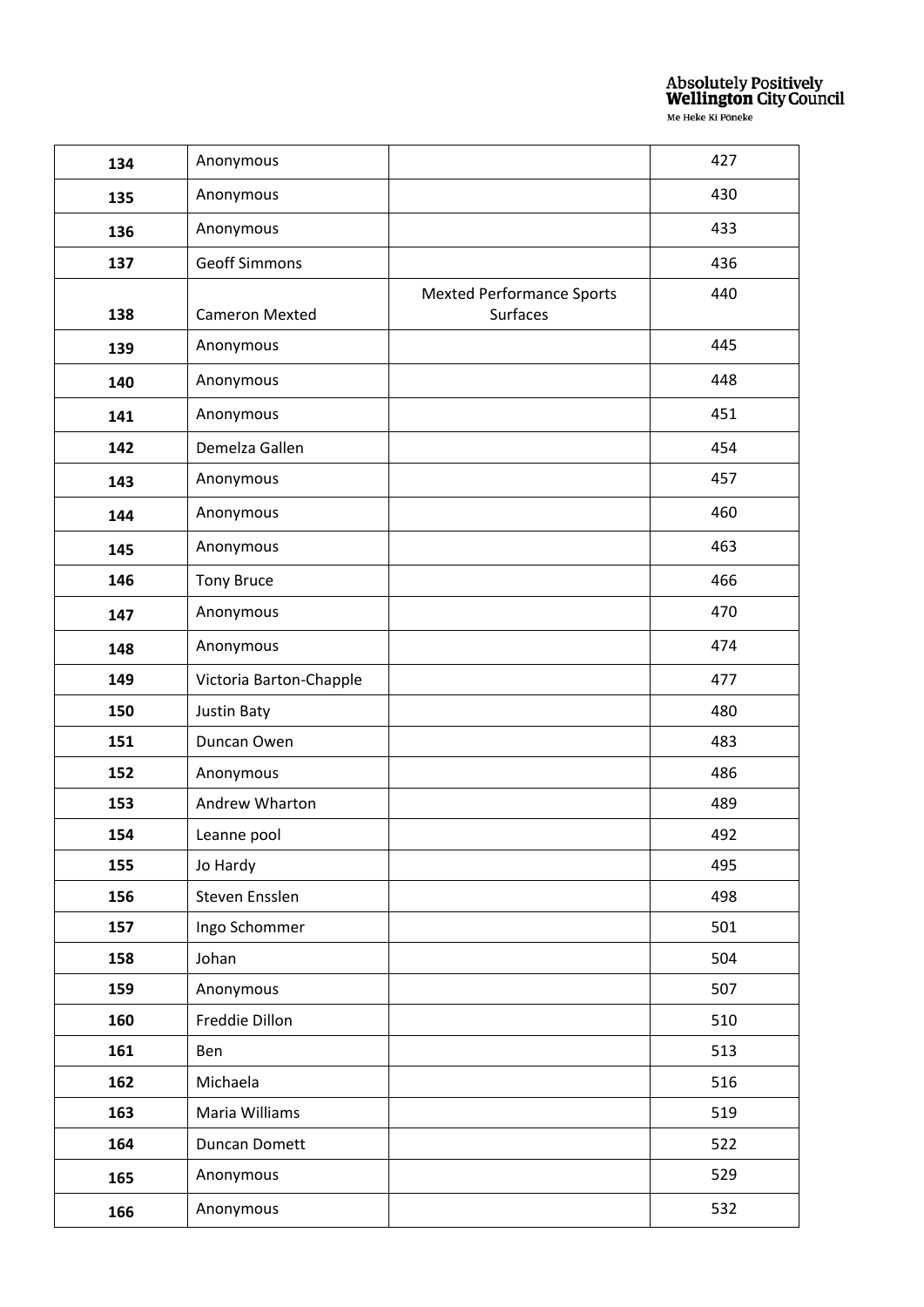| 167 | Anonymous               | 535            |
|-----|-------------------------|----------------|
| 168 | $\mathsf S$             | 535            |
| 169 | Anonymous               | 538            |
| 170 | Rochelle Kerr           | 541            |
| 171 | Anonymous               | 544            |
| 172 | Shane                   | 547            |
| 173 | Elfrida Harper          | 551            |
| 174 | Anonymous               | 554            |
| 175 | Anonymous               | 557            |
| 176 | <b>Tracy Farr</b>       | 560            |
| 177 | Anonymous               | 563            |
| 178 | Jodie                   | 566            |
| 179 | Russell Kleyn           | 569            |
| 180 | Paul                    | 573            |
| 181 | Anonymous               | 576            |
| 182 | <b>Emily J Gott</b>     | 579            |
| 183 | <b>Geoff Simmons</b>    | 582            |
| 184 | Stephen Journee         | $\overline{7}$ |
| 185 | Hayley                  | 10             |
| 186 | Anonymous               | 13             |
| 187 | Anonymous               | 17             |
| 188 | Anonymous               | 20             |
| 189 | Anonymous               | 23             |
| 190 | Anonymous               | 26             |
| 191 | <b>Chris Middlemiss</b> | 29             |
| 192 | Anonymous               | 32             |
| 193 | Patrick                 | 35             |
| 194 | Anonymous               | 38             |
| 195 | Anonymous               | 41             |
| 196 | Anonymous               | 44             |
| 197 | Iman Aghamohammadi      | 47             |
| 198 | Dr Sea Rotmann          | 50             |
| 199 | Anonymous               | 53             |
| 200 | Anonymous               | 56             |
|     |                         |                |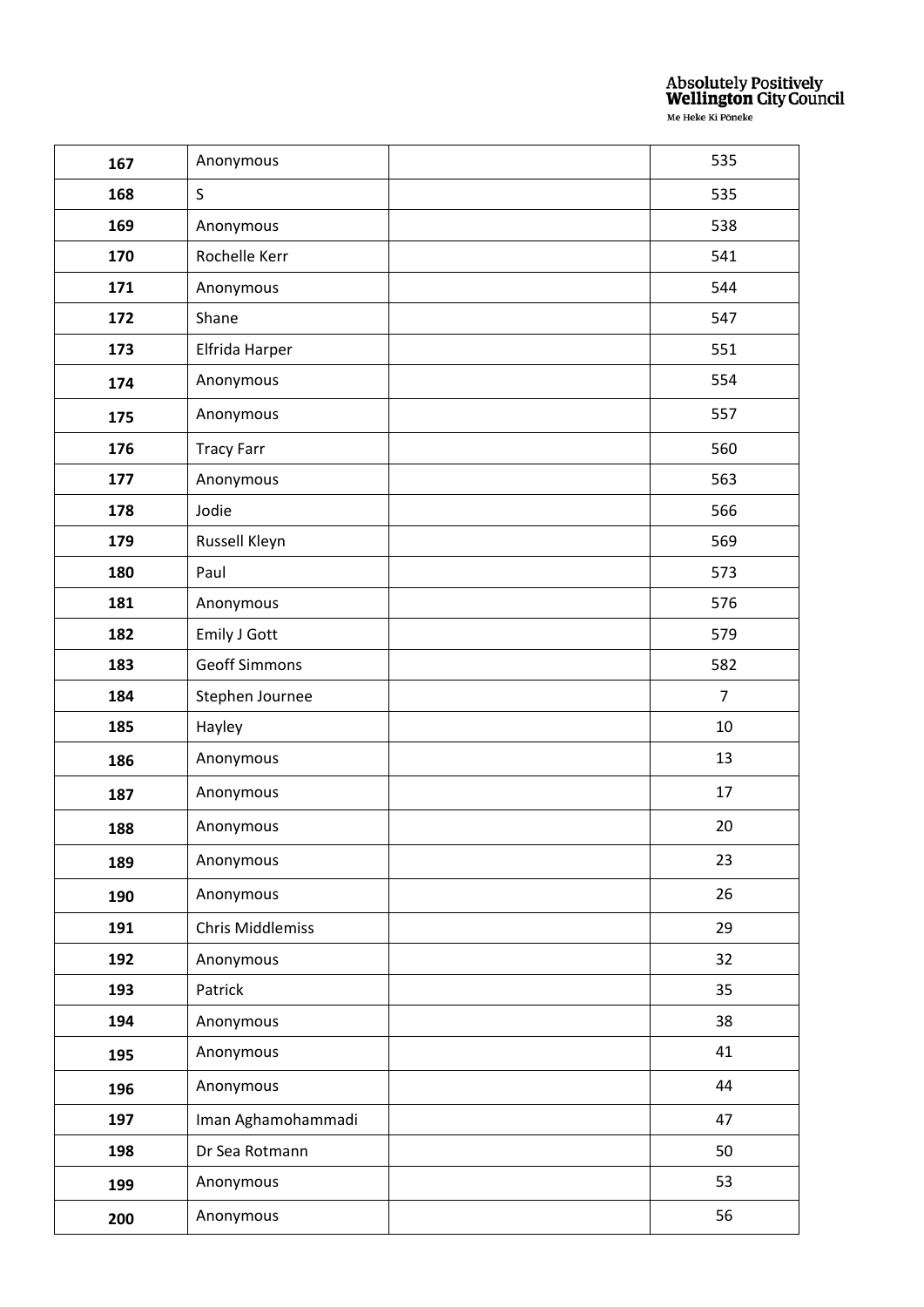| 201 | Anonymous             |             | 59  |
|-----|-----------------------|-------------|-----|
| 202 | Anonymous             |             | 62  |
| 203 | Jan Powell            |             | 65  |
| 204 | Anonymous             |             | 68  |
| 205 | Anonymous             |             | 71  |
| 206 | Anonymous             |             | 75  |
| 207 | Tina van Dijk         |             | 78  |
| 208 | Anonymous             |             | 81  |
| 209 | Danielle Jukes        |             | 84  |
| 210 | Anonymous             |             | 87  |
| 211 | Jocelyn Kua           |             | 90  |
| 212 | Aseri Kua             |             | 93  |
| 213 | Kira                  |             | 96  |
| 214 | Anonymous             |             | 99  |
| 215 | Ken                   | <b>RBNZ</b> | 102 |
| 216 | Axel L                |             | 105 |
| 217 | Anonymous             |             | 108 |
| 218 | <b>Isaac Laughton</b> |             | 111 |
| 219 | Anonymous             |             | 114 |
| 220 | Benjamin Aiken        |             | 117 |
| 221 | Gillian McNaughton    |             | 120 |
| 222 | <b>Elaine Edwards</b> |             | 123 |
| 223 | Vicky Stanbridge      |             | 126 |
| 224 | Rachel Hardie         |             | 129 |
| 225 | Anonymous             |             | 132 |
| 226 | Georgia               |             | 135 |
| 227 | Anonymous             |             | 138 |
| 228 | Anonymous             |             | 141 |
| 229 | Holly                 |             | 144 |
| 230 | Anonymous             |             | 147 |
| 231 | Anonymous             |             | 150 |
| 232 | Anonymous             |             | 153 |
| 233 | Michael Potts         |             | 156 |
| 234 | Anonymous             |             | 159 |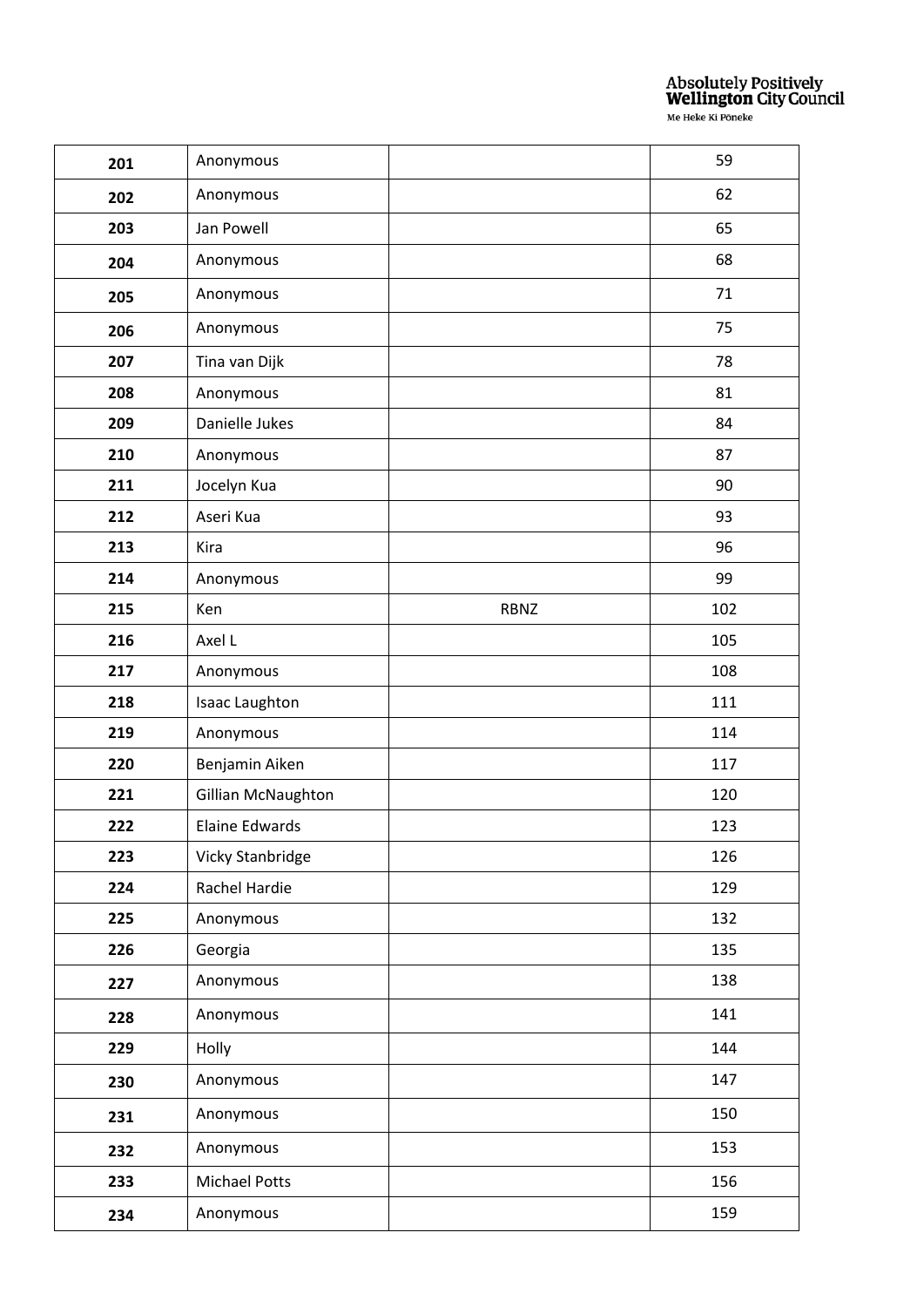| 235 | Anonymous               |        | 162 |
|-----|-------------------------|--------|-----|
| 236 | Anonymous               |        | 165 |
| 237 | Elizabeth Nahu          |        | 168 |
| 238 | <b>Tracey Butler</b>    |        | 171 |
| 239 | Anonymous               |        | 174 |
| 240 | Anonymous               |        | 177 |
| 241 | Anonymous               |        | 180 |
| 242 | Anna Williams           |        | 183 |
| 243 | Anonymous               |        | 186 |
| 244 | Anonymous               |        | 189 |
| 245 | Anonymous               |        | 192 |
| 246 | Anonymous               |        | 195 |
| 247 | <b>Annie Yeates</b>     |        | 198 |
| 248 | Anonymous               |        | 201 |
| 249 | Anonymous               |        | 204 |
| 250 | Anonymous               |        | 207 |
| 251 | Anonymous               |        | 210 |
| 252 | Anonymous               |        | 213 |
| 253 | Anonymous               |        | 216 |
| 254 | Greg Rzesniowiecki      |        | 219 |
| 255 | Anonymous               |        | 250 |
| 256 | Lis Perry               |        | 253 |
| 257 | Anonymous               |        | 256 |
| 258 | <b>Grant Petherick</b>  |        | 259 |
| 259 | <b>Florent Mara</b>     |        | 262 |
| 260 | <b>Pauline Phillips</b> |        | 265 |
| 261 | Craig Ellison           |        | 268 |
| 262 | Helena Hutchinson       |        | 271 |
| 263 | Cathy Webb              |        | 282 |
| 264 | Karen Olver             |        | 285 |
| 265 | Richard Jeffrey         | Mosaic | 288 |
| 266 | S Stanley               |        | 348 |
| 267 | Anonymous               |        | 351 |
| 268 | James Perez             |        | 354 |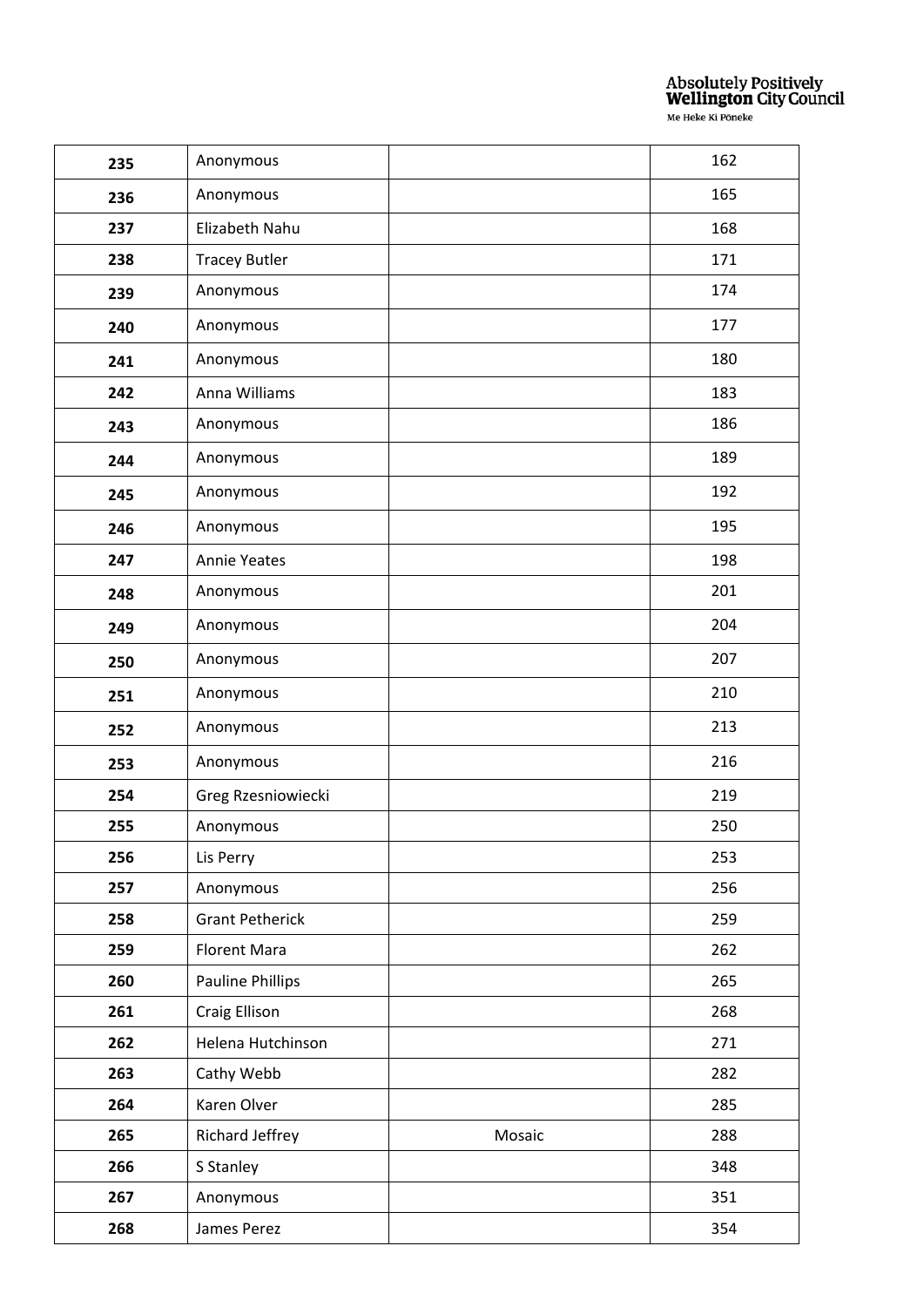| 269 | Francesca Mackenzie   |                             | 357 |
|-----|-----------------------|-----------------------------|-----|
| 270 | Sunanda Lynne Trotter |                             | 360 |
| 271 | Anonymous             |                             | 371 |
| 272 | Anonymous             |                             | 374 |
| 273 | Anonymous             |                             | 377 |
| 274 | lan                   |                             | 380 |
| 275 | Anonymous             |                             | 383 |
| 276 | Karl Ferguson         |                             | 386 |
| 277 | Anonymous             |                             | 389 |
| 278 | Kris Richards         | <b>Baseball New Zealand</b> | 393 |
| 279 | Olivia                |                             | 428 |
| 280 | Anonymous             |                             | 431 |
| 281 | Anonymous             |                             | 434 |
| 282 | Constance Talbot      |                             | 437 |
| 283 | Anonymous             |                             | 440 |
| 284 | Laura Honey           |                             | 443 |
| 285 | Rupesh Mahajan        |                             | 446 |
| 286 | Anonymous             |                             | 449 |
| 287 | Ben Bateman           |                             | 452 |
| 288 | Anonymous             |                             | 455 |
| 289 | Jono Cooper           |                             | 458 |
| 290 | Anonymous             |                             | 461 |
| 291 | Helen Seddon          |                             | 464 |
| 292 | Anonymous             |                             | 467 |
| 293 | Anonymous             |                             | 470 |
| 294 | Anonymous             |                             | 473 |
| 295 | Daniel Mulholland     |                             | 476 |
| 296 | Josh                  |                             | 479 |
| 297 | Anonymous             |                             | 482 |
| 298 | Joe Garlick           |                             | 485 |
| 299 | Eugene                |                             | 488 |
| 300 | John                  |                             | 491 |
| 301 | Rhedyn Law            |                             | 494 |
| 302 | Momo Kornher          |                             | 497 |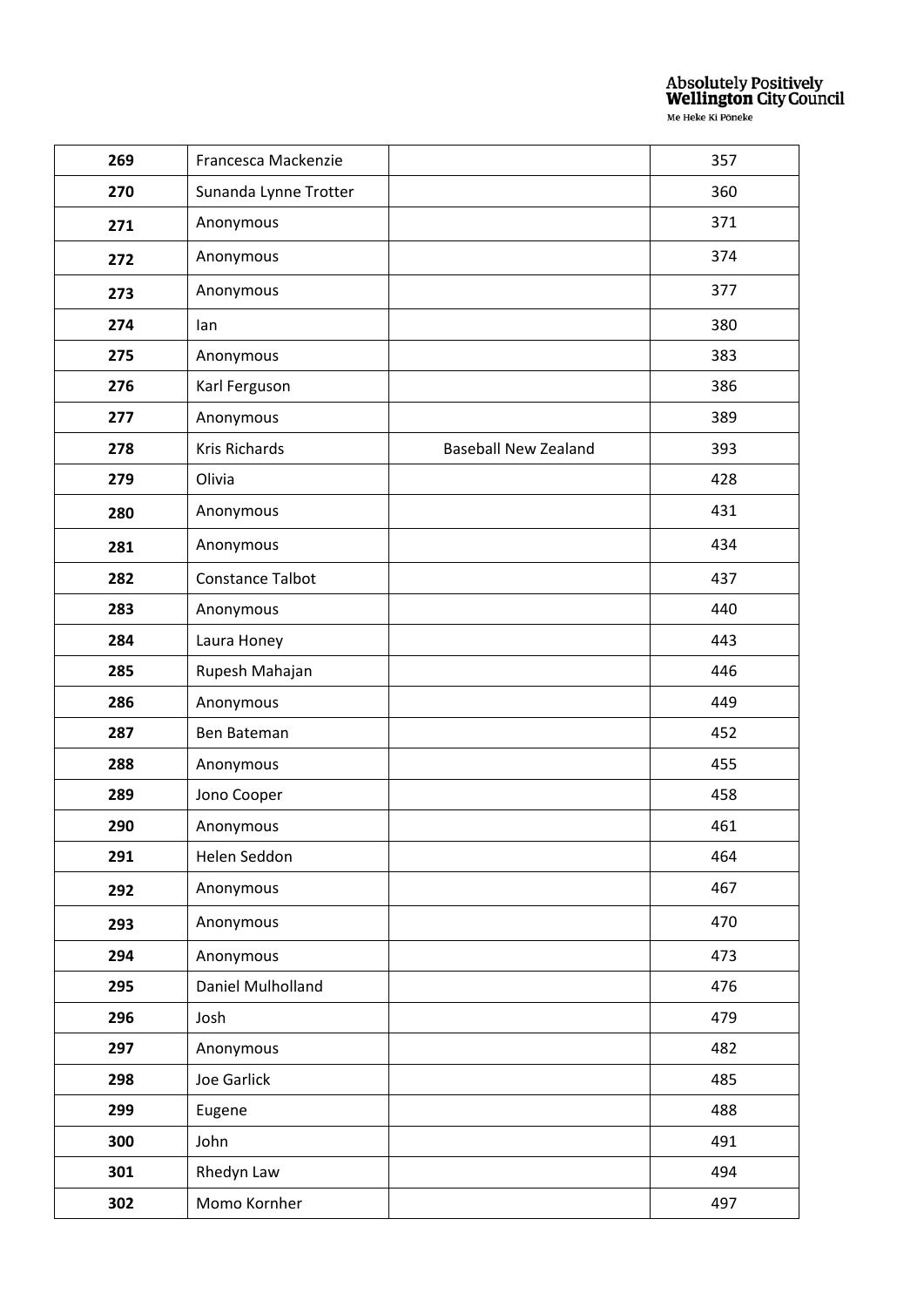| 303 | Anonymous            | 500 |
|-----|----------------------|-----|
| 304 | Anonymous            | 503 |
| 305 | Anonymous            | 506 |
| 306 | <b>Tracy Stedall</b> | 509 |
| 307 | Leanne               | 512 |
| 308 | Anonymous            | 515 |
| 309 | Anonymous            | 518 |
| 310 | Wayne Mills          | 521 |
| 311 | Anonymous            | 525 |
| 312 | Glenn                | 528 |
| 313 | Anonymous            | 531 |
| 314 | Anonymous            | 536 |
| 315 | Anonymous            | 539 |
| 316 | Anonymous            | 542 |
| 317 | Anonymous            | 545 |
| 318 | Ingrid               | 548 |
| 319 | Anonymous            | 551 |
| 320 | Kevin Blewman        | 554 |
| 321 | Anonymous            | 557 |
| 322 | Ryan Gall            | 560 |
| 323 | Anonymous            | 563 |
| 324 | Anonymous            | 566 |
| 325 | Andrew Nicolson      | 569 |
| 326 | Anonymous            | 573 |
| 327 | Anonymous            | 576 |
| 328 | <b>Faith Roberts</b> | 579 |
| 329 | Anonymous            | 582 |
| 330 | Anonymous            | 585 |
| 331 | Ben                  | 588 |
| 332 | Claudia              | 591 |
| 333 | Anonymous            | 594 |
| 334 | Tim Cox              | 598 |
| 335 | Anonymous            | 601 |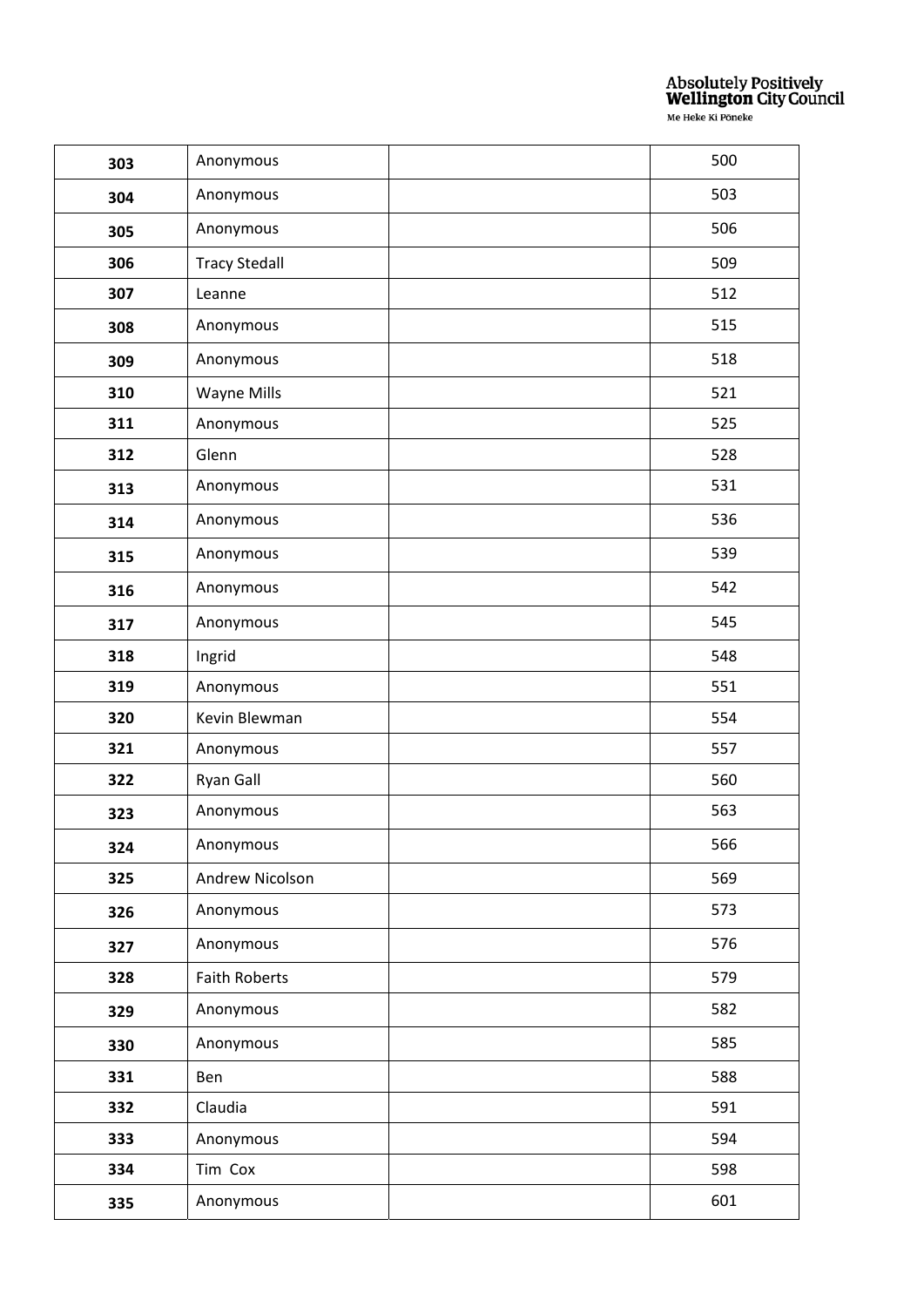| 336 | Anonymous             |                                        | 604 |
|-----|-----------------------|----------------------------------------|-----|
| 337 | Anonymous             |                                        | 607 |
| 338 | Anonymous             |                                        | 610 |
| 339 | Anonymous             |                                        | 613 |
| 340 | <b>Teresa Shields</b> |                                        | 616 |
| 341 | James Green           |                                        | 619 |
| 342 | <b>Peter Mairs</b>    |                                        | 622 |
| 343 | Anonymous             |                                        | 625 |
| 344 | Anonymous             |                                        | 628 |
| 345 | Anonymous             |                                        | 631 |
| 346 | Anonymous             |                                        | 634 |
| 347 | Des Smith             |                                        | 638 |
| 348 | Anonymous             |                                        | 641 |
| 349 | Anonymous             |                                        | 644 |
| 350 | Dean Stanley          |                                        | 647 |
| 351 | Dr Marion Leighton    | Doctors for Active, Safe Transport     | 650 |
| 352 | Anonymous             |                                        | 653 |
| 353 | Anshu Nehra           |                                        | 656 |
| 354 | Anonymous             |                                        | 659 |
| 355 | Anonymous             |                                        | 662 |
| 356 | Anonymous             |                                        | 665 |
| 357 | Clint Schoultz        | Vulnerable Support Charitable<br>Trust | 668 |
| 358 | Jan                   |                                        | 671 |
| 359 | Anonymous             |                                        | 674 |
| 360 | Anonymous             |                                        | 20  |
| 361 | Antony Wilkinson      |                                        | 23  |
| 362 | <b>Alison Robins</b>  |                                        | 26  |
|     | Anonymous             |                                        | 29  |
| 363 |                       |                                        |     |
| 364 | <b>Hugh McGuire</b>   |                                        | 33  |
| 365 | Nicole                |                                        | 36  |
| 366 | Lewis Barron          |                                        | 39  |
| 367 | Mark Swinbank         |                                        | 42  |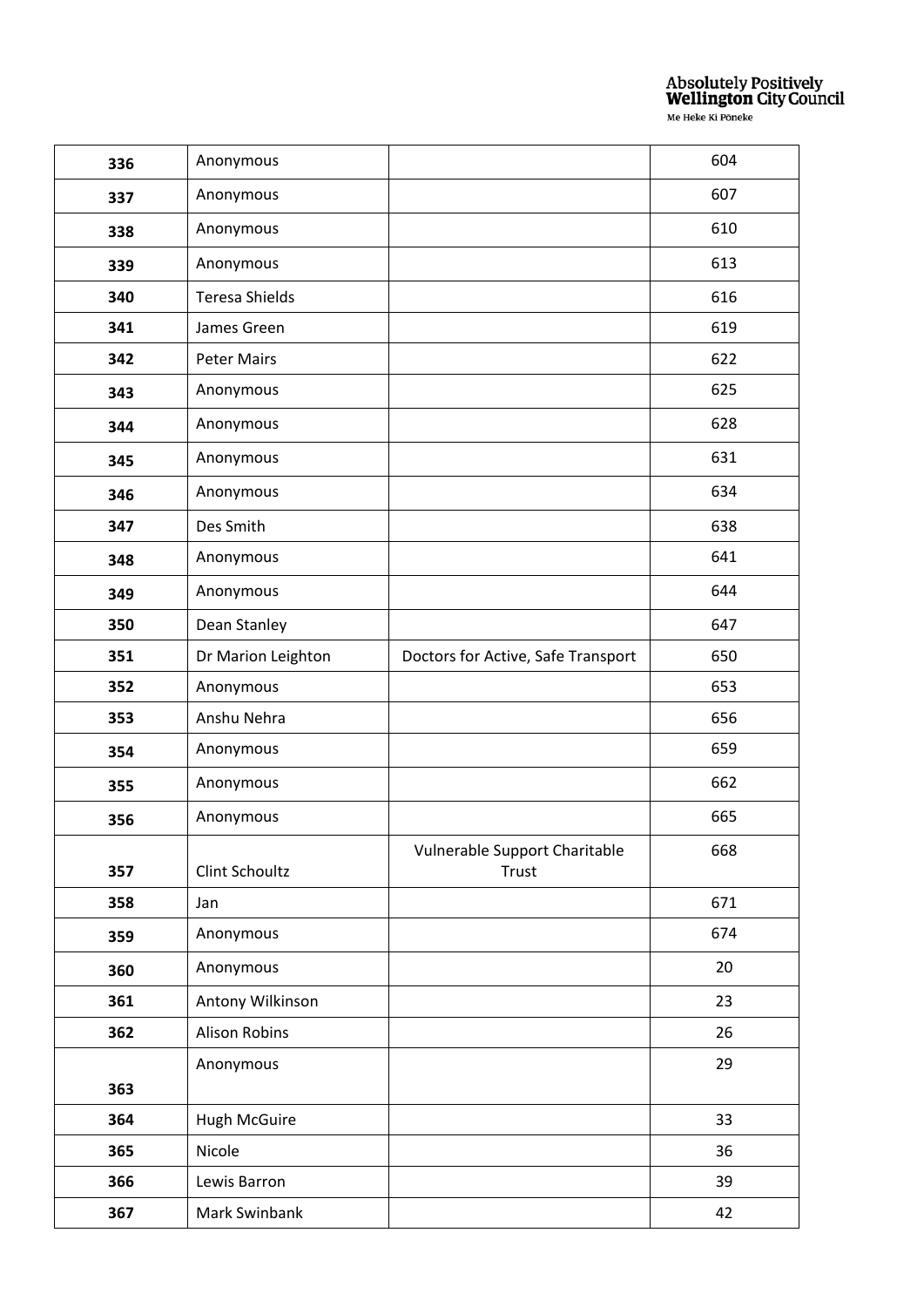| 368 | Maria van der Meel           | THE CITY IS OURS | 45  |
|-----|------------------------------|------------------|-----|
| 369 | Anonymous                    |                  | 49  |
| 370 | Anonymous                    |                  | 52  |
| 371 | Sophie                       |                  | 55  |
| 372 | Wayne Smith                  |                  | 58  |
| 373 | Santosh Ramji                |                  | 61  |
| 374 | Simon Russell                |                  | 64  |
| 375 | Davina Lach                  |                  | 67  |
| 376 | Anonymous                    |                  | 70  |
| 377 | Anonymous                    |                  | 73  |
| 378 | Pasang Sherpa                |                  | 76  |
| 379 | Andrea Flynn                 |                  | 79  |
|     | Anonymous                    |                  | 82  |
| 380 |                              |                  |     |
| 381 | Liv                          |                  | 85  |
| 382 | Tom MacDiarmid               |                  | 88  |
| 383 | Sarah                        |                  | 91  |
| 384 | <b>RG</b>                    |                  | 94  |
| 385 | <b>Graham Witts</b>          |                  | 97  |
| 386 | Anonymous                    |                  | 100 |
| 387 | Anonymous                    |                  | 103 |
| 388 | Bri                          |                  | 106 |
| 389 | Justin Smith                 |                  | 109 |
| 390 | Damian                       |                  | 112 |
| 391 | <b>Spencer Petherick</b>     |                  | 115 |
| 392 | Anonymous                    |                  | 118 |
| 393 | <b>Bernard O'Shaughnessy</b> |                  | 121 |
| 394 | Anonymous                    |                  | 125 |
| 395 | Anonymous                    |                  | 128 |
| 396 | Anonymous                    |                  | 131 |
| 397 | <b>Emily Louise Watson</b>   |                  | 134 |
| 398 | Anonymous                    |                  | 138 |
| 399 | Nick Wood                    |                  | 141 |
| 400 | Anonymous                    |                  | 144 |
| 401 | Carin Sundstedt              |                  | 147 |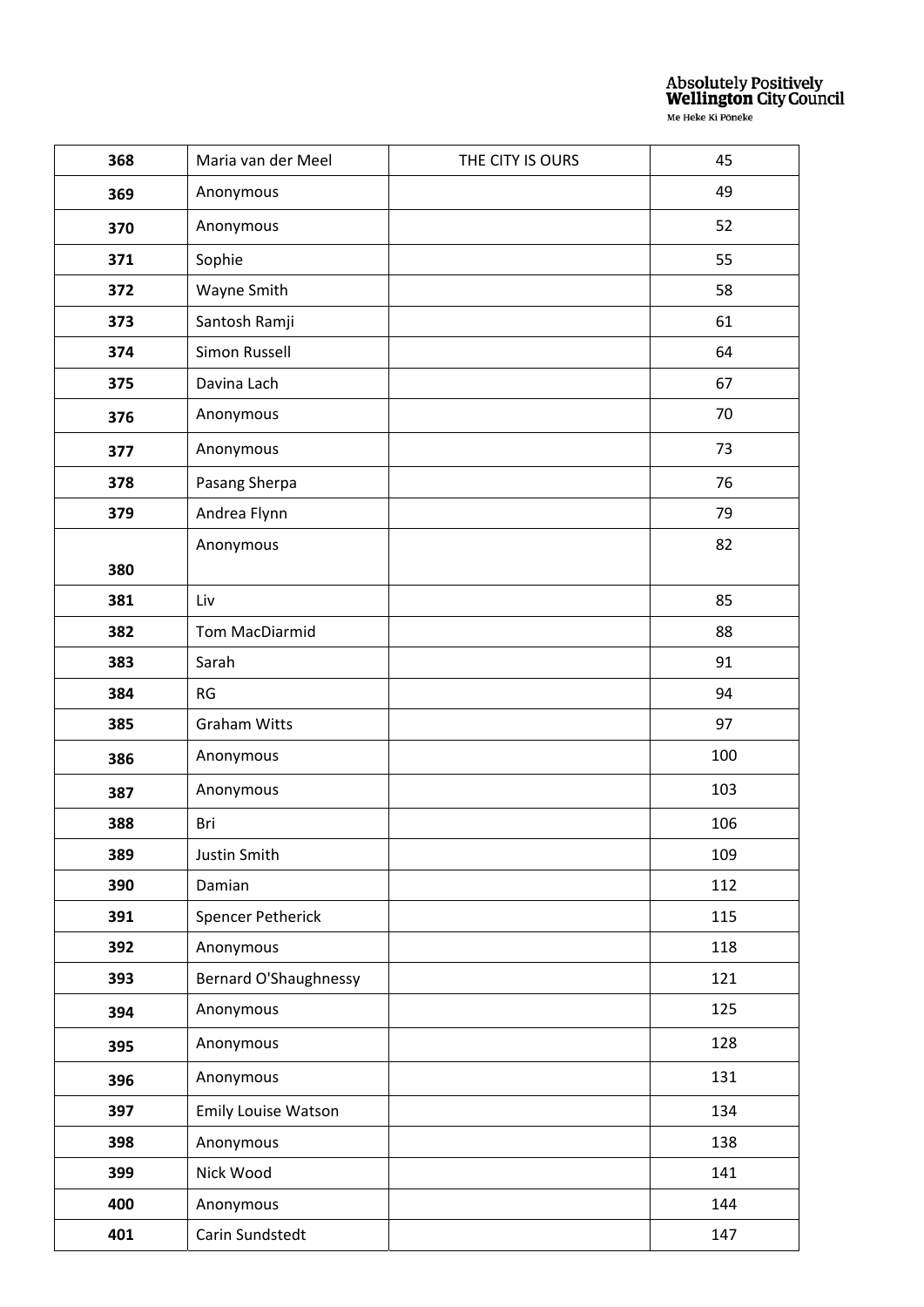| 402 | Fiona Lewis        | 150 |
|-----|--------------------|-----|
| 403 | Anonymous          | 153 |
| 404 | Anonymous          | 156 |
| 405 | William            | 159 |
| 406 | <b>Guy Newton</b>  | 163 |
| 407 | Ruth Fischer-Smith | 166 |
| 408 | Louis Mentillo     | 169 |
| 409 | S Coppard          | 172 |
| 410 | Anonymous          | 175 |
| 411 | Anonymous          | 178 |
| 412 | Anonymous          | 181 |
| 413 | Anonymous          | 184 |
| 414 | Anonymous          | 187 |
| 415 | Anonymous          | 190 |
| 416 | Anonymous          | 193 |
| 417 | Taryn Dawidowski   | 196 |
| 418 | <b>Tom Box</b>     | 199 |
| 419 | Anonymous          | 202 |
| 420 | Jordan swift       | 205 |
| 421 | Anonymous          | 208 |
| 422 | Jonathan Abbott    | 211 |
| 423 | Anonymous          | 214 |
| 424 | Bevan Smith        | 217 |
| 425 | Andy Fenton        | 220 |
| 426 | A Rob              | 223 |
| 427 | Peter Douglas Lyon | 226 |
| 428 | Kris Zuelicke      | 229 |
| 429 | Anonymous          | 232 |
| 430 | Anonymous          | 235 |
| 431 | Anonymous          | 238 |
| 432 | Anonymous          | 241 |
| 433 | AFZAL              | 244 |
| 434 | V Williams         | 247 |
| 435 | <b>Emory Beck</b>  | 250 |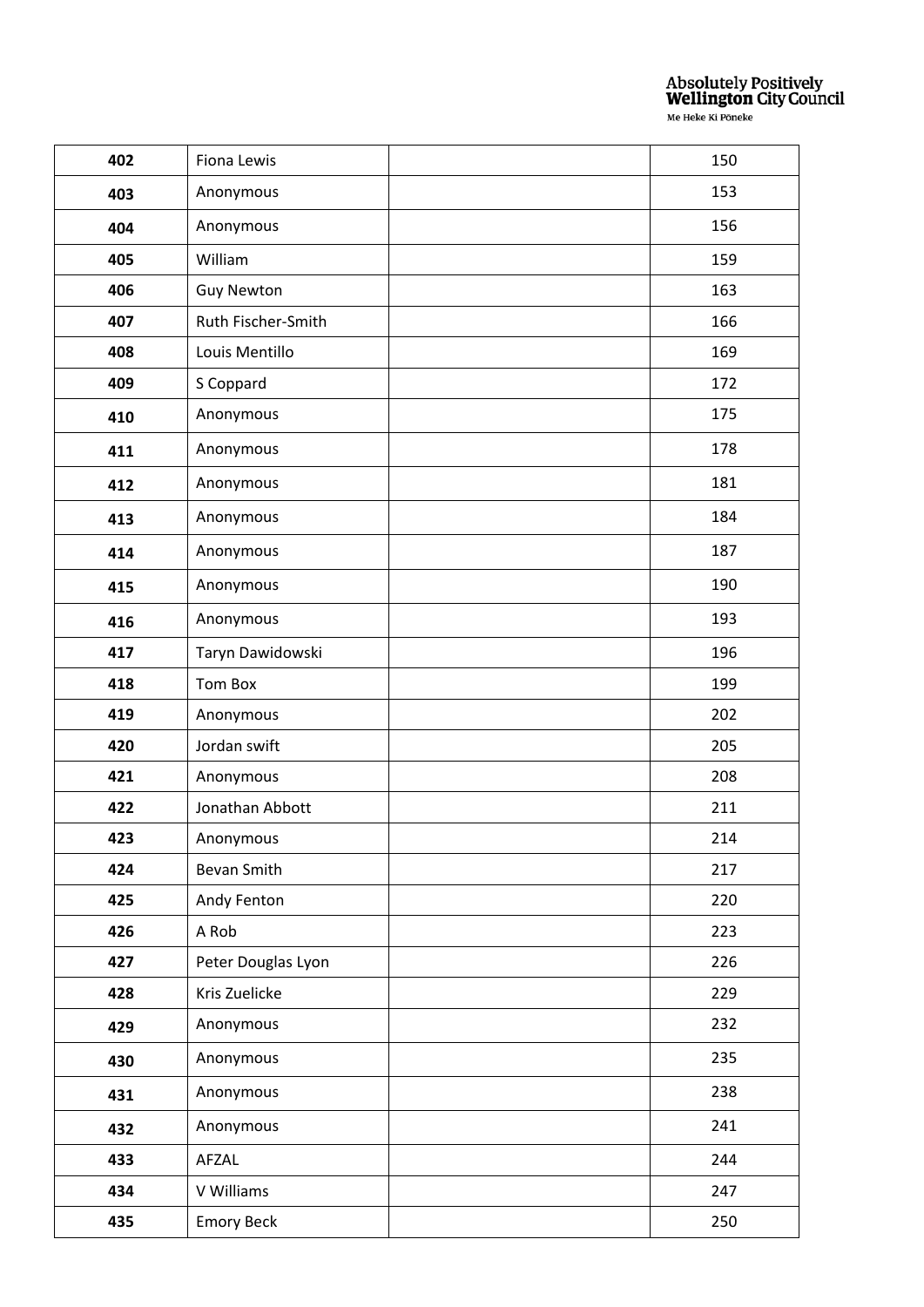| 436 | Kirsten Mason         | Orchestra Wellington | 253 |
|-----|-----------------------|----------------------|-----|
| 437 | Koen Verlee           |                      | 256 |
| 438 | Anonymous             |                      | 259 |
| 439 | <b>Antonios Focas</b> |                      | 262 |
| 440 | Olivia                |                      | 265 |
| 441 | Neil                  |                      | 268 |
| 442 | Benjamin Everitt      |                      | 271 |
| 443 | <b>Adam Dearsley</b>  |                      | 275 |
| 444 | <b>Lindsay Morris</b> |                      | 278 |
| 445 | Helen Louise Morley   |                      | 281 |
| 446 | Anonymous             |                      | 284 |
| 447 | Colin Decio           |                      | 287 |
| 448 | Anonymous             |                      | 291 |
| 449 | Anonymous             |                      | 294 |
| 450 | Anonymous             |                      | 297 |
| 451 | Marley Mokomoko-Young |                      | 300 |
| 452 | Anonymous             |                      | 303 |
| 453 | Ali Delaney           |                      | 306 |
| 454 | Leith Wallace         |                      | 309 |
| 455 | Anonymous             |                      | 312 |
| 456 | Anonymous             |                      | 315 |
| 457 | Anonymous             |                      | 318 |
| 458 | Anonymous             |                      | 321 |
| 459 | Anonymous             |                      | 324 |
| 460 | Jason Tan             |                      | 327 |
| 461 | Karina                |                      | 330 |
| 462 | Anonymous             |                      | 333 |
| 463 | Kendall McILraith     |                      | 336 |
| 464 | Anonymous             |                      | 339 |
| 465 | Anonymous             |                      | 342 |
| 466 | Anonymous             |                      | 345 |
| 467 | Anonymous             |                      | 348 |
| 468 | Anonymous             |                      | 351 |
| 469 | Anonymous             |                      | 354 |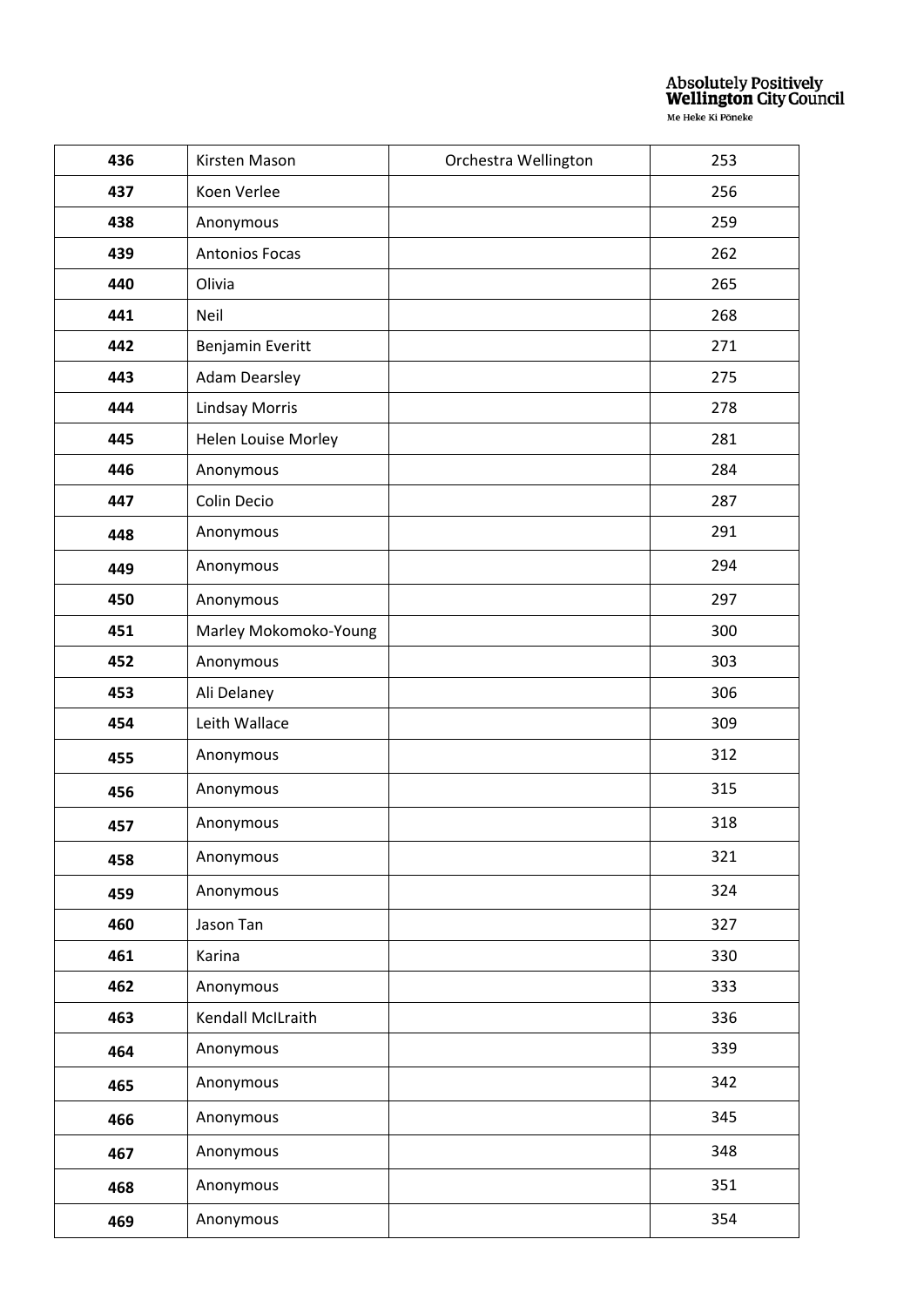| 470 | Anonymous          |                                      | 357 |
|-----|--------------------|--------------------------------------|-----|
| 471 | Anonymous          |                                      | 360 |
| 472 | Anonymous          |                                      | 363 |
| 473 | Alex               |                                      | 366 |
| 474 | Anonymous          |                                      | 369 |
| 475 | Eleanor            |                                      | 372 |
| 476 | Anonymous          |                                      | 375 |
| 477 | Anonymous          |                                      | 378 |
| 478 | Anonymous          |                                      | 381 |
| 479 | Anonymous          |                                      | 384 |
| 480 | Anonymous          |                                      | 387 |
| 481 | Anonymous          |                                      | 390 |
| 482 | Anonymous          |                                      | 393 |
| 483 | Anonymous          |                                      | 396 |
| 484 | Anonymous          |                                      | 399 |
| 485 | Anonymous          |                                      | 402 |
|     |                    |                                      |     |
|     | Anonymous          | Wellington Circus Trust, trading as, | 405 |
| 486 |                    | the Circus Hub                       |     |
| 487 | Anonymous          |                                      | 408 |
| 488 | Anonymous          |                                      | 411 |
| 489 | Anonymous          |                                      | 414 |
| 490 | Jodie Crooke       |                                      | 417 |
| 491 | Anonymous          |                                      | 420 |
| 492 | Meegan Walker      |                                      | 423 |
| 493 | Mary-Jane Groves   |                                      | 426 |
| 494 | Frederik Leonhardt |                                      | 429 |
| 495 | Sabina Child       |                                      | 432 |
| 496 | Sam                |                                      | 435 |
| 497 | Nicolas Z          |                                      | 438 |
| 498 | Anonymous          |                                      | 441 |
| 499 | Simon              |                                      | 444 |
| 500 | Annabel Whinam     |                                      | 447 |
| 501 | Anonymous          |                                      | 450 |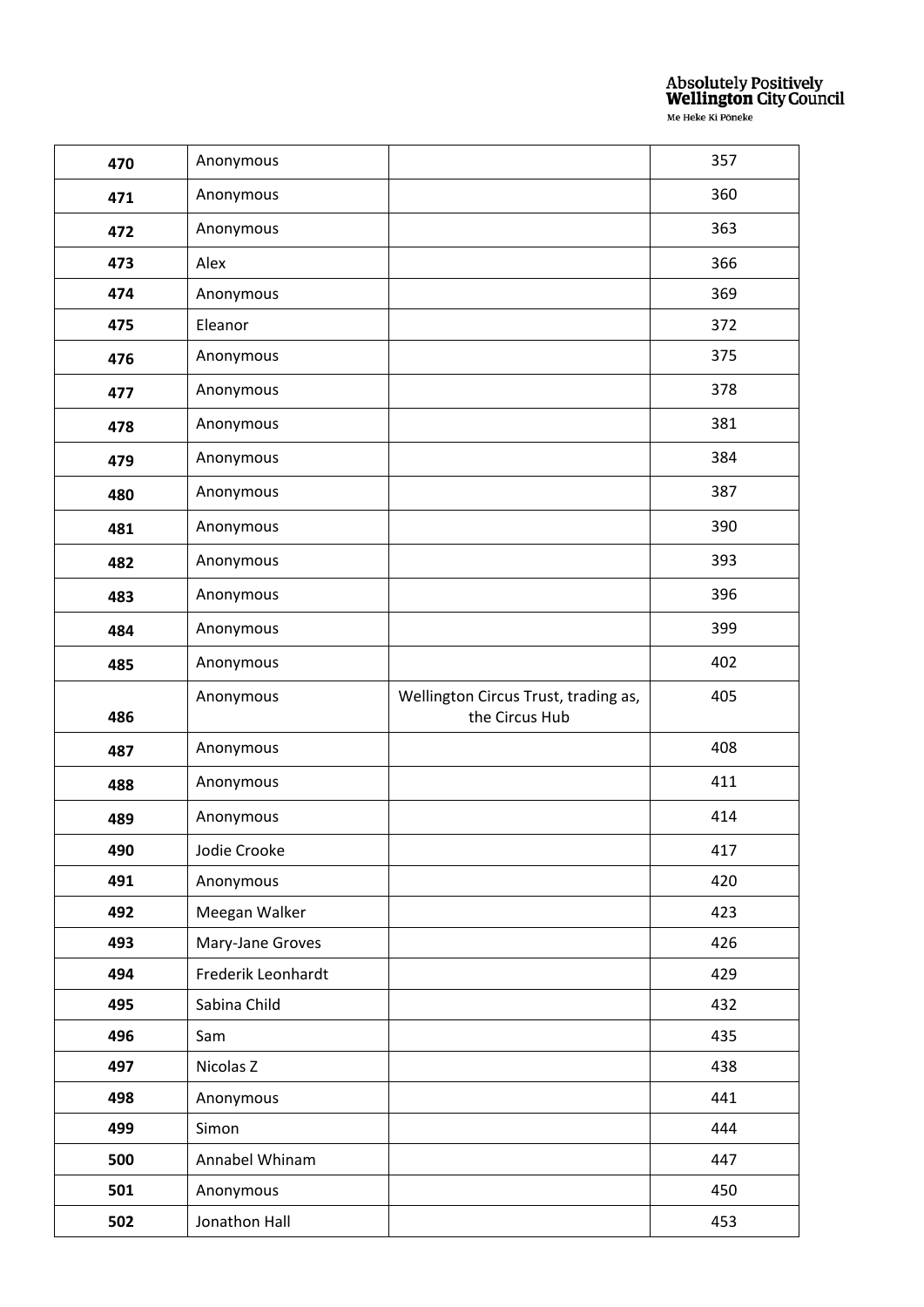| 503 | Anna                        |                   | 456 |
|-----|-----------------------------|-------------------|-----|
| 504 | John Humphrey               |                   | 459 |
| 505 | Michael Fraser              |                   | 462 |
| 506 | Chantelle Magon             |                   | 466 |
| 507 | Rona Carroll                |                   | 469 |
| 508 | Samuel                      |                   | 472 |
| 509 | Natalie Wong                |                   | 475 |
| 510 | <b>Brett O'Malley</b>       |                   | 478 |
| 511 | <b>Brad</b>                 |                   | 481 |
| 512 | Beatriz                     |                   | 484 |
| 513 | Melissa                     |                   | 487 |
| 514 | <b>Princess Ballesteros</b> |                   | 490 |
| 515 | Rose Hough                  |                   | 493 |
| 516 | Anonymous                   |                   | 496 |
| 517 | Anonymous                   |                   | 499 |
| 518 | Anonymous                   |                   | 502 |
| 519 | Anonymous                   |                   | 505 |
| 520 | Anonymous                   |                   | 508 |
| 521 | Anonymous                   |                   | 511 |
| 522 | Anonymous                   |                   | 514 |
| 523 | Anonymous                   |                   | 517 |
| 524 | Anonymous                   |                   | 520 |
| 525 | Nicolaas Thiemen            | Sunny Side Up Ltd | 523 |
| 526 | Anonymous                   |                   | 526 |
| 527 | Anonymous                   |                   | 529 |
| 528 | Anonymous                   |                   | 532 |
| 529 | Anonymous                   |                   | 535 |
| 530 | Anonymous                   |                   | 538 |
| 531 | Anonymous                   |                   | 541 |
| 532 | Tonny                       |                   | 544 |
| 533 | John Gill                   |                   | 547 |
| 534 | Anonymous                   |                   | 550 |
| 535 | Anonymous                   |                   | 553 |
| 536 | Joe Porebski                |                   | 556 |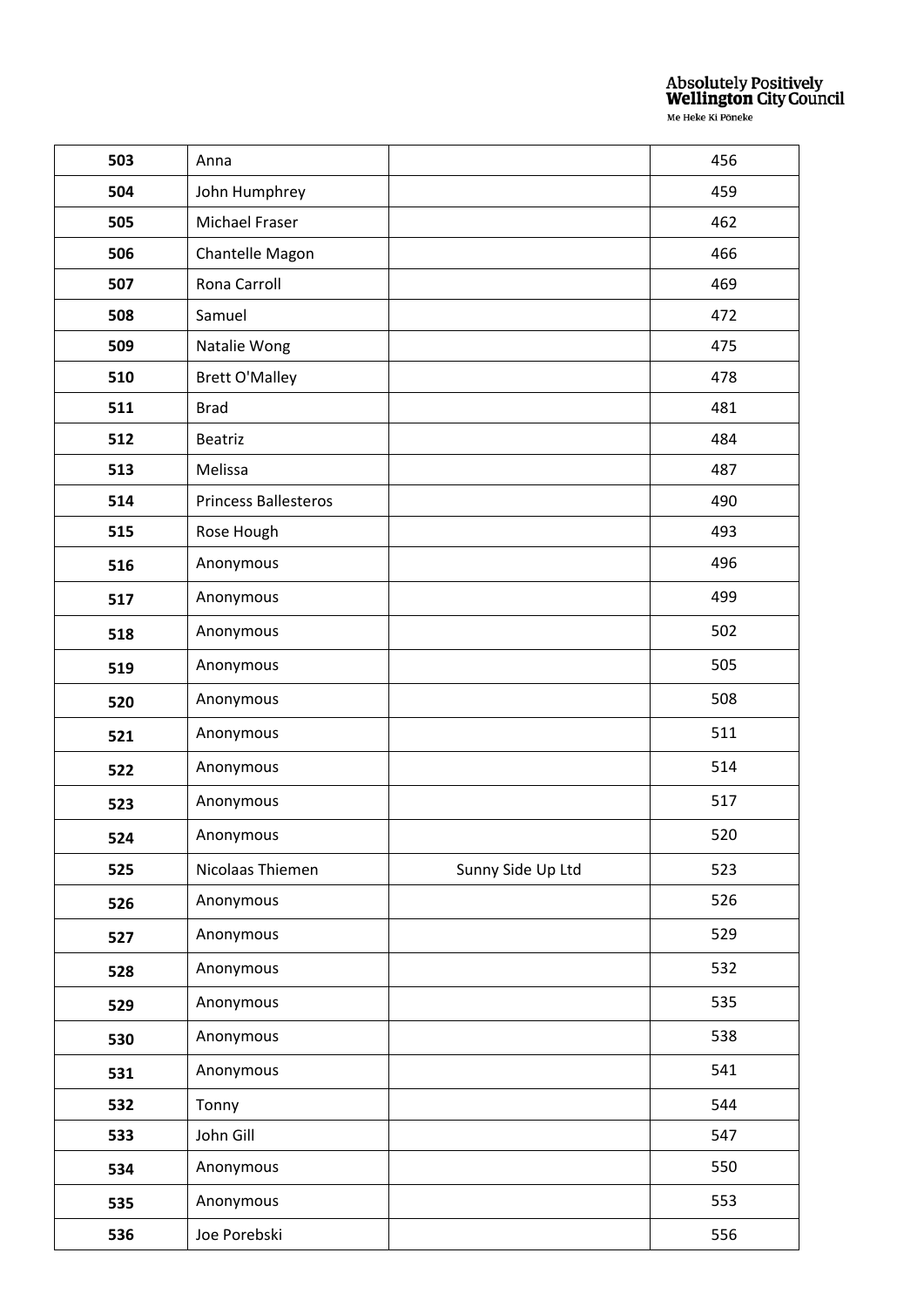| 537 | Liz Smit              |                                  | 559 |
|-----|-----------------------|----------------------------------|-----|
| 538 | Anonymous             |                                  | 562 |
| 539 | Anonymous             |                                  | 565 |
| 540 | <b>Matthew Archer</b> |                                  | 568 |
| 541 | Anonymous             |                                  | 571 |
| 542 | Anonymous             |                                  | 574 |
| 543 | Anonymous             |                                  | 577 |
| 544 | Anonymous             |                                  | 580 |
| 545 | Anonymous             |                                  | 583 |
| 546 | Anonymous             |                                  | 586 |
| 547 | Paola                 |                                  | 589 |
| 548 | Anonymous             |                                  | 592 |
| 549 | Anonymous             |                                  | 595 |
| 550 | Anonymous             |                                  | 598 |
| 551 | Anonymous             |                                  | 601 |
| 552 | Anonymous             |                                  | 604 |
| 553 | Anonymous             |                                  | 607 |
| 554 | Anonymous             |                                  | 610 |
| 555 | Anonymous             |                                  | 613 |
| 556 | John Parker           |                                  | 616 |
| 557 | Ameer                 |                                  | 619 |
| 558 | Anonymous             |                                  | 622 |
| 559 | Te Kawa Robb          |                                  | 625 |
| 560 | Anonymous             | Wellington City Light Horse Club | 628 |
| 561 | Regan David MacKinlay |                                  | 631 |
| 562 | Anonymous             |                                  | 634 |
| 563 | Jason                 |                                  | 637 |
| 564 | Sue Keall             |                                  | 640 |
| 565 | Amy                   |                                  | 643 |
| 566 | Lucy Kebbell          |                                  | 646 |
| 567 | Michael Gibson        |                                  | 649 |
| 568 | Chris Fox             |                                  | 653 |
| 569 | Graeme Buchanan       |                                  | 656 |
| 570 | <b>Gerry Macridis</b> |                                  | 659 |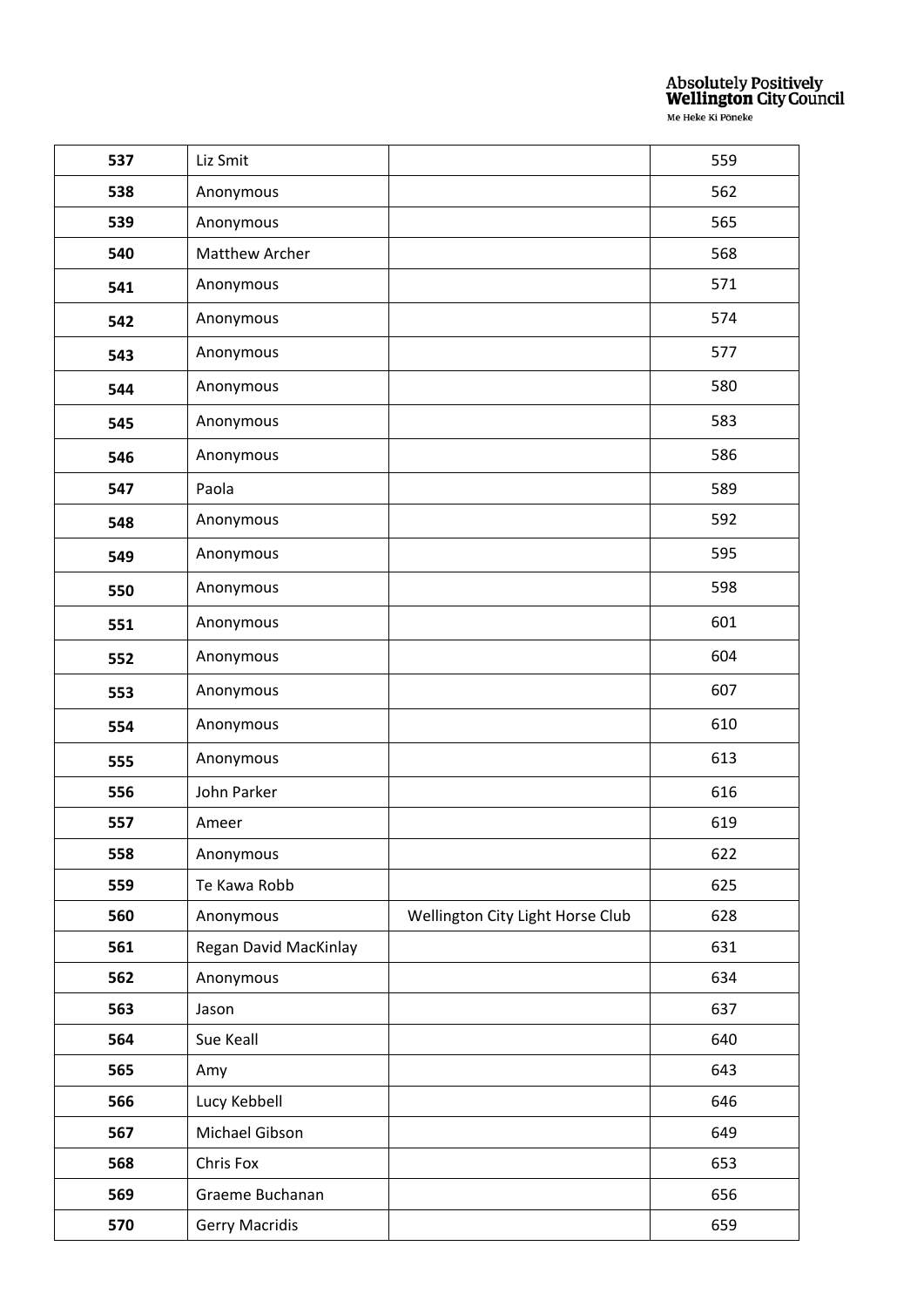| 571 | Sally Talbot         | 664 |
|-----|----------------------|-----|
| 572 | Shayne Priddle       | 667 |
| 573 | Maggie Fung          | 671 |
| 574 | Nick Lantz           | 676 |
| 575 | Jamie McDowell       | 680 |
| 576 | Ross Walker          | 684 |
| 577 | Mike Calkoen         | 688 |
| 578 | Anonymous            | 692 |
| 579 | Jordan               | 696 |
| 580 | Craig Taylor         | 699 |
| 581 | Matthew St Amand     | 703 |
| 582 | Jason Parkin         | 706 |
| 583 | Ted Jewett           | 711 |
| 584 | <b>Peter Stitt</b>   | 715 |
| 585 | Mary Gray            | 718 |
| 586 | Anonymous            | 721 |
| 587 | Aimee Wright         | 724 |
| 588 | Liz Kemp             | 727 |
| 589 | Katie Mayur          | 730 |
| 590 | Shirley Hampton      | 734 |
| 591 | James William Barber | 737 |
| 592 | Anonymous            | 740 |
| 593 | Caroline Hubbard     | 743 |
| 594 | W Jasper             | 746 |
| 595 | Anonymous            | 749 |
| 596 | Anonymous            | 752 |
| 597 | Jelena Stojkov       | 755 |
| 598 | Rebecca Mannion      | 758 |
| 599 | Tom Kelly            | 761 |
| 600 | Peter Fox            | 764 |
| 601 | Anonymous            | 767 |
| 602 | Irina                | 770 |
| 603 | Amanda Cox           | 773 |
| 604 | Richard Webb         | 776 |
| 605 | Andy James           | 779 |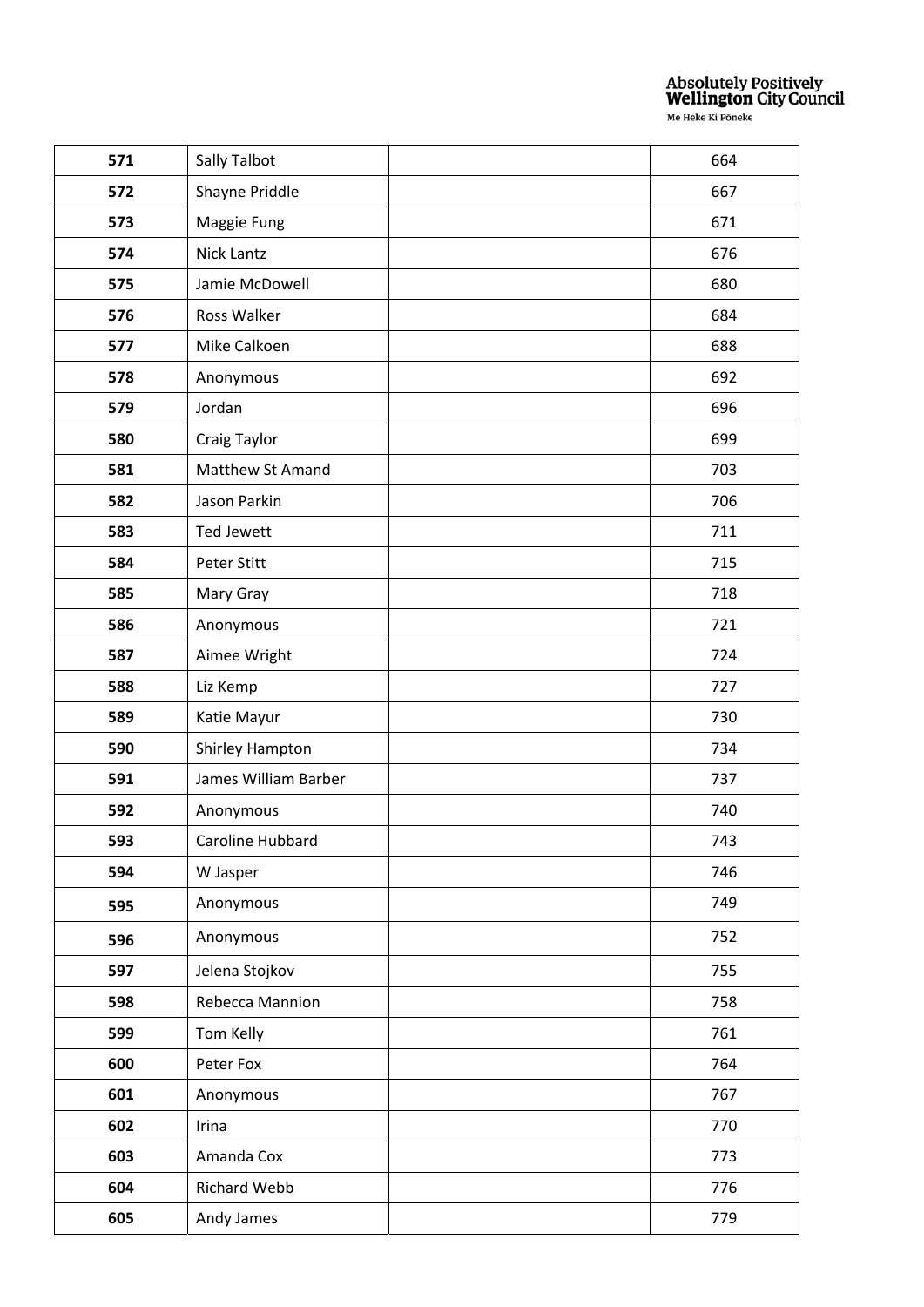| 606 | Anonymous                 | 782 |
|-----|---------------------------|-----|
| 607 | Anonymous                 | 785 |
| 608 | Anonymous                 | 788 |
| 609 | Jacob                     | 791 |
| 610 | Lesley Smith              | 794 |
| 611 | Anonymous                 | 797 |
| 612 | John Smythe               | 800 |
| 613 | Milan                     | 803 |
| 614 | Jordan Rikys              | 806 |
| 615 | Anonymous                 | 809 |
| 616 | Tim                       | 812 |
| 617 | Angela Wells              | 815 |
| 618 | Lucie Janku               | 818 |
| 619 | Anonymous                 | 821 |
| 620 | <b>Quentin Smart</b>      | 824 |
| 621 | Anonymous                 | 827 |
| 622 | Mary-Anne Borrowdale      | 830 |
| 623 | Oliver Zander-Jones       | 833 |
| 624 | Anonymous                 | 836 |
| 625 | Anonymous                 | 839 |
| 626 | Anonymous                 | 842 |
| 627 | Anonymous                 | 845 |
| 628 | <b>Barbara</b>            | 848 |
| 629 | <b>Christine Teesdale</b> | 851 |
| 630 | Vicky                     | 854 |
| 631 | Sarah Wallace             | 857 |
| 632 | Anonymous                 | 860 |
| 633 | Anonymous                 | 863 |
| 634 | Oliver Erlewein           | 866 |
| 635 | Peta                      | 869 |
| 636 | <b>Bastien</b>            | 872 |
| 637 | <b>Murray Thomas</b>      | 875 |
| 638 | David Taylor              | 878 |
| 639 | Melanie Parkin            | 881 |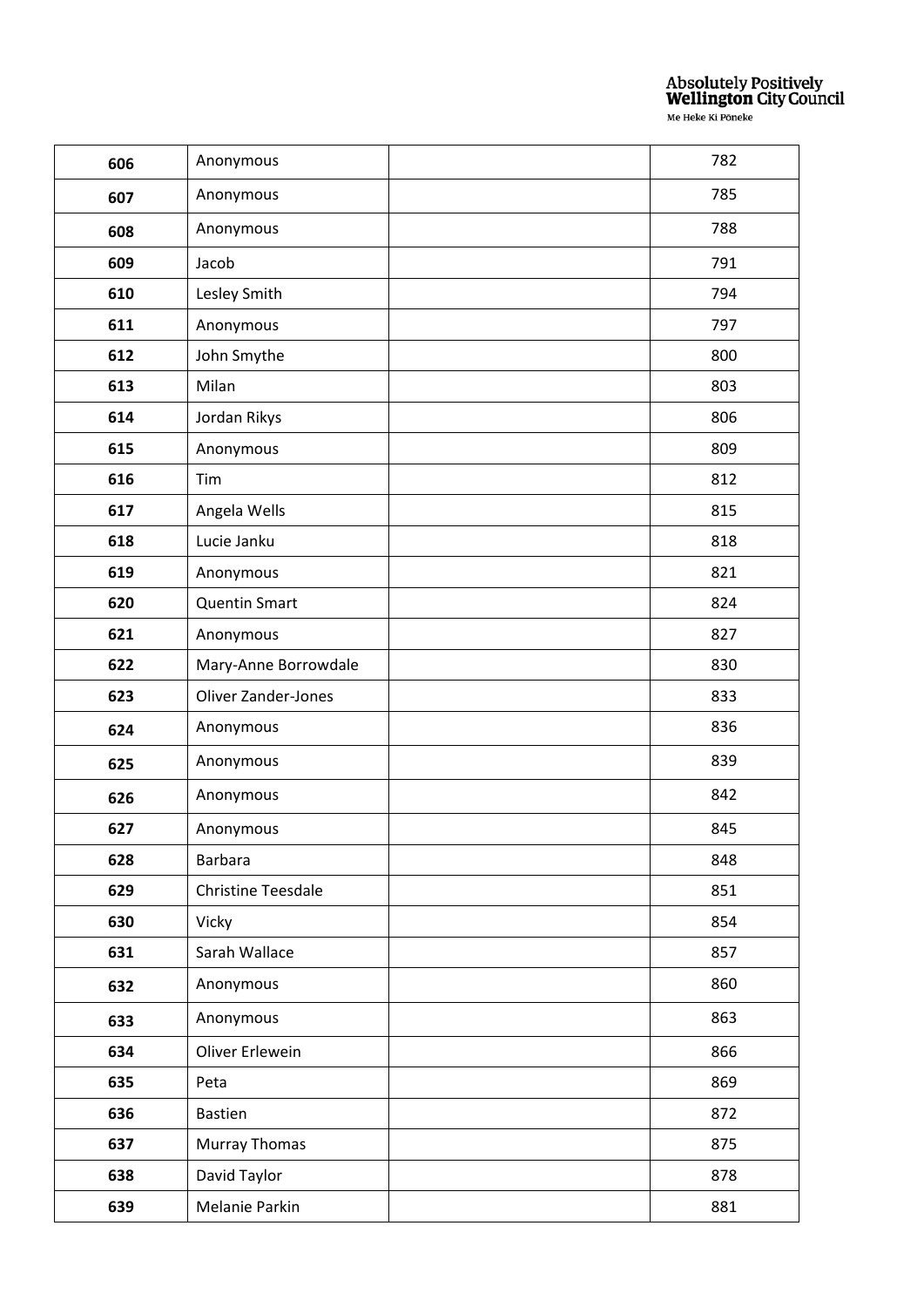| 640 | Robyn                   |                              | 885 |
|-----|-------------------------|------------------------------|-----|
| 641 | Peter Reimann           | <b>Trelissick Park Group</b> | 88  |
| 642 | Anonymous               |                              | 894 |
| 643 | Joe                     |                              | 897 |
| 644 | Abigail Kibble          |                              | 900 |
| 645 | Anonymous               |                              | 903 |
| 646 | Emma Flack              |                              | 906 |
| 647 | Anonymous               |                              | 909 |
| 648 | Ashleigh Paige Poihipi  |                              | 912 |
| 649 | Anonymous               |                              | 915 |
| 650 | <b>Briana</b>           |                              | 918 |
| 651 | Paul                    |                              | 921 |
| 652 | Erich Kusel             |                              | 924 |
| 653 | Allan Abbott            |                              | 927 |
| 654 | Anonymous               |                              | 930 |
| 655 | Anonymous               |                              | 933 |
| 656 | Anonymous               |                              | 936 |
| 657 | <b>Christie Poulter</b> |                              | 939 |
| 658 | Lauren Kelly            |                              | 942 |
| 659 | Anonymous               |                              | 945 |
| 660 | Katie Grealish          |                              | 948 |
| 661 | Juli Usmar              |                              | 951 |
| 662 | Anonymous               |                              | 960 |
| 663 | Cody                    |                              | 963 |
| 664 | Russell Bell            |                              | 966 |
| 665 | Anonymous               |                              | 969 |
| 666 | Anonymous               |                              | 972 |
| 667 | Bryan Dickinson         | College Sport Wellington     | 975 |
| 668 | Anonymous               |                              | 978 |
| 669 | Karl Strode-Penny       |                              | 981 |
| 670 | Anonymous               |                              | 985 |
| 671 | Anonymous               |                              | 988 |
| 672 | Scott Gorrie            |                              | 991 |
| 673 | Anonymous               |                              | 994 |
| 674 | Andrew Roxburgh         |                              | 997 |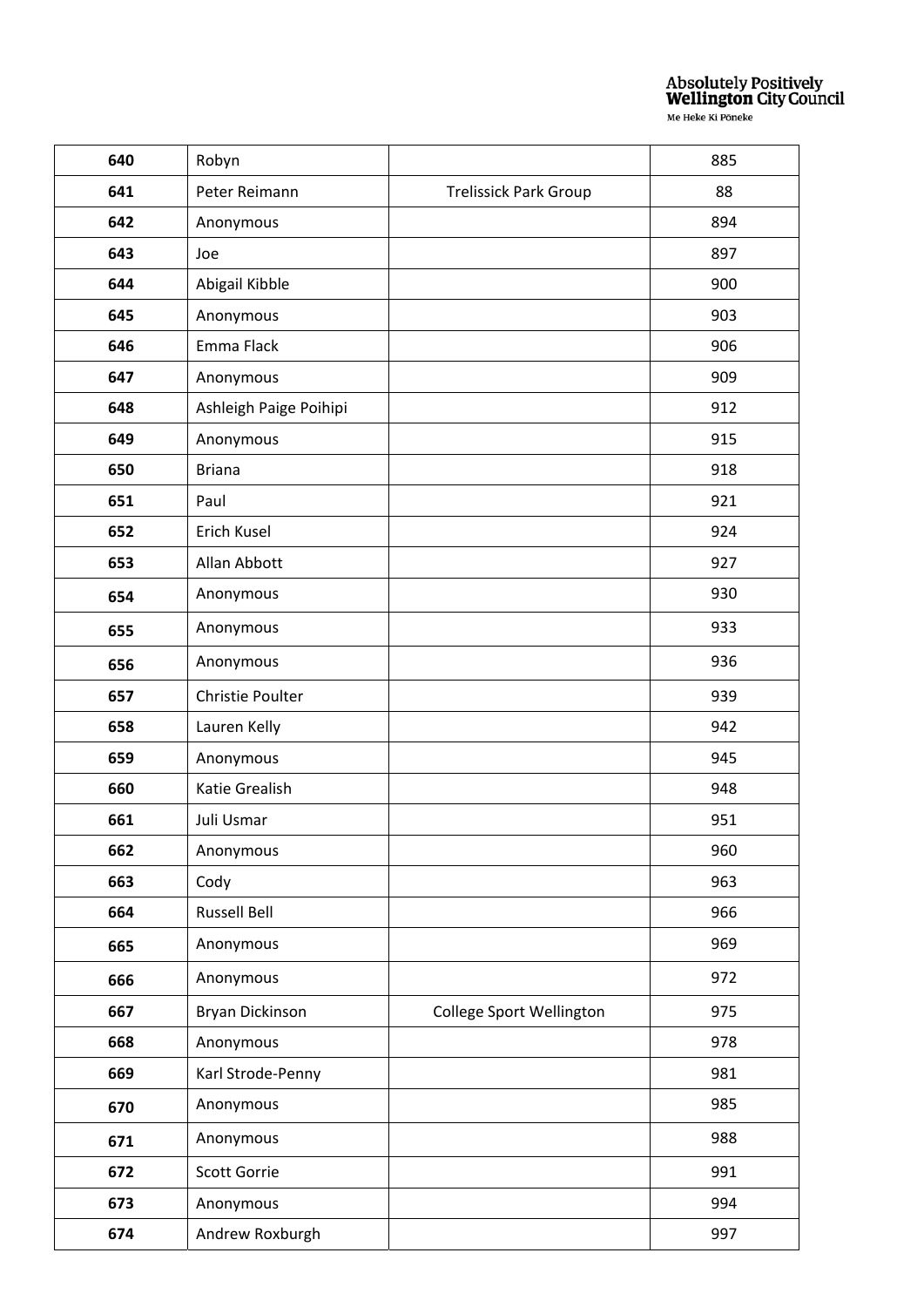| 675 | Anonymous           | $\overline{3}$ |
|-----|---------------------|----------------|
| 676 | Anonymous           | 1003           |
| 677 | Anonymous           | 1006           |
| 678 | Gavin Kane          | 1009           |
| 679 | Anonymous           | 1012           |
| 680 | Anonymous           | 1015           |
| 681 | Morgan Harris       | 1018           |
| 682 | Michael             | 1021           |
| 683 | Anonymous           | 1024           |
| 684 | Annabelle Schmid    | 1027           |
| 685 | Anonymous           | 1030           |
| 686 | Anonymous           | 1033           |
| 687 | Erin                | 1036           |
| 688 | Anonymous           | 1039           |
| 689 | Anonymous           | 1042           |
| 690 | Anonymous           | 1045           |
| 691 | Anonymous           | 1048           |
| 692 | Anonymous           | 1051           |
| 693 | Lucy                | 1054           |
| 694 | <b>Becky Holmes</b> | 1057           |
| 695 | Anonymous           | 1060           |
| 696 | Jordyn              | 1063           |
| 697 | Lisa Schady         | 1066           |
| 698 | David               | 1069           |
| 699 | Anonymous           | 1072           |
| 700 | Cat                 | 1075           |
| 701 | Gareth Wallace      | 1078           |
| 702 | Anita Olsen         | 1081           |
| 703 | Kim Howard          | 1084           |
| 704 | <b>Bruce Hamill</b> | 1087           |
| 705 | Anonymous           | 1090           |
| 706 | Anonymous           | 1093           |
| 707 | Anonymous           | 1096           |
| 708 | William Brockelsby  | 1099           |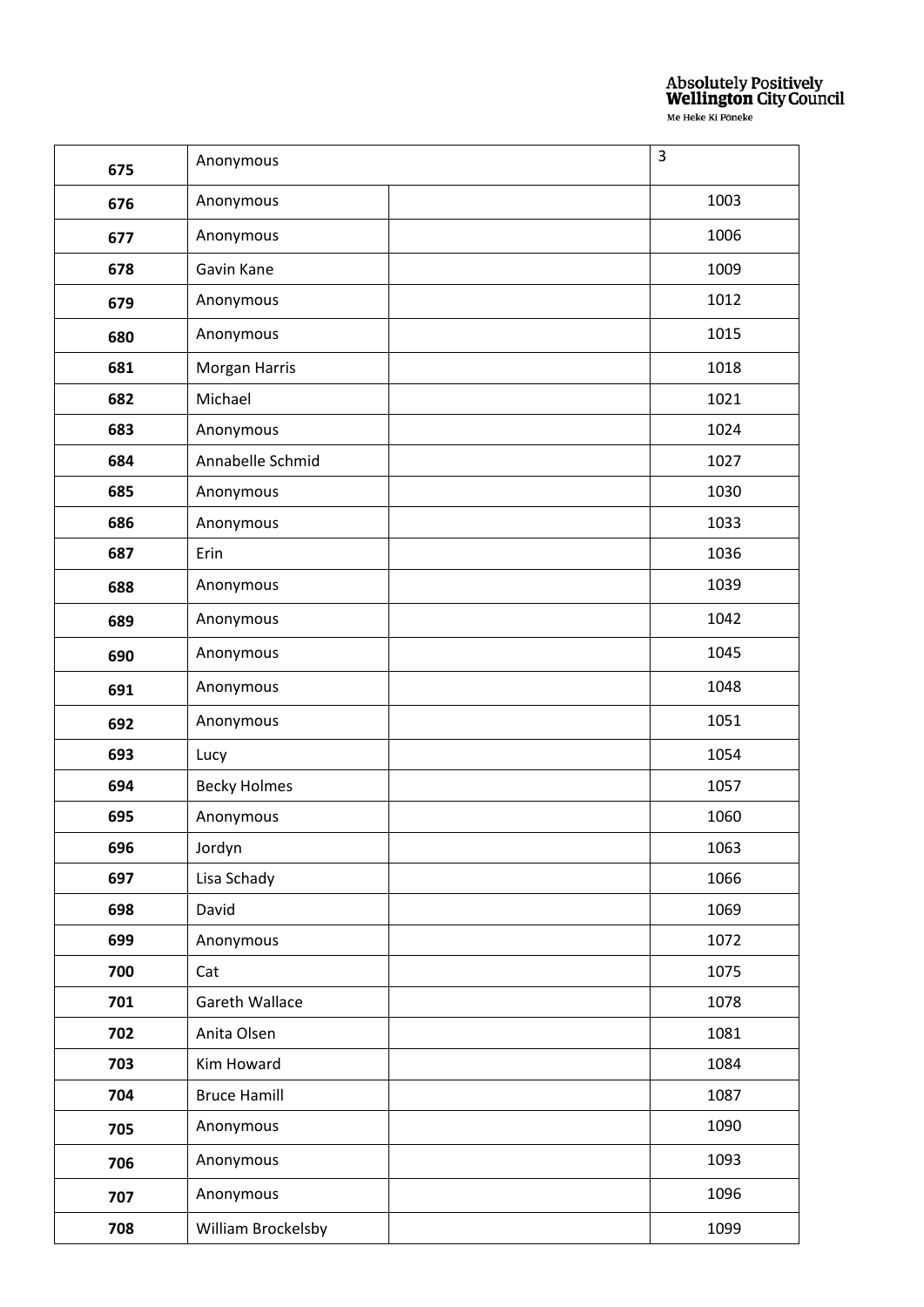| 709 | Leah Maclean       | 1102 |
|-----|--------------------|------|
| 710 | Anonymous          | 1105 |
| 711 | Anonymous          | 1108 |
| 712 | Anonymous          | 1111 |
| 713 | Anonymous          | 1114 |
| 714 | Taxpayer           | 1117 |
| 715 | Anonymous          | 1120 |
| 716 | <b>Nick</b>        | 1124 |
| 717 | Anonymous          | 1127 |
| 718 | Anonymous          | 1130 |
| 719 | Anonymous          | 1133 |
| 720 | Anonymous          | 1136 |
| 721 | Anonymous          | 1139 |
| 722 | Paula Powlesland   | 1142 |
| 723 | Kaitlin            | 1145 |
| 724 | Ros                | 1148 |
| 725 | Mrs Dickens        | 1151 |
| 726 | Anonymous          | 1154 |
| 727 | Iris               | 1157 |
| 728 | <b>Greg Davies</b> | 1160 |
| 729 | Laintal            | 1163 |
| 730 | Sarah Bennett      | 1166 |
| 731 | Jeremiah           | 1169 |
| 732 | Anonymous          | 1172 |
| 733 | Anonymous          | 1175 |
| 734 | Michelle Jervis    | 1178 |
| 735 | Caitlin            | 1181 |
| 736 | Anonymous          | 1184 |
| 737 | Anonymous          | 1187 |
| 738 | Anonymous          | 1191 |
| 739 | Anonymous          | 1194 |
| 740 | Zoe                | 1197 |
| 741 | Anonymous          | 1200 |
| 742 | Nine Blaess        | 1203 |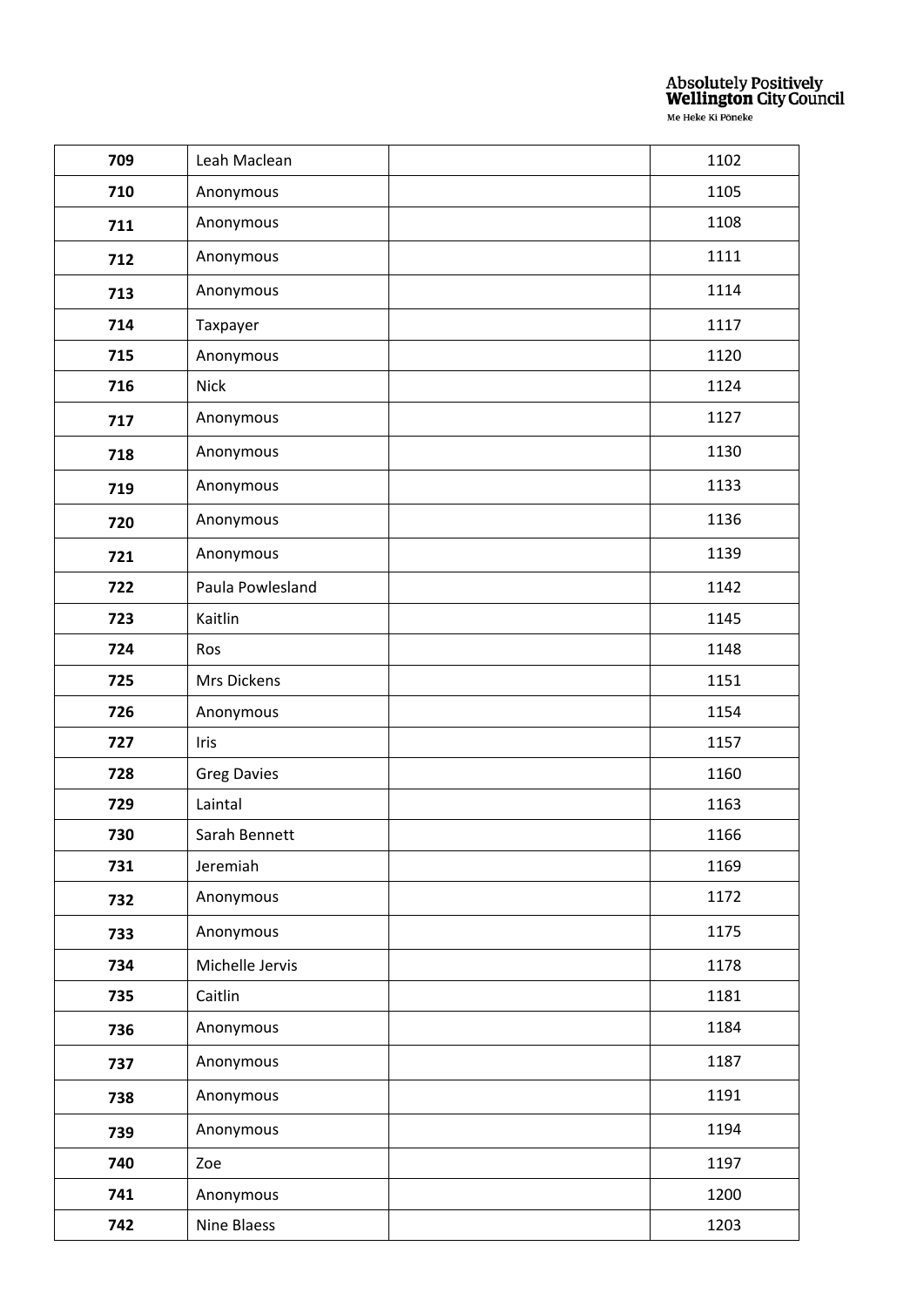| 743 | Andrew Chisholm          | 1207 |
|-----|--------------------------|------|
| 744 | Vaiola                   | 1210 |
| 745 | Anonymous                | 1213 |
| 746 | Anonymous                | 1216 |
| 747 | Al311                    | 1219 |
| 748 | Jo Hartigan              | 1222 |
| 749 | Maria G Rorke            | 1225 |
| 750 | Anonymous                | 1228 |
| 751 | Cass Angell              | 1231 |
| 752 | Anonymous                | 1234 |
| 753 | Karla Ellicock           | 1237 |
| 754 | Ali Bahmad               | 1240 |
| 755 | Anonymous                | 1243 |
| 756 | Raj Singh                | 1246 |
| 757 | Kevin Doran              | 1249 |
| 758 | Anonymous                | 1252 |
| 759 | Kathryn                  | 1256 |
| 760 | <b>Hazel Armstrong</b>   | 1259 |
| 761 | <b>Neil Britton</b>      | 1263 |
| 762 | Vivienne Morrell         | 1266 |
| 763 | Anonymous                | 1269 |
| 764 | ΚJ                       | 1272 |
| 765 | Viv Chapple              | 1275 |
| 766 | Hannah                   | 1284 |
| 767 | Anonymous                | 1287 |
| 768 | Olga Williams            | 1290 |
| 769 | Oban Grobler             | 1293 |
| 770 | Alexander Hockley        | 1296 |
| 771 | Neil Deans               | 1299 |
| 772 | Anonymous                | 1302 |
| 773 | Emma                     | 1305 |
| 774 | Anonymous                | 1308 |
| 775 | <b>Richard Randerson</b> | 1317 |
| 776 | Anonymous                | 1314 |
| 777 | Anonymous                | 1317 |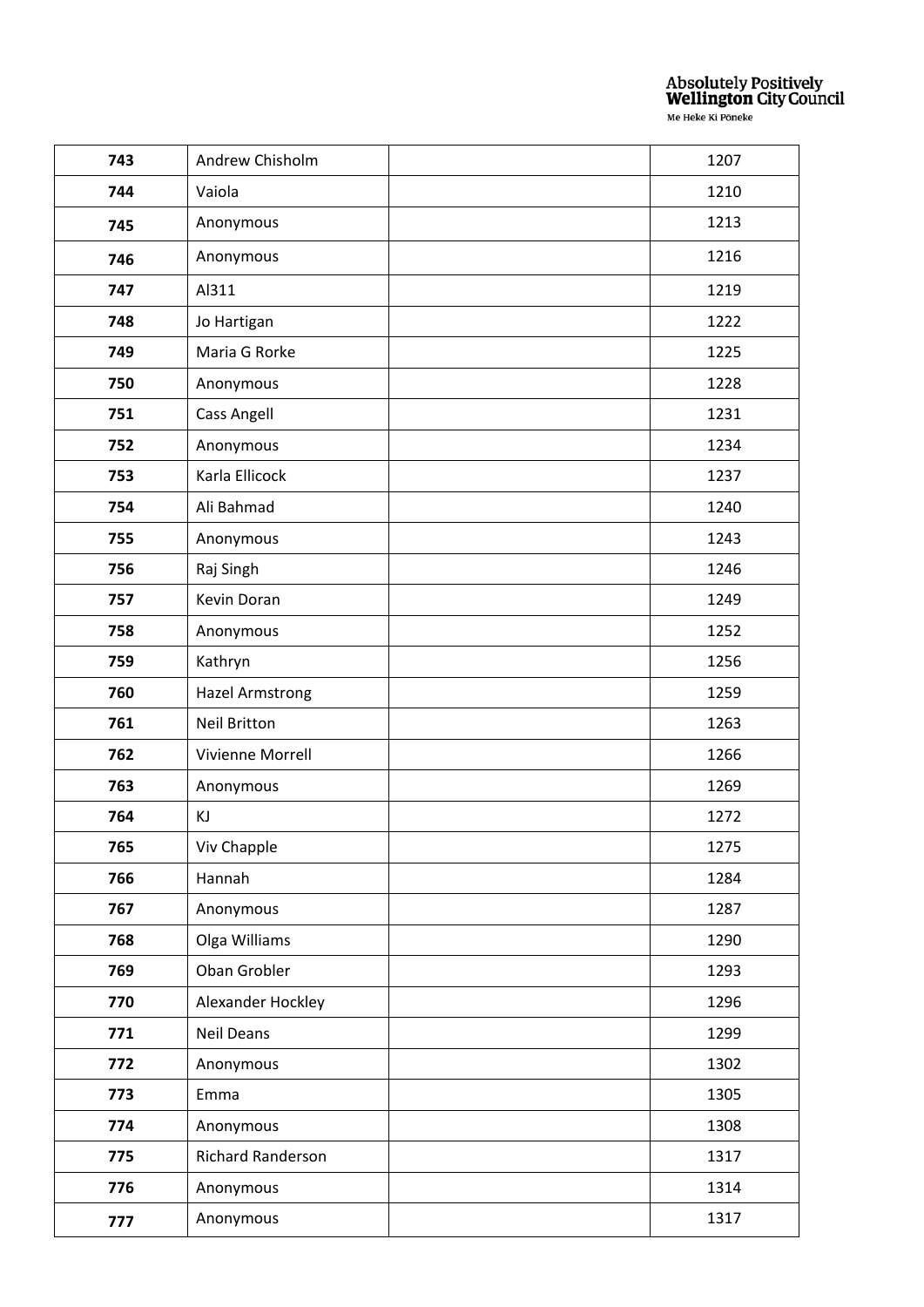| 778 | Anonymous            | 1320 |
|-----|----------------------|------|
| 779 | Anonymous            | 1323 |
| 780 | Anonymous            | 1326 |
| 781 | Geline               | 1329 |
| 782 | Michael Butler       | 1332 |
| 783 | Anonymous            | 1335 |
| 784 | Anonymous            | 1338 |
| 785 | Blair                | 1341 |
| 786 | Anonymous            | 1344 |
| 787 | Anonymous            | 1347 |
| 788 | Anonymous            | 1350 |
| 789 | <b>Elliott Young</b> | 1353 |
| 790 | Joshua               | 1356 |
| 791 | Ilavarasu Rajendran  | 1359 |
| 792 | Matt Bondi           | 1362 |
| 793 | Rob Holmes           | 1365 |
| 794 | Naomi Bondi          | 1368 |
| 795 | Anna-May Tipa        | 1371 |
| 796 | Anonymous            | 1374 |
| 797 | Lena                 | 1377 |
| 798 | Rachel Williams      | 1380 |
| 799 | Anita Balakrishnan   | 1383 |
| 800 | Anonymous            | 1386 |
| 801 | Anonymous            | 1389 |
| 802 | Anonymous            | 1392 |
| 803 | Anonymous            | 1395 |
| 804 | Anonymous            | 1398 |
| 805 | Anonymous            | 1401 |
| 806 | Anonymous            | 1404 |
| 807 | Anonymous            | 1407 |
| 808 | Anonymous            | 1410 |
| 809 | Lauren               | 1413 |
| 810 | Anonymous            | 1416 |
| 811 | Anonymous            | 1419 |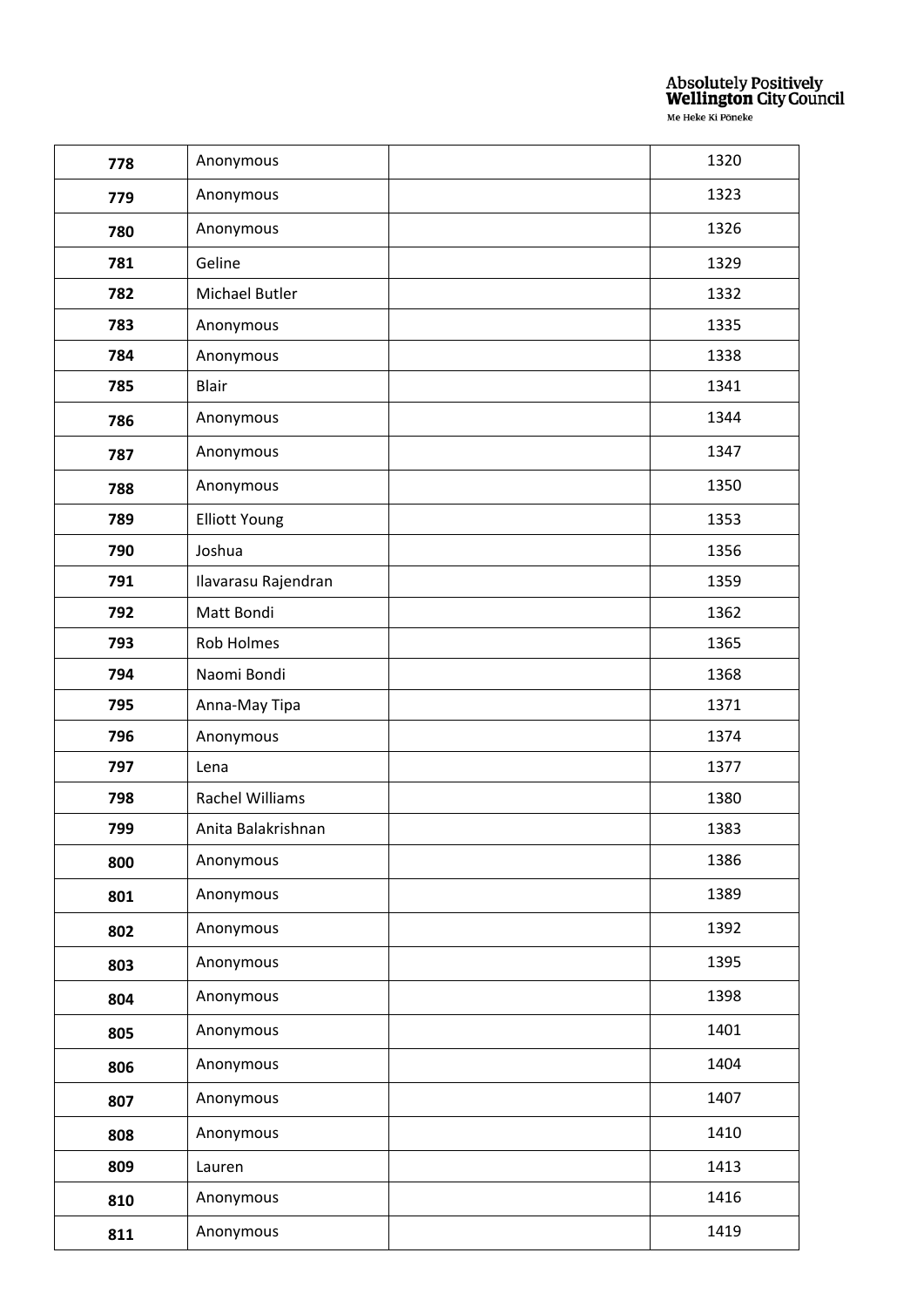| 812 | Anonymous              | 1422 |
|-----|------------------------|------|
| 813 | <b>Stuart Maitland</b> | 1425 |
| 814 | Shauna Collins         | 1428 |
| 815 | Anonymous              | 1431 |
| 816 | Anonymous              | 1434 |
| 817 | Mary-Angela Tombs      | 1437 |
| 818 | Jacob Ennis            | 1440 |
| 819 | Jason Westmoreland     | 1443 |
| 820 | Csaba Pusztai          | 1446 |
| 821 | Ian Turk               | 1449 |
| 822 | Anonymous              | 1452 |
| 823 | Dave DuBois            | 1456 |
| 824 | Jacqueline MacKenzie   | 1459 |
| 825 | Anonymous              | 1462 |
| 826 | Anonymous              | 1465 |
| 827 | Anonymous              | 1468 |
| 828 | Anonymous              | 1472 |
| 829 | David Preece           | 1475 |
| 830 | Luke Atkinson          | 1478 |
| 831 | Anonymous              | 1481 |
| 832 | Anita Froude           | 1484 |
| 833 | Anonymous              | 1487 |
| 834 | Anonymous              | 1490 |
| 835 | Andy Steedman          | 1494 |
| 836 | Aaron Graham           | 1497 |
| 837 | Anonymous              | 1500 |
| 838 | Anonymous              | 1503 |
| 839 | Christine de Lee       | 1506 |
| 840 | Joel Hassan            | 1509 |
| 841 | Paulette Wallace       | 1512 |
| 842 | Anonymous              | 1515 |
| 843 | Anonymous              | 1519 |
| 844 | Anonymous              | 1522 |
| 845 | Anonymous              | 1525 |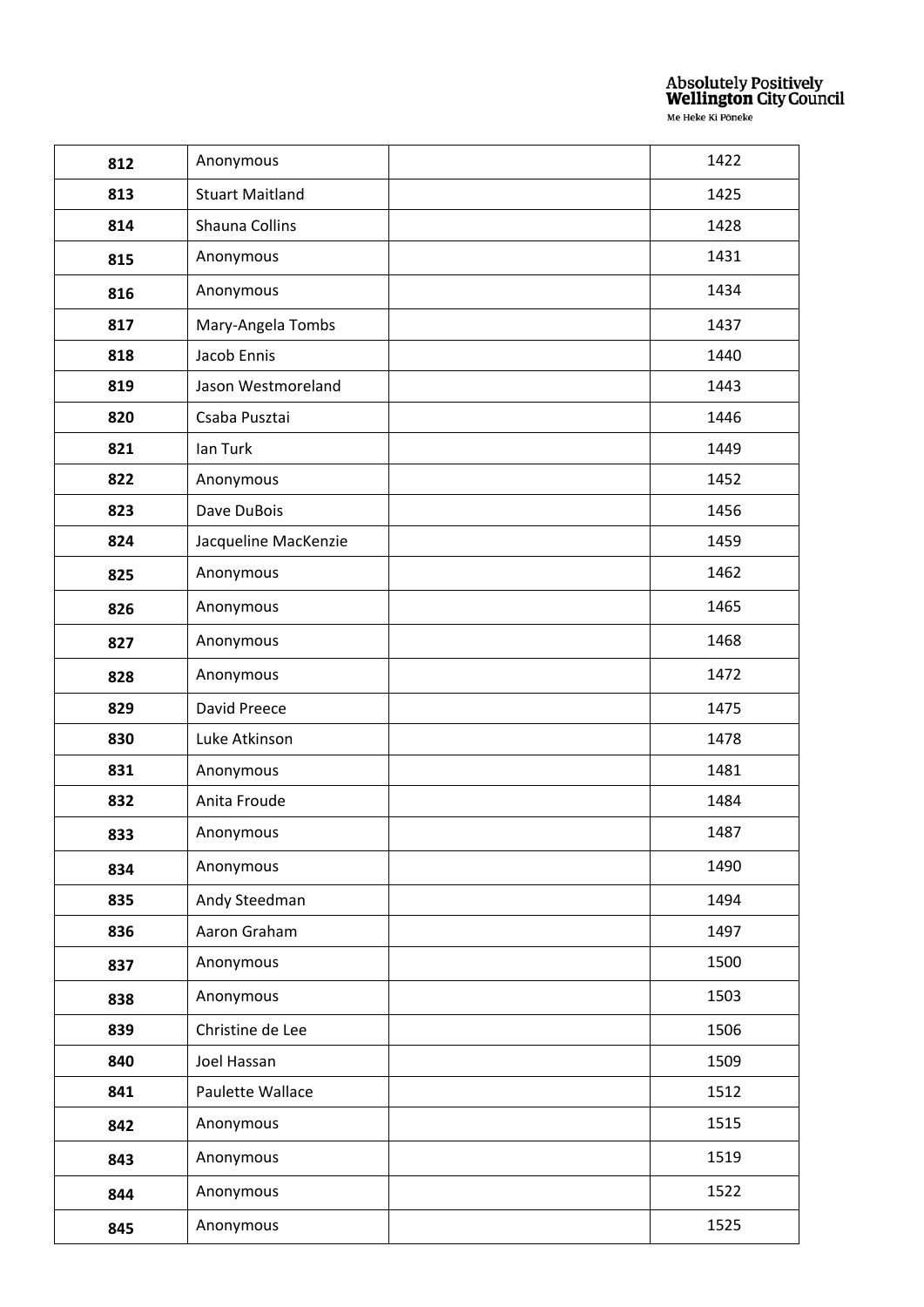| 846 | David Tan             | 1528 |
|-----|-----------------------|------|
| 847 | Anonymous             | 1531 |
| 848 | Anonymous             | 1537 |
| 849 | Anonymous             | 1540 |
| 850 | Anonymous             | 1543 |
| 851 | Eric Dahlstrom        | 1546 |
| 852 | Daniel Spector        | 1549 |
| 853 | Anonymous             | 1552 |
| 854 | Anonymous             | 1555 |
| 855 | <b>Tracy Poole</b>    | 1558 |
| 856 | Anonymous             | 1561 |
| 857 | Anonymous             | 1564 |
| 858 | James Miller          | 1567 |
| 859 | Anonymous             | 1570 |
| 860 | Anonymous             | 1574 |
| 861 | Anonymous             | 1577 |
| 862 | Anonymous             | 1580 |
| 863 | Anonymous             | 1583 |
| 864 | Anonymous             | 1586 |
| 865 | Anonymous             | 1589 |
| 866 | Anonymous             | 1592 |
| 867 | Anonymous             | 1595 |
| 868 | James Harcourt        | 1598 |
| 869 | Anonymous             | 1601 |
| 870 | Ronstone Tee          | 1604 |
| 871 | Anonymous             | 1607 |
| 872 | Sofaia Kolinisau      | 1610 |
| 873 | Anonymous             | 1613 |
| 874 | Anonymous             | 1616 |
| 875 | Anonymous             | 1619 |
| 876 | <b>Mathew Hartley</b> | 1622 |
| 877 | Anonymous             | 14   |
| 878 | Anonymous             | 17   |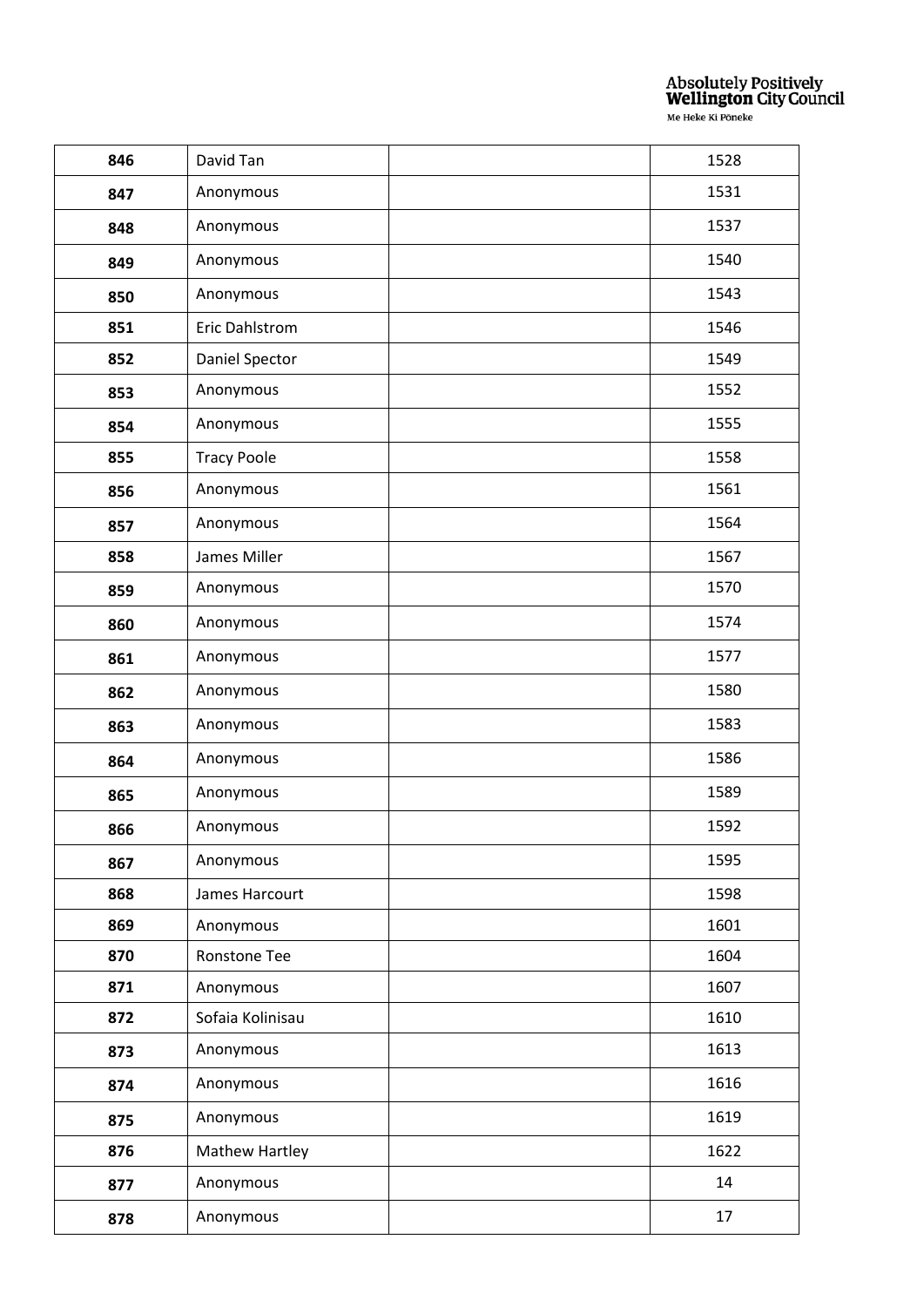| 879 | Zoe Heine              |               | 20  |
|-----|------------------------|---------------|-----|
| 880 | Jenna Ellis            |               | 23  |
| 881 | Anonymous              |               | 26  |
| 882 | Anonymous              |               | 29  |
| 883 | Wilken Lues            |               | 32  |
| 884 | <b>Brett Manaia</b>    |               | 35  |
| 885 | Anonymous              |               | 38  |
| 886 | Anonymous              |               | 41  |
| 887 | Loisi                  |               | 44  |
| 888 | Anonymous              |               | 47  |
| 889 | Anonymous              |               | 50  |
| 890 | Scott Bellingham       |               | 53  |
| 891 | B                      |               | 56  |
| 892 | Zoe So'otaga           |               | 59  |
| 893 | Anonymous              |               | 62  |
| 894 | Celia-Anna Derby       |               | 65  |
| 895 | Refuse                 |               | 68  |
| 896 | Jenny Lewis            |               | 71  |
| 897 | Anna McDougall         |               | 74  |
| 898 | Anonymous              |               | 77  |
| 899 | mark Robinson          |               | 80  |
| 900 | <b>Grant Corleison</b> |               | 83  |
| 901 | Kim Partridge          |               | 86  |
| 902 | Anonymous              |               | 89  |
| 903 | <b>Toby Bourke</b>     |               | 94  |
| 904 | Annette Lunderstedt    |               | 97  |
| 905 | Yao                    |               | 100 |
| 906 | Anonymous              |               | 103 |
| 907 | Anonymous              |               | 106 |
| 908 | Anonymous              |               | 109 |
| 909 | Alison Rowe            |               | 112 |
| 910 | Robert Shaw            |               | 115 |
| 911 | Anonymous              |               | 119 |
| 912 | Raechal Ferguson       | Field & Green | 122 |
| 913 | Zoe Miller             |               | 125 |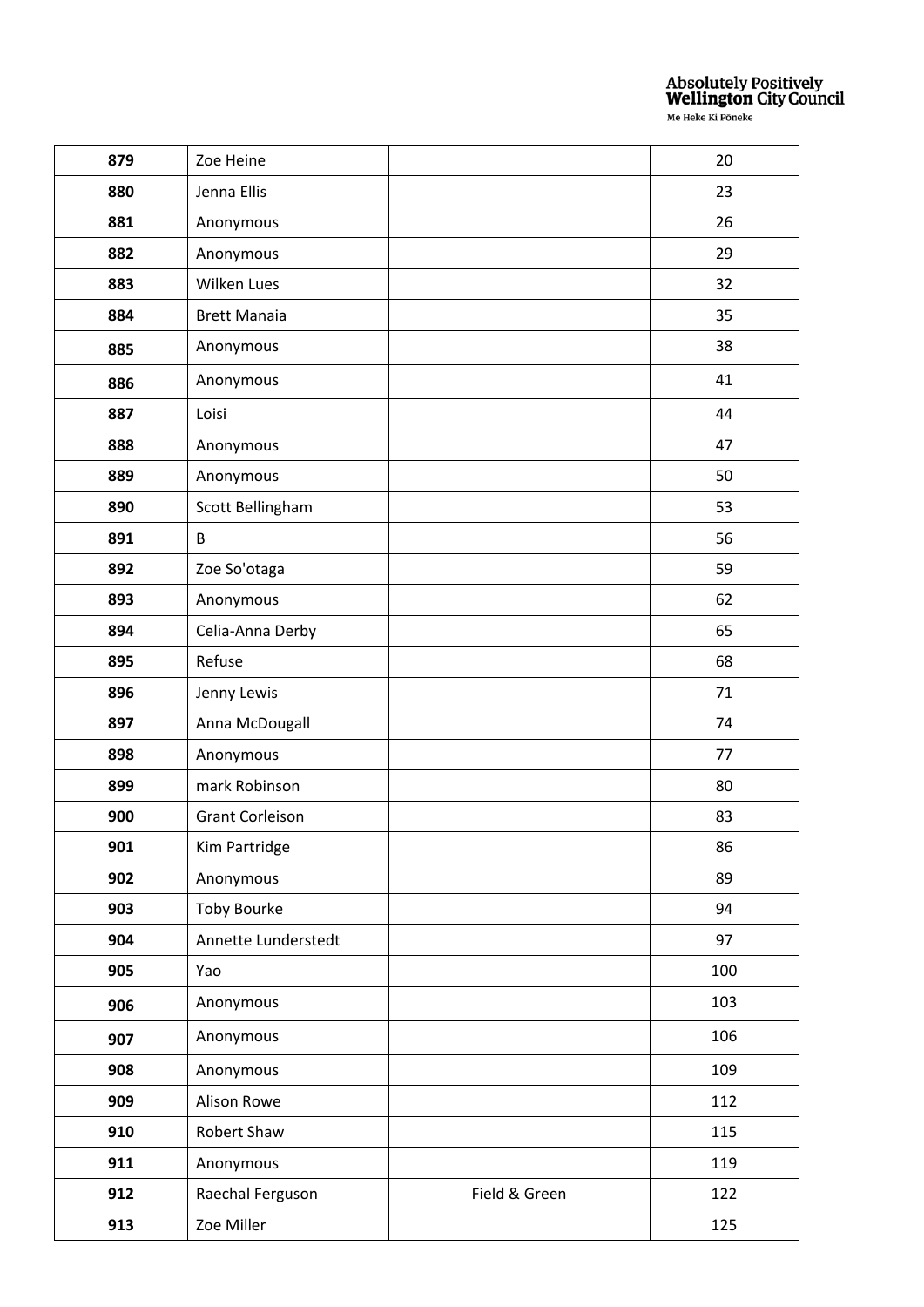| 914 | Anonymous            | 128 |
|-----|----------------------|-----|
| 915 | Anonymous            | 131 |
| 916 | Anonymous            | 134 |
| 917 | Amit                 | 137 |
| 918 | Anonymous            | 140 |
| 919 | Anonymous            | 143 |
| 920 | Anonymous            | 146 |
| 921 | Anonymous            | 149 |
| 922 | <b>Murray Thomas</b> | 152 |
| 923 | Anonymous            | 155 |
| 924 | Lindsay Ancelet      | 158 |
| 925 | Eizabeth             | 161 |
| 926 | Anonymous            | 164 |
| 927 | Harriet Newson       | 167 |
| 928 | Anonymous            | 170 |
| 929 | Lara Sanders         | 174 |
| 930 | James Court          | 177 |
| 931 | Anonymous            | 180 |
| 932 | Gene Clendon         | 183 |
| 933 | Anonymous            | 186 |
| 934 | John Stoke           | 189 |
| 935 | Robert               | 192 |
| 936 | Anonymous            | 195 |
| 937 | Anonymous            | 198 |
| 938 | Anonymous            | 201 |
| 939 | <b>Kelsey Gee</b>    | 204 |
| 940 | T Gregg              | 207 |
| 941 | Graham Good          | 210 |
| 942 | Jude Douglas         | 213 |
| 943 | Catherine Proffitt   | 216 |
| 944 | Michael Dowse        | 219 |
| 945 | Eeuwe Schuckard      | 222 |
| 946 | Anonymous            | 225 |
| 947 | Anonymous            | 228 |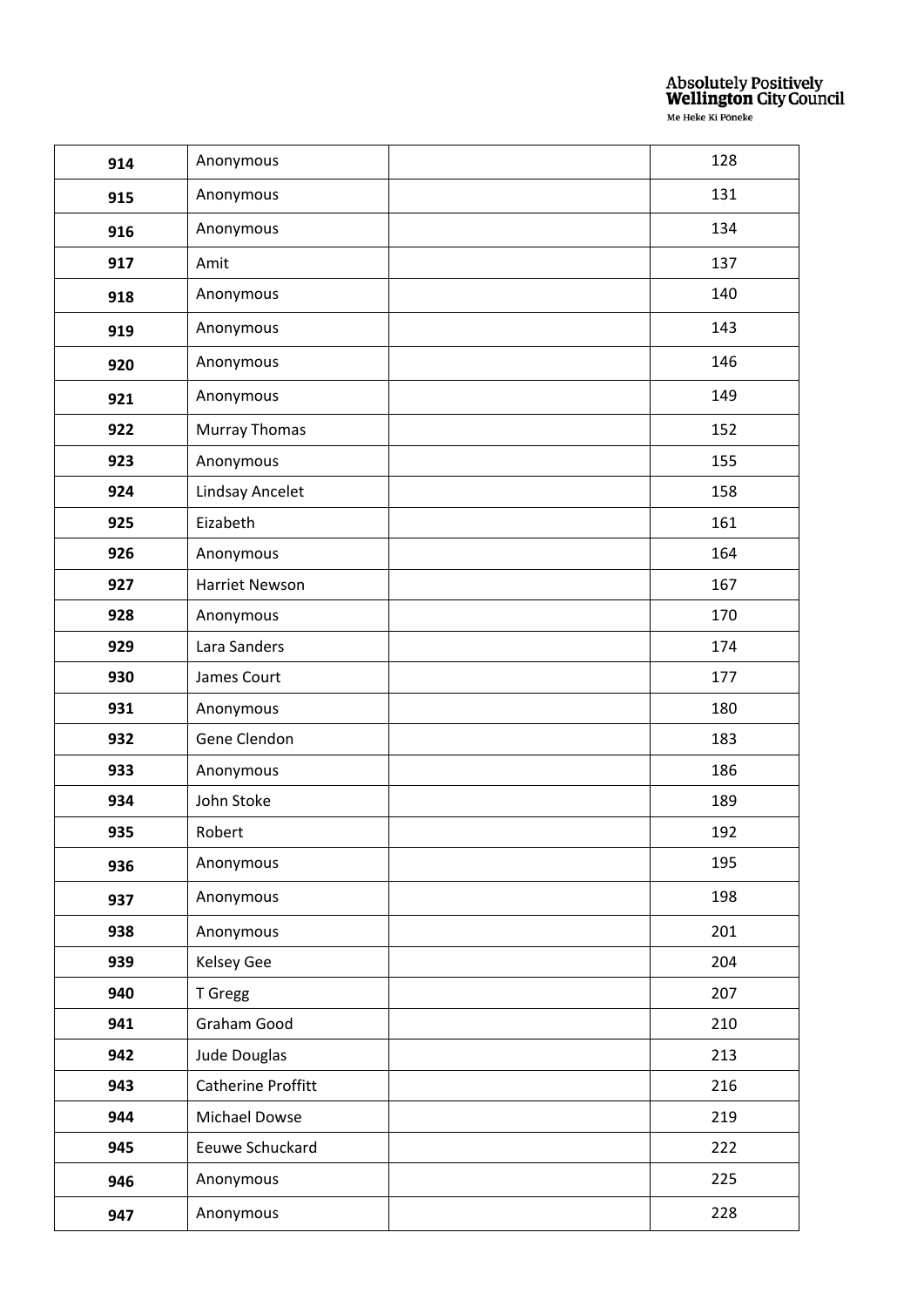| 948 | Doug Dixon                      | 231 |
|-----|---------------------------------|-----|
| 949 | <b>Brice Walton</b>             | 234 |
| 950 | Anonymous                       | 237 |
| 951 | <b>Brad</b>                     | 240 |
| 952 | Michael                         | 243 |
| 953 | Paul O'Callaghan                | 246 |
| 954 | Rebecca Polvere                 | 249 |
| 955 | Jude Murdoch                    | 252 |
| 956 | Jessica Godfrey                 | 255 |
| 957 | Anonymous                       | 258 |
| 958 | Craig Parr                      | 265 |
| 959 | Adam                            | 268 |
| 960 | Patrick Drysdale                | 271 |
| 961 | Geoff                           | 274 |
| 962 | <b>Rachel Hamilton-Williams</b> | 277 |
| 963 | Anonymous                       | 280 |
| 964 | Wayne kemp                      | 283 |
| 965 | Anonymous                       | 286 |
| 966 | Anonymous                       | 289 |
| 967 | Anonymous                       | 292 |
| 968 | Anonymous                       | 295 |
| 969 | Oliver Middleton                | 298 |
| 970 | Anonymous                       | 301 |
| 971 | Anonymous                       | 304 |
| 972 | Jonathan Brewer                 | 308 |
| 973 | Anonymous                       | 311 |
| 974 | Anna Hinderwell                 | 314 |
| 975 | Minh Ha                         | 317 |
| 976 | Anonymous                       | 320 |
| 977 | P Shillig                       | 323 |
| 978 | Flinn Clark                     | 326 |
| 979 | Anonymous                       | 329 |
| 980 | Anonymous                       | 332 |
| 981 | Rory Stewart                    | 335 |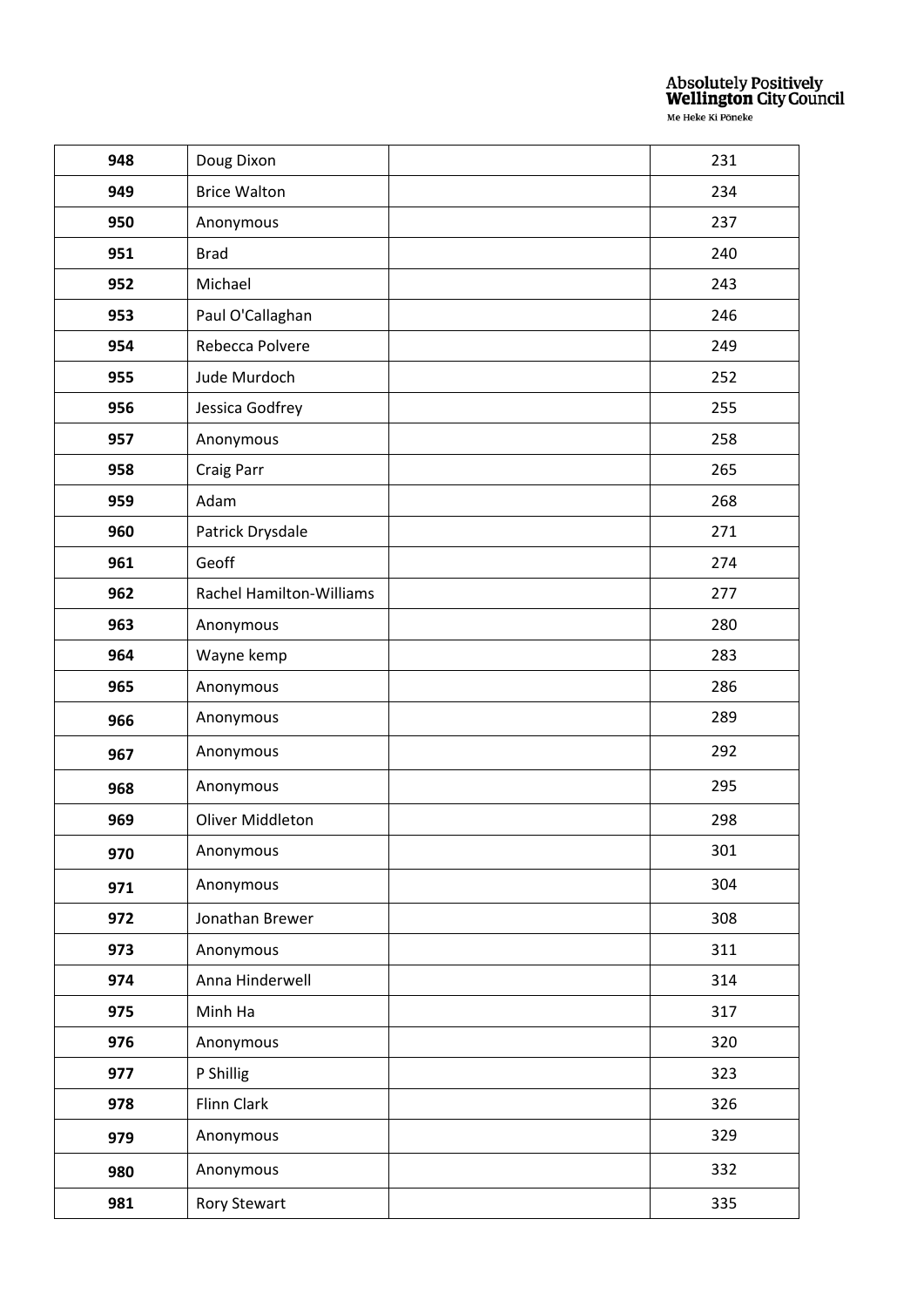| 982  | Anonymous                |                    | 338 |
|------|--------------------------|--------------------|-----|
| 983  | Anonymous                |                    | 341 |
| 984  | Anonymous                |                    | 344 |
| 985  | Anonymous                |                    | 347 |
| 986  | Lyndal                   |                    | 350 |
| 987  | Michael                  |                    | 353 |
| 988  | <b>Neil Miller</b>       |                    | 357 |
| 989  | Bernice E Kelly (Miss)   |                    | 361 |
| 990  | Ruben O'Hara             |                    | 364 |
| 991  | Ione                     |                    | 367 |
| 992  | Anonymous                |                    | 370 |
| 993  | Ian Apperley             |                    | 373 |
| 994  | Anonymous                |                    | 376 |
| 995  | Claire Betridge          |                    | 379 |
| 996  | Anonymous                |                    | 382 |
| 997  | Nicole Larsen            |                    | 385 |
| 998  | Anonymous                |                    | 388 |
| 999  | <b>Guinevere Malpass</b> |                    | 391 |
| 1000 | Madeleine Berry          |                    | 395 |
| 1001 | Belynda Jack             |                    | 399 |
| 1002 | Alexander Sele           |                    | 402 |
| 1003 | Thomas O'Flaherty        |                    | 405 |
| 1004 | Nathaniel Janke-Gilman   | Changing Places NZ | 408 |
| 1005 | Anonymous                |                    | 414 |
| 1006 | Nicky                    |                    | 417 |
| 1007 | Anonymous                |                    | 420 |
| 1008 | Robin Wilson             |                    | 423 |
| 1009 | Anonymous                |                    | 426 |
| 1010 | Roy Bridge               |                    | 429 |
| 1011 | Darusha Wehm             |                    | 432 |
| 1012 | Anonymous                |                    | 345 |
| 1013 | Valentino Luna Hernandez |                    | 438 |
| 1014 | Genevieve Bryant         |                    | 441 |
| 1015 | <b>Heather Galbraith</b> |                    | 444 |
| 1016 | <b>Bryce McClure</b>     |                    | 447 |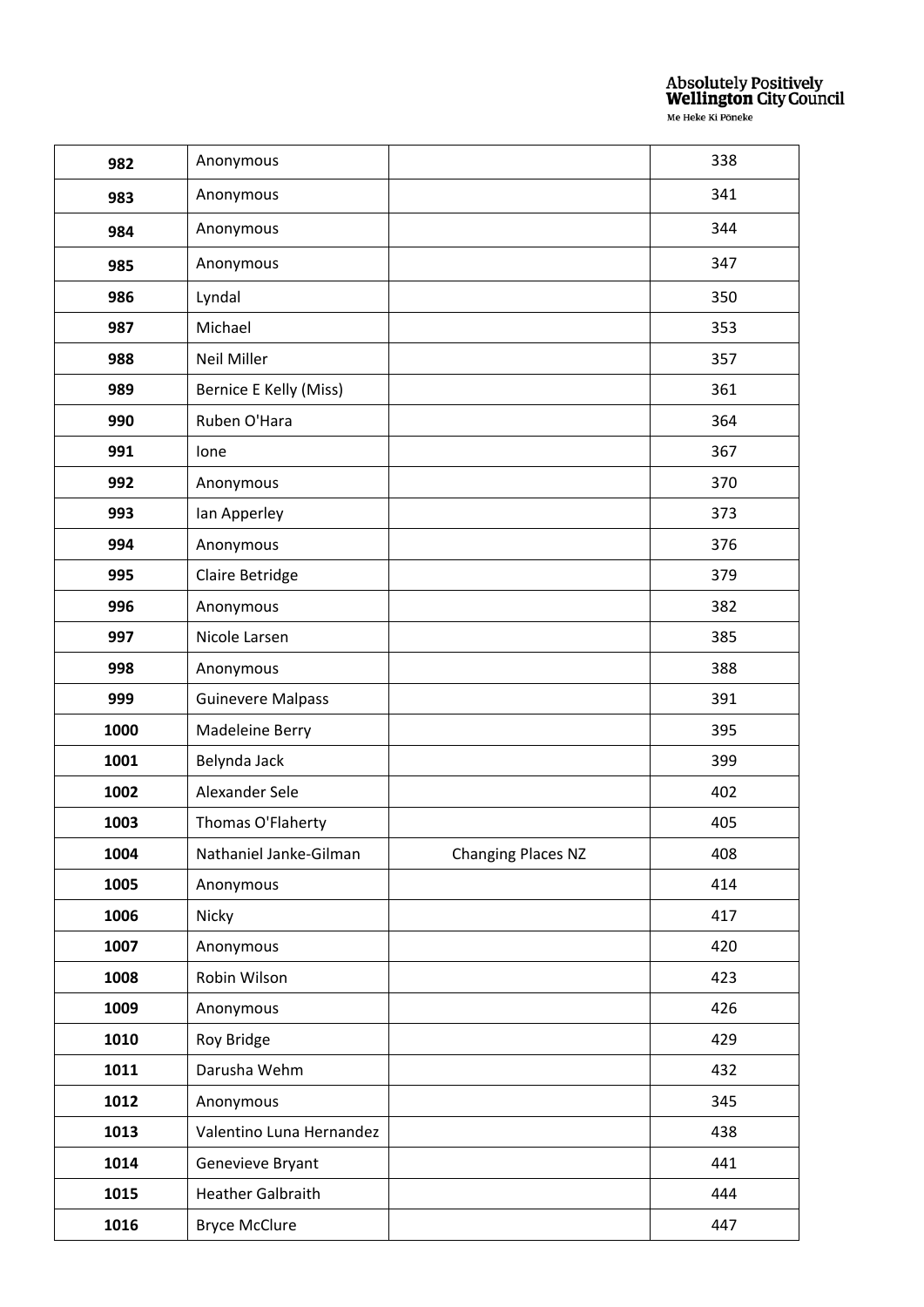| 1017 | Anonymous           |                               | 450 |
|------|---------------------|-------------------------------|-----|
| 1018 | <b>Beth Seaver</b>  |                               | 453 |
| 1019 | Tara Dench          |                               | 456 |
| 1020 | Anonymous           |                               | 459 |
| 1021 | Anonymous           |                               | 462 |
| 1022 | Anonymous           |                               | 465 |
| 1023 | Anonymous           |                               | 468 |
| 1024 | Anonymous           |                               | 471 |
| 1025 | Anonymous           |                               | 474 |
| 1026 | Christine Laban     |                               | 477 |
| 1027 | Inka                |                               | 480 |
| 1028 | Anonymous           |                               | 483 |
| 1029 | Anonymous           |                               | 486 |
| 1030 | Anonymous           |                               | 489 |
| 1031 | Raymond             |                               | 492 |
| 1032 | Anonymous           |                               | 495 |
| 1033 | Anonymous           |                               | 498 |
| 1034 | Anonymous           |                               | 501 |
| 1035 | Mark Coburn         |                               | 504 |
| 1036 | Anonymous           |                               | 507 |
| 1037 | Jonathan Kennedy    |                               | 510 |
| 1038 | David Bevan-Smith   |                               | 513 |
| 1039 | Anonymous           |                               | 516 |
| 1040 | Raymond Kemp        |                               | 519 |
| 1041 | David Wood          |                               | 522 |
| 1042 | Finn Rogers-Brander |                               | 525 |
| 1043 | Anonymous           |                               | 528 |
| 1044 | Anonymous           |                               | 531 |
| 1045 | Adam Finlayson      |                               | 534 |
| 1046 | Jenn                |                               | 537 |
|      |                     | Port Nicholson Poneke Cycling | 540 |
| 1047 | Anonymous           | Club                          |     |
| 1048 | Maureen             |                               | 543 |
| 1049 | Anonymous           |                               | 546 |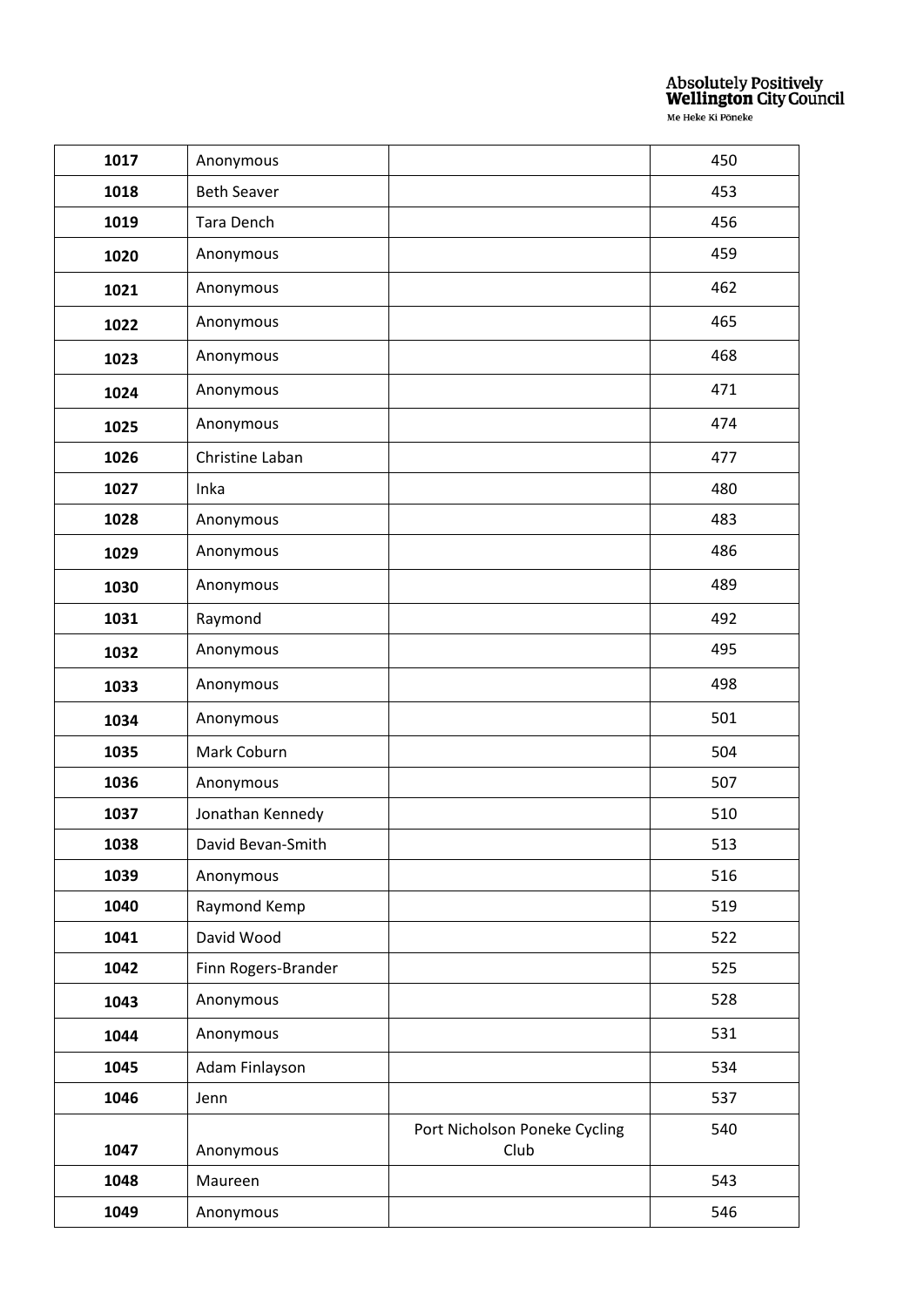| 1050 | Holly                  | 549 |
|------|------------------------|-----|
| 1051 | Anonymous              | 552 |
| 1052 | Sophie                 | 555 |
| 1053 | Daile Biberstein       | 558 |
| 1054 | Anonymous              | 561 |
| 1055 | Anonymous              | 564 |
| 1056 | Anonymous              | 567 |
| 1057 | Calum Carmichael       | 570 |
| 1058 | Anonymous              | 573 |
| 1059 | Regan Lee              | 576 |
| 1060 | Anonymous              | 579 |
| 1061 | Vi Vu                  | 582 |
| 1062 | <b>Tim Parkin</b>      | 585 |
| 1063 | Anonymous              | 588 |
| 1064 | <b>Scarlett Storr</b>  | 591 |
| 1065 | Anonymous              | 594 |
| 1066 | Catherine Webber       | 597 |
| 1067 | Alex                   | 600 |
| 1068 | Anon                   | 603 |
| 1069 | Anonymous              | 606 |
| 1070 | Anonymous              | 609 |
| 1071 | Anonymous              | 612 |
| 1072 | Anonymous              | 615 |
| 1073 | Anonymous              | 618 |
| 1074 | Anonymous              | 621 |
| 1075 | <b>Bruce Henderson</b> | 624 |
| 1076 | Anonymous              | 627 |
| 1077 | Anonymous              | 630 |
| 1078 | Anonymous              | 633 |
| 1079 | Darren Mildenhall      | 636 |
| 1080 | Anonymous              | 639 |
| 1081 | Anonymous              | 642 |
| 1082 | Anonymous              | 645 |
| 1083 | Anonymous              | 648 |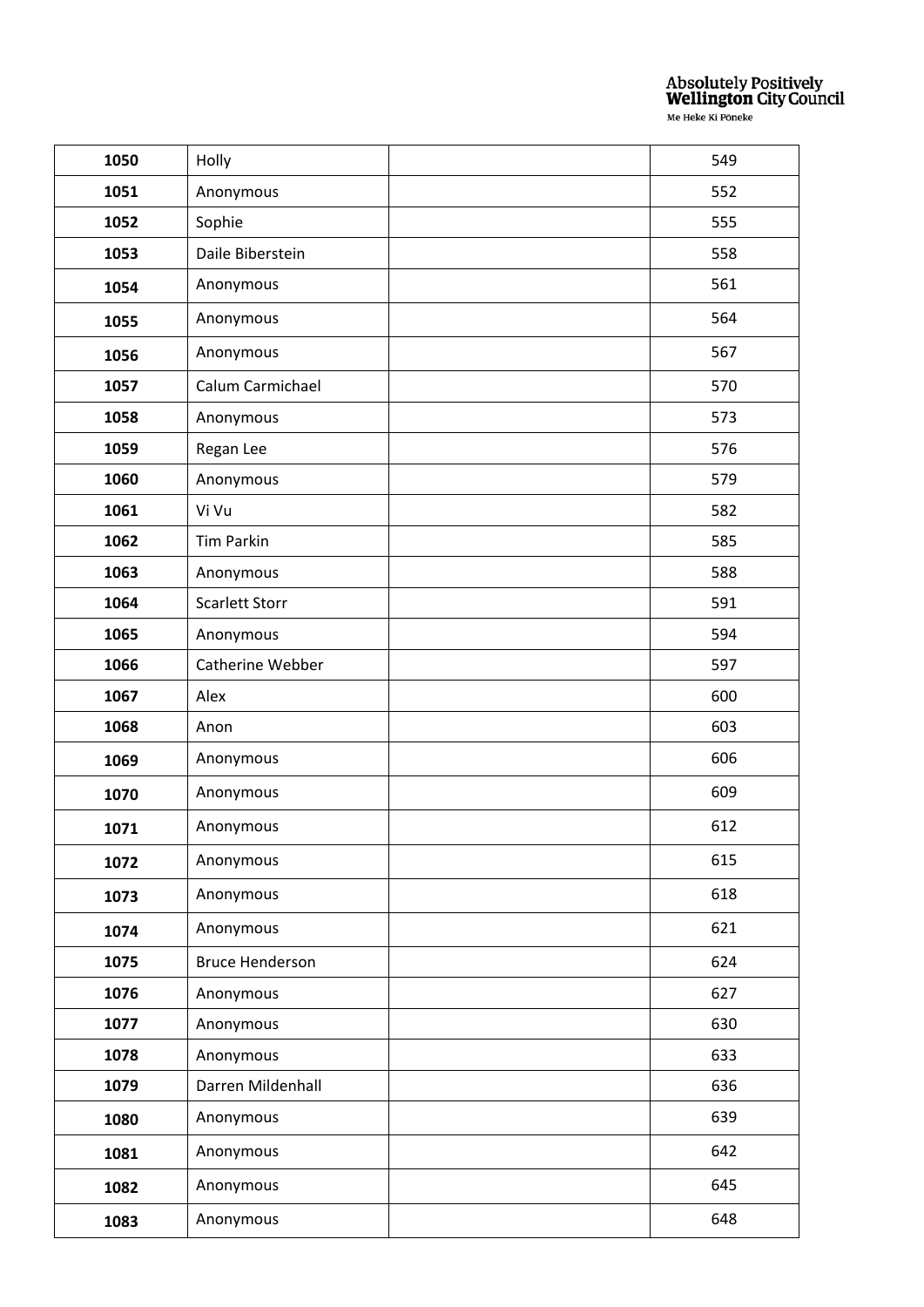| 1084 | Anonymous              |                                    | 651 |
|------|------------------------|------------------------------------|-----|
| 1085 | Anonymous              | <b>Creative Capital Arts Trust</b> | 654 |
| 1086 | Leah                   |                                    | 657 |
| 1087 | Anonymous              |                                    | 660 |
| 1088 | Anonymous              |                                    | 663 |
| 1089 | Anonymous              |                                    | 666 |
| 1090 | Anonymous              |                                    | 669 |
| 1091 | Anonymous              |                                    | 672 |
| 1092 | M                      |                                    | 675 |
| 1093 | Anonymous              |                                    | 678 |
| 1094 | Anonymous              |                                    | 681 |
| 1095 | Nico Patchay           |                                    | 684 |
| 1096 | Anonymous              |                                    | 687 |
| 1097 | Anonymous              |                                    | 690 |
| 1098 | Fabian Beveridge       |                                    | 693 |
| 1099 | <b>Carlos Gonzales</b> |                                    | 696 |
| 1100 | <b>Edward Lee</b>      |                                    | 699 |
| 1101 | Travis Wallach         |                                    | 703 |
| 1102 | Anonymous              |                                    | 706 |
| 1103 | <b>Richard Lane</b>    |                                    | 709 |
| 1104 | Roger Barton           |                                    | 712 |
| 1105 | Anonymous              |                                    | 715 |
| 1106 | Paul Toki              |                                    | 718 |
| 1107 | Ralph                  |                                    | 721 |
| 1108 | Anonymous              |                                    | 724 |
| 1109 | Andrea Blackmore       | Beacon Pathway                     | 729 |
| 1110 | Jennifer Wittig        |                                    | 733 |
| 1111 | Andrea Blackmore       | Eco Design Advisor Network         | 736 |
| 1112 | Anonymous              |                                    | 740 |
| 1113 | Alice Fage             |                                    | 743 |
| 1114 | Adam Wright            |                                    | 746 |
| 1115 | Rebekah                |                                    | 749 |
| 1116 | Anonymous              |                                    | 752 |
| 1117 | Malcolm Gunn           |                                    | 755 |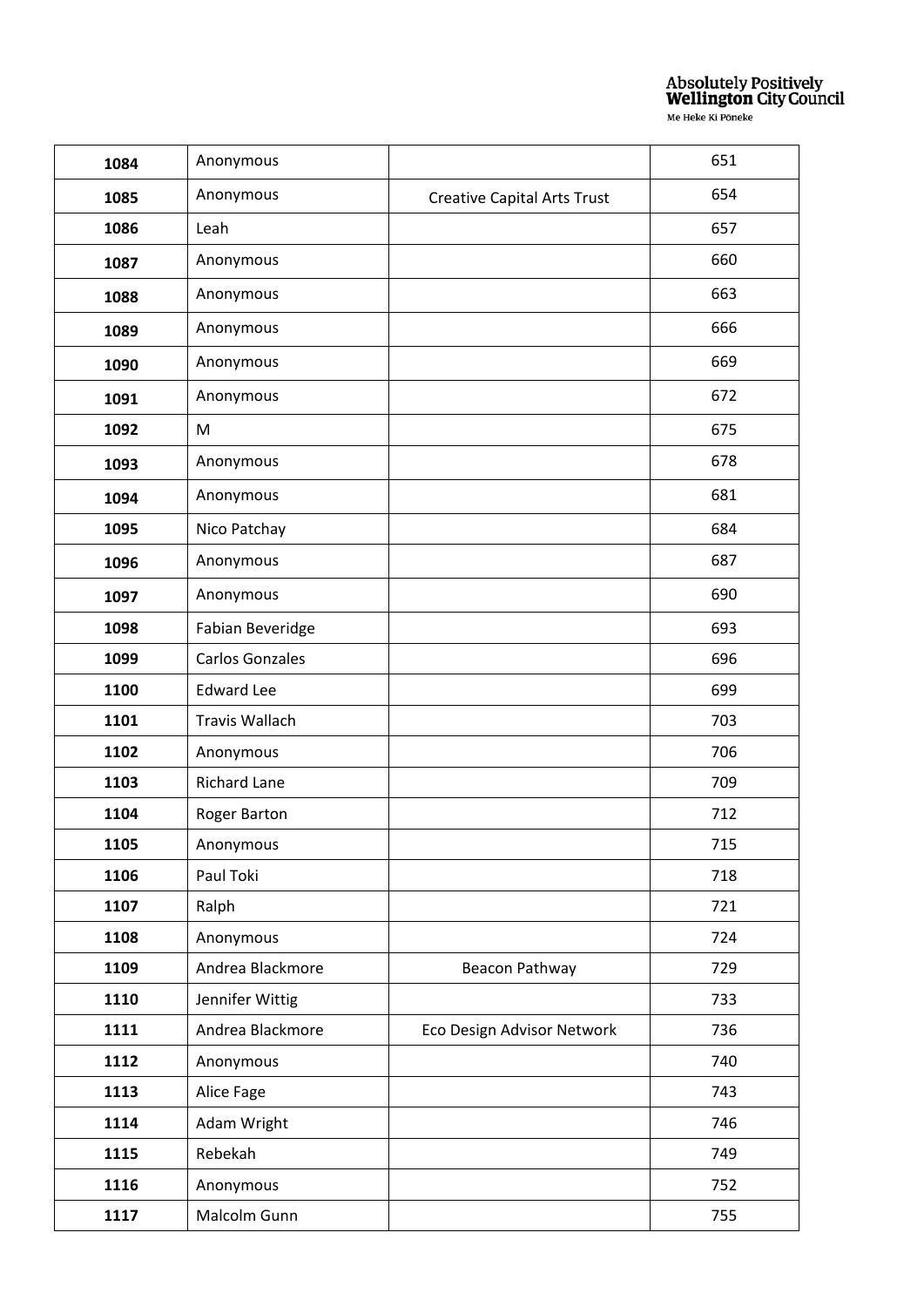| 1118 | Charlie Cordwell         | Surf Life Saving New Zealand   | 758 |
|------|--------------------------|--------------------------------|-----|
| 1119 | Mike Green               |                                | 761 |
|      |                          |                                |     |
| 1120 | Anonymous                |                                | 764 |
| 1121 | <b>Heather Goldfinch</b> |                                | 767 |
| 1122 | Kerryn Palmer            |                                | 770 |
| 1123 | <b>Peter Barlow</b>      |                                | 773 |
| 1124 | Ben                      |                                | 9   |
| 1125 | Anonymous                |                                | 12  |
| 1126 | Anonymous                |                                | 15  |
| 1127 | Kayla hunter             |                                | 18  |
| 1128 | <b>Steve Whitehouse</b>  |                                | 21  |
| 1129 | Anonymous                |                                | 24  |
| 1130 | Anonymous                |                                | 27  |
| 1131 | Nick Potter              |                                | 30  |
| 1132 | Anonymous                |                                | 33  |
| 1133 | Ms Leigh Simeona         |                                | 36  |
| 1134 | Anonymous                |                                | 39  |
| 1135 | Deborah East             |                                | 42  |
| 1136 | Anonymous                |                                | 45  |
| 1137 | Anonymous                |                                | 48  |
| 1138 | Rochelle Emmett          |                                | 51  |
| 1139 | Anonymous                |                                | 54  |
| 1140 | Sarah Dick               |                                | 57  |
| 1141 | Kathy Kemp               |                                | 60  |
| 1142 | Hayden                   |                                | 63  |
| 1143 | Rona                     |                                | 66  |
| 1144 | Anonymous                |                                | 69  |
| 1145 | <b>Andrew Bartlett</b>   |                                | 72  |
| 1146 | Joanna Smith             |                                | 75  |
| 1147 | Clea Matthews            |                                | 78  |
| 1148 | Anonymous                |                                | 81  |
| 1149 | Arihia                   |                                | 84  |
| 1150 | Anonymous                |                                | 87  |
| 1151 | Ian Shearer              | Highland Park Progressive Assn | 90  |
| 1152 | Fiona Roberts            |                                | 93  |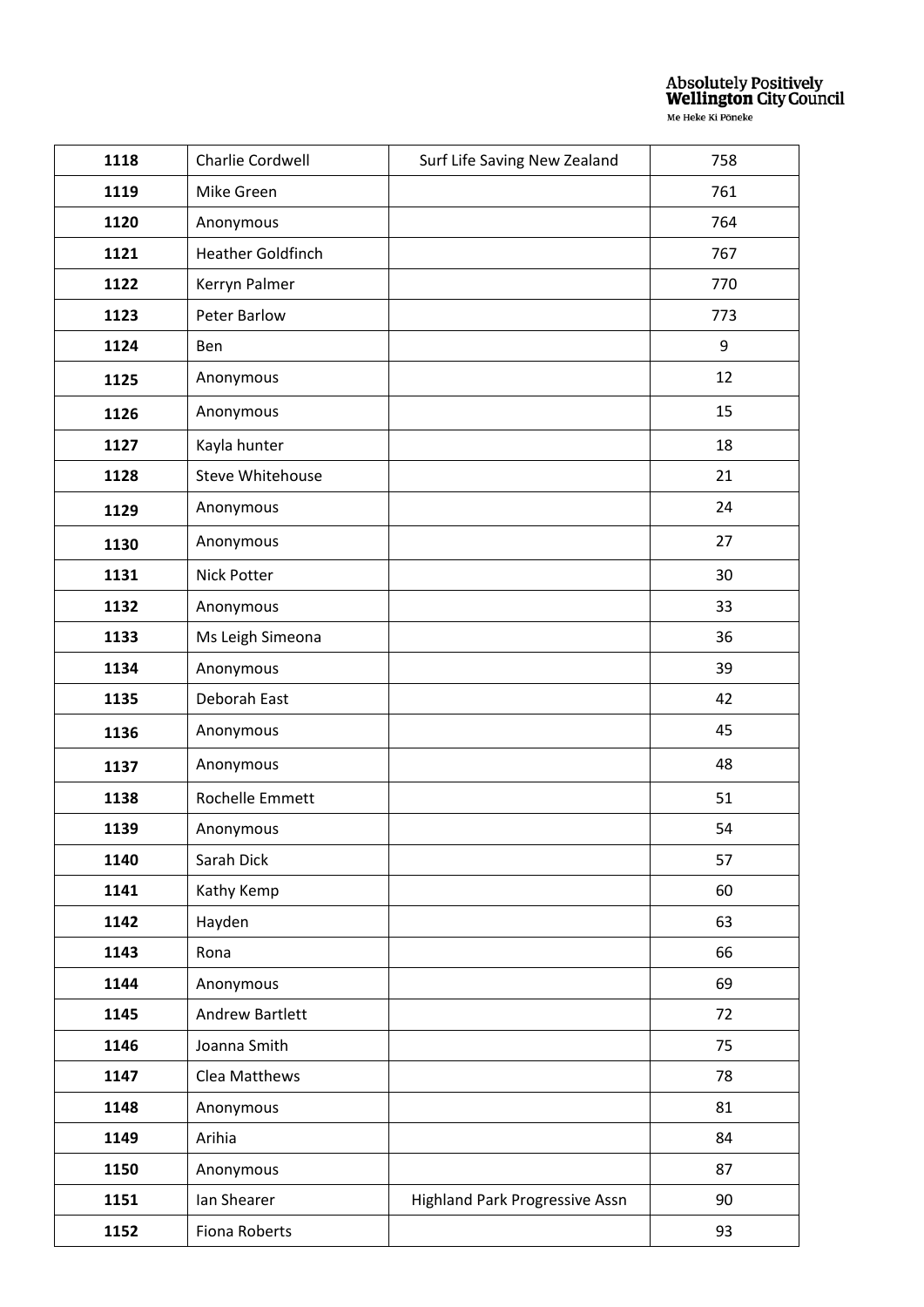| 1153 | Bernadette Ingham  | 96  |
|------|--------------------|-----|
| 1154 | Adrian Katz        | 99  |
| 1155 | Anonymous          | 102 |
| 1156 | Anonymous          | 105 |
| 1157 | Christian Williams | 108 |
| 1158 | Anonymous          | 111 |
| 1159 | Anonymous          | 114 |
| 1160 | Anonymous          | 117 |
| 1161 | Anonymous          | 120 |
| 1162 | Anonymous          | 123 |
| 1163 | Meredith Davis     | 126 |
| 1164 | Solinda            | 129 |
| 1165 | Anonymous          | 132 |
| 1166 | Jack               | 135 |
| 1167 | Shane              | 138 |
| 1168 | Vaughan Crimmins   | 141 |
| 1169 | Anonymous          | 144 |
| 1170 | Kris Ericksen      | 147 |
| 1171 | Anonymous          | 150 |
| 1172 | Anonymous          | 153 |
| 1173 | Anonymous          | 156 |
| 1174 | Amanda             | 159 |
| 1175 | Tom Anderson       | 162 |
| 1176 | Adelle Nancekivell | 165 |
| 1177 | Andrew Kensington  | 168 |
| 1178 | Laurie-ann Foon    | 171 |
| 1179 | Anonymous          | 175 |
| 1180 | Emily              | 177 |
| 1181 | Anonymous          | 180 |
| 1182 | Anonymous          | 183 |
| 1183 | Anonymous          | 186 |
| 1184 | Anonymous          | 189 |
| 1185 | James Clarke       | 192 |
| 1186 | Peter Butson       | 195 |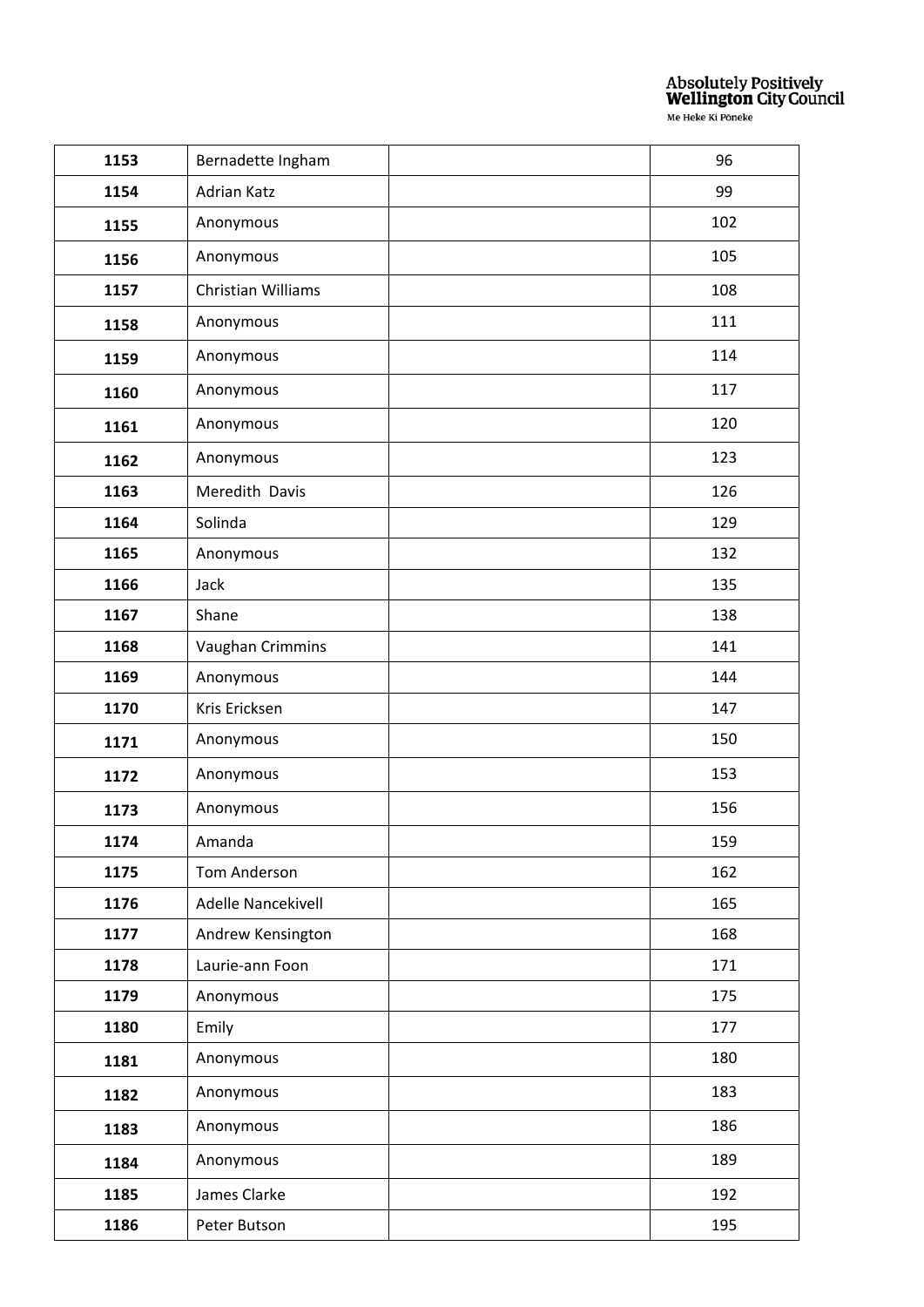| 1187 | Bronwyn Rendle        |                              | 198 |
|------|-----------------------|------------------------------|-----|
| 1188 | James Guthrie         |                              | 201 |
| 1189 | Carolyn Ann Morgan    |                              | 204 |
| 1190 | Tim Kings-Lynne       |                              | 207 |
| 1191 | Shane Munn            |                              | 210 |
| 1192 | Joshua Wharton        |                              | 213 |
| 1193 | Alexander Gordon      |                              | 216 |
| 1194 | Fiona Macrae          |                              | 219 |
| 1195 | Sam Donnelly          |                              | 222 |
| 1196 | David Stevens         |                              | 225 |
| 1197 | Terise Broodryk       |                              | 228 |
| 1198 | Paola Brett           |                              | 231 |
| 1199 | Kieran                |                              | 234 |
| 1200 | Anonymous             |                              | 237 |
| 1201 | <b>Hayley Collins</b> |                              | 240 |
| 1202 | <b>Ben Snooks</b>     |                              | 243 |
| 1203 | Mark Stanley          |                              | 246 |
| 1204 | Kristina Koeck        |                              | 250 |
| 1205 | <b>Reid Wicks</b>     |                              | 253 |
| 1206 | Owen Watson           |                              | 256 |
| 1207 | Anonymous             |                              | 259 |
| 1208 | Sara Cowdell          |                              | 262 |
| 1209 | Anonymous             |                              | 265 |
| 1210 | Joanna Newman         |                              | 268 |
| 1211 | Oscar Laven           |                              | 275 |
| 1212 | Pauline Swann         |                              | 278 |
| 1213 | Benjamin Sutherland   |                              | 281 |
| 1214 | Eleanor Meecham       |                              | 284 |
| 1215 | Kurtis                |                              | 287 |
| 1216 | Anonymous             |                              | 290 |
| 1217 | Anonymous             |                              | 293 |
| 1218 | Raewyn Hailes         | <b>CCS Disability Action</b> | 296 |
| 1219 | Anonymous             |                              | 302 |
| 1220 | <b>Brent Palmer</b>   |                              | 305 |
| 1221 | John Michael          |                              | 308 |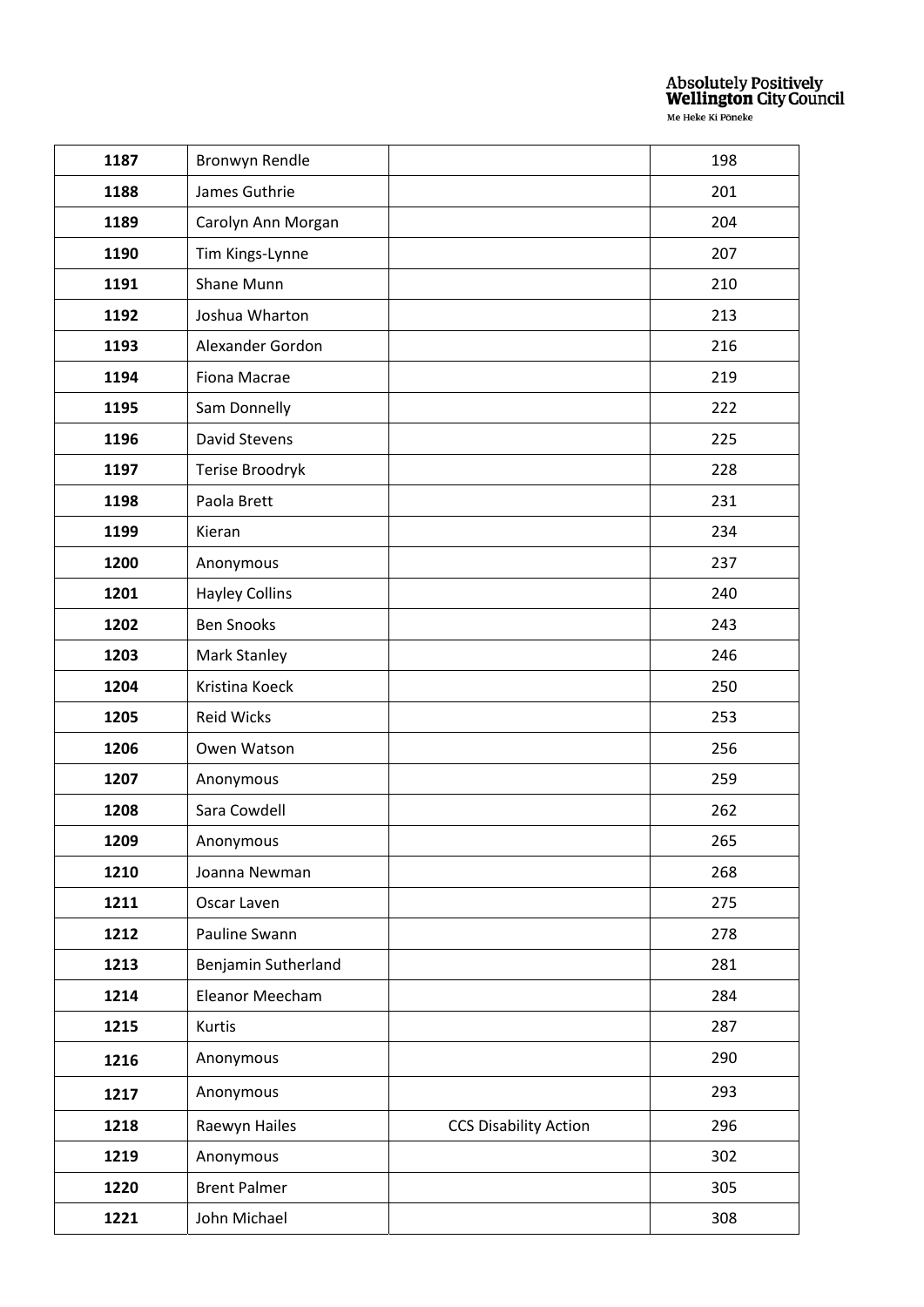| 1222 | Anonymous                                                        |                                            | 311 |
|------|------------------------------------------------------------------|--------------------------------------------|-----|
| 1223 | Craig Hayes                                                      |                                            | 314 |
| 1224 | Anonymous                                                        |                                            | 317 |
| 1225 | Anonymous                                                        |                                            | 320 |
| 1226 | Anonymous                                                        |                                            | 323 |
| 1227 | <b>Peter Russell</b>                                             |                                            | 326 |
| 1228 | Anonymous                                                        |                                            | 331 |
| 1229 | Anonymous                                                        |                                            | 334 |
| 1230 | Priscilla Williams,<br>Chairman of Historic<br>Places Wellington | Historic Places Wellington                 | 337 |
| 1231 | Sheila Williams                                                  |                                            | 340 |
| 1232 | <b>Charlotte Austin</b>                                          |                                            | 343 |
| 1233 | Conor Twyford                                                    | Wellington Sexual Abuse HELP<br>Foundation | 346 |
| 1234 | Anonymous                                                        |                                            | 352 |
| 1235 | Anonymous                                                        |                                            | 355 |
| 1236 | Anonymous                                                        |                                            | 358 |
| 1237 | Richard                                                          |                                            | 361 |
| 1238 | Victoria Wray                                                    |                                            | 364 |
| 1239 | Anonymous                                                        |                                            | 367 |
| 1240 | Anonymous                                                        |                                            | 370 |
| 1241 | Anonymous                                                        |                                            | 373 |
| 1242 | Anonymous                                                        |                                            | 376 |
| 1243 | Anonymous                                                        |                                            | 379 |
| 1244 | Sam Haines                                                       |                                            | 382 |
| 1245 | E Eppel                                                          |                                            | 385 |
| 1246 | Brendon                                                          |                                            | 388 |
| 1247 | Anonymous                                                        |                                            | 391 |
| 1248 | Anonymous                                                        |                                            | 394 |
| 1249 | Andrea                                                           |                                            | 397 |
| 1250 | Anonymous                                                        |                                            | 400 |
| 1251 | Anonymous                                                        |                                            | 403 |
| 1252 | Damon Moon                                                       |                                            | 406 |
| 1253 | Anonymous                                                        |                                            | 409 |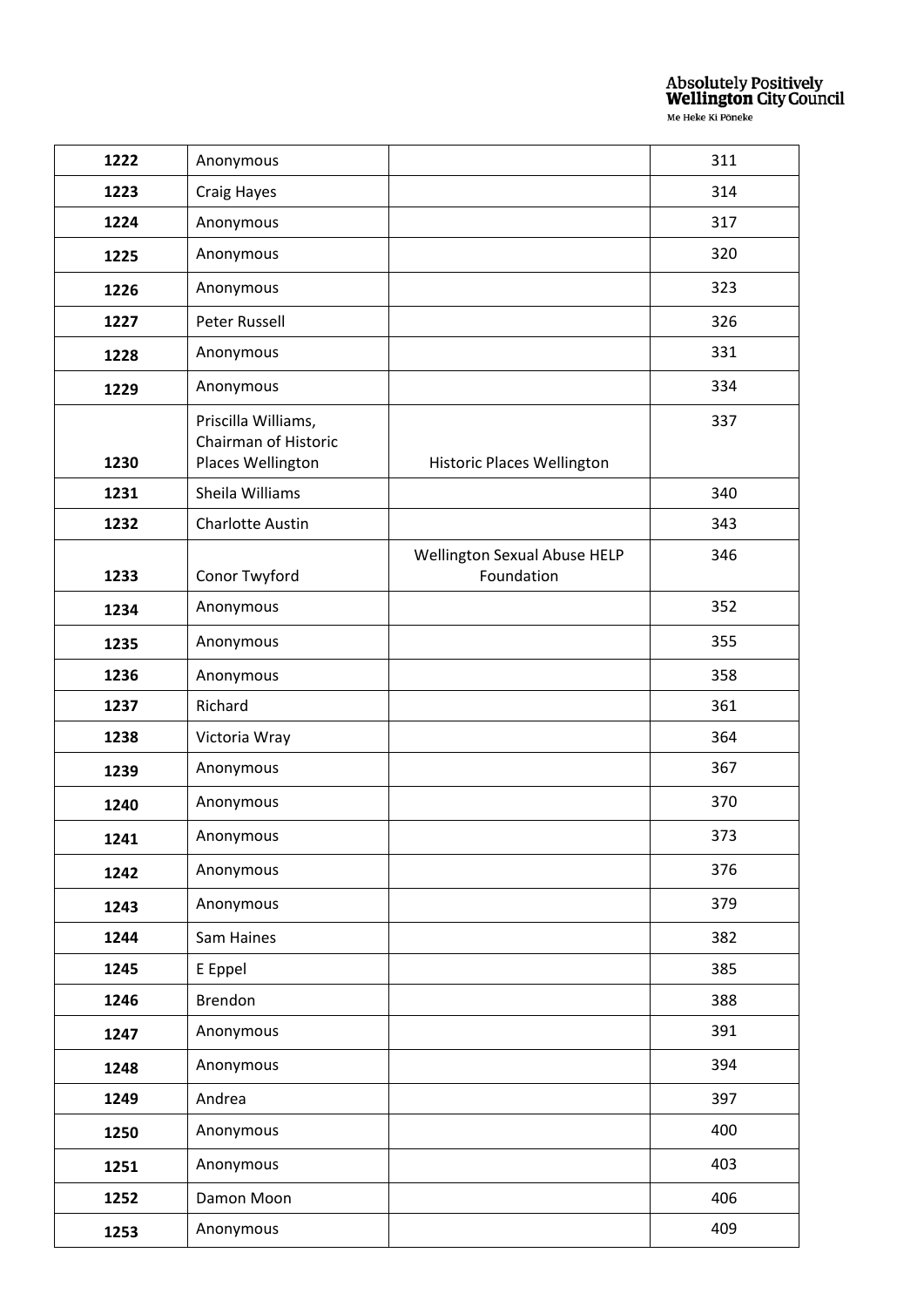| 1254 | Anonymous              |                    | 412 |
|------|------------------------|--------------------|-----|
| 1255 | Anonymous              |                    | 415 |
| 1256 | Nick Martelli          |                    | 418 |
| 1257 | Anonymous              |                    | 424 |
| 1258 | Kyle de Koning         |                    | 428 |
| 1259 | Anonymous              |                    | 431 |
| 1260 | Anonymous              |                    | 434 |
| 1261 | Mark Ingram            |                    | 437 |
| 1262 | Dmitri                 |                    | 440 |
| 1263 | Anonymous              |                    | 443 |
| 1264 | <b>Emma Donnelly</b>   |                    | 446 |
| 1265 | Anonymous              |                    | 449 |
| 1266 | Lorraine Frazer        |                    | 452 |
| 1267 | Magda                  |                    | 455 |
| 1268 | Richard                |                    | 458 |
| 1269 | Anonymous              |                    | 461 |
| 1270 | Emily                  |                    | 463 |
| 1271 | Anonymous              |                    | 467 |
| 1272 | Laura King             |                    | 470 |
| 1273 | Josh                   |                    | 473 |
| 1274 | Andrii                 |                    | 476 |
| 1275 | <b>Frances Russell</b> |                    | 479 |
| 1276 | Anonymous              |                    | 482 |
| 1277 | Anonymous              |                    | 485 |
| 1278 | Simon Edmonds          |                    | 488 |
| 1279 | Anonymous              |                    | 491 |
| 1280 | Anonymous              |                    | 495 |
| 1281 | Anonymous              |                    | 498 |
| 1282 | Anna Jackson           |                    | 501 |
| 1283 | Anonymous              |                    | 504 |
| 1284 | Frankie                |                    | 507 |
| 1285 | Nick Hogan             | Cricket Wellington | 510 |
| 1286 | Kim                    |                    | 515 |
| 1287 | Anonymous              |                    | 518 |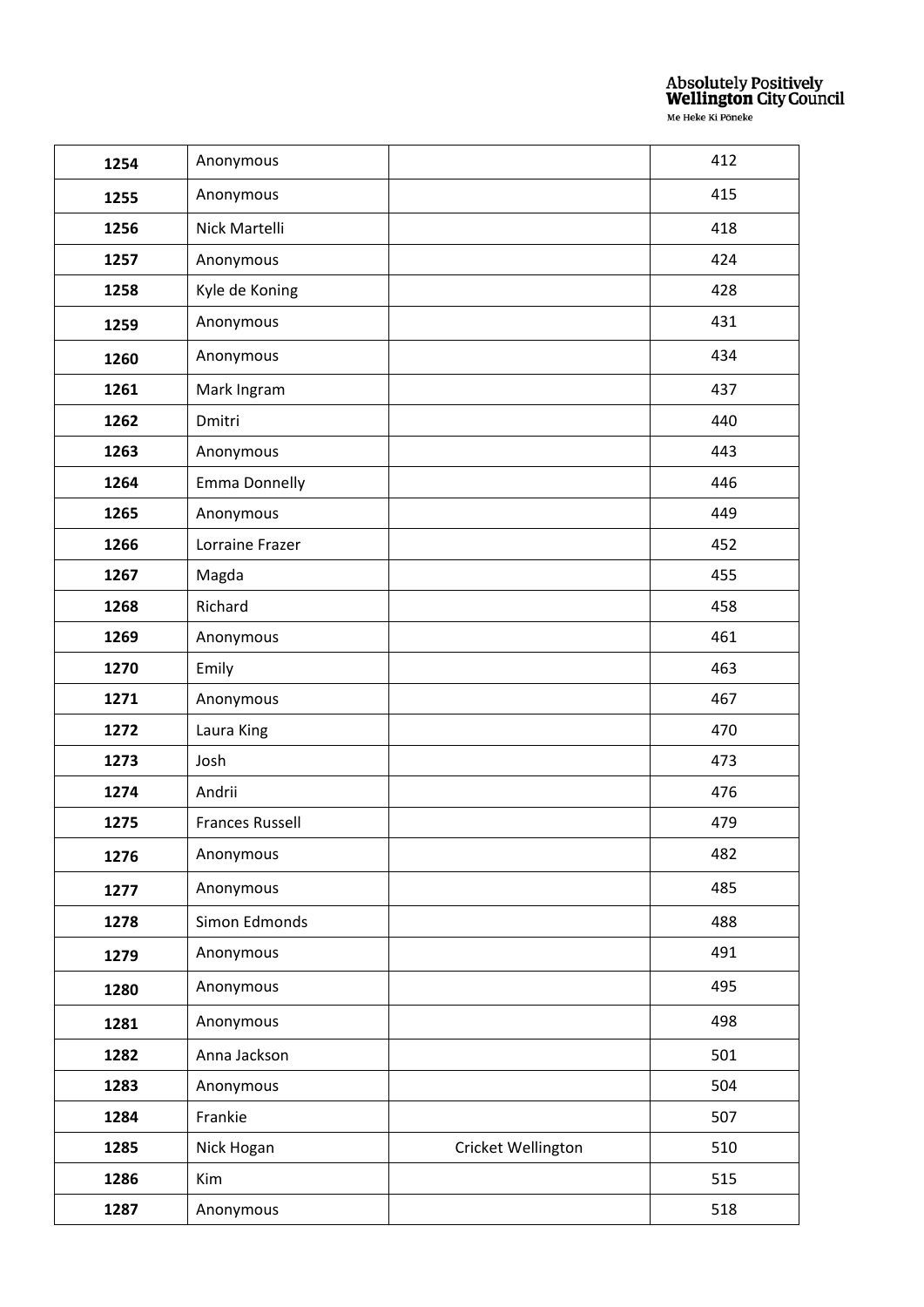| 1288 | Callum Small                 |                                         | 521 |
|------|------------------------------|-----------------------------------------|-----|
| 1289 | Jess                         |                                         | 524 |
| 1290 | Anonymous                    |                                         | 527 |
| 1291 | Nigel Lloyd                  |                                         | 530 |
| 1292 | Anonymous                    |                                         | 533 |
| 1293 | <b>Wendy Armitage</b>        |                                         | 536 |
| 1294 | Anonymous                    |                                         | 543 |
| 1295 | Anonymous                    |                                         | 546 |
| 1296 | James Macrae                 |                                         | 549 |
| 1297 | Emma Dalton                  |                                         | 552 |
| 1298 | Bev Abbott & Wilbur<br>Dovey | Otari Wilton Bush Trust                 | 555 |
| 1299 | Jesse Harcourt               |                                         | 563 |
| 1300 | <b>Brandon Pothoven</b>      |                                         | 566 |
| 1301 | Nalini Baruch                |                                         | 569 |
| 1302 | Anonymous                    |                                         | 572 |
| 1303 | Francesca Riley              |                                         | 575 |
| 1304 | Elizabeth Stockler           |                                         | 578 |
| 1305 | Anonymous                    |                                         | 581 |
| 1306 | Anonymous                    |                                         | 584 |
| 1307 | <b>Chrstine Grobes</b>       |                                         | 587 |
| 1308 | Anonymous                    |                                         | 590 |
| 1309 | Stacey                       |                                         | 593 |
| 1310 | Paul Glover                  |                                         | 596 |
| 1311 | Heather Holdaway             |                                         | 599 |
| 1312 | Anonymous                    |                                         | 602 |
| 1313 | Anonymous                    |                                         | 605 |
| 1314 | Lainey Cowan                 |                                         | 608 |
| 1315 | Anonymous                    |                                         | 611 |
| 1316 | Sarah Meikle                 | <b>Wellington Culinary Events Trust</b> | 614 |
| 1317 | Paul Thomas                  |                                         | 626 |
| 1318 | Paul Orr                     |                                         | 630 |
| 1319 | Anonymous                    |                                         | 633 |
| 1320 | Sarah Croskery               |                                         | 636 |
| 1321 | Anonymous                    |                                         | 639 |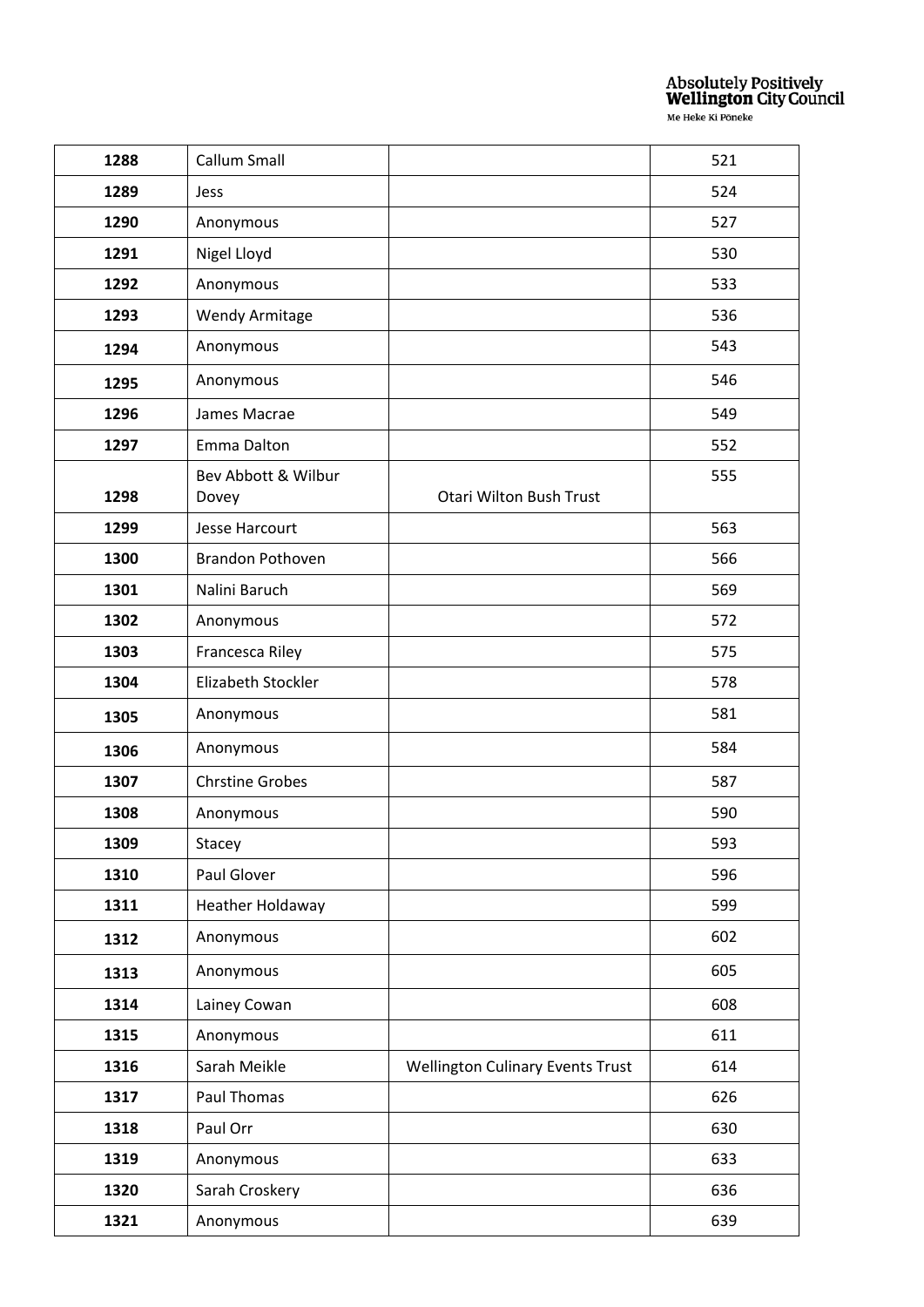| 1322 | Jarrad                   |                                 | 642 |
|------|--------------------------|---------------------------------|-----|
| 1323 | Anonymous                |                                 | 645 |
| 1324 | <b>Bronwen Newton</b>    | Wellington Apartment Collective | 648 |
| 1325 | Anonymous                |                                 | 654 |
| 1326 | Anonymous                |                                 | 657 |
| 1327 | Hamish                   |                                 | 660 |
| 1328 | Anonymous                |                                 | 663 |
| 1329 | <b>Steve Cosgrove</b>    |                                 | 666 |
| 1330 | Peter Longfellow         |                                 | 669 |
| 1331 | <b>Tom Cooke</b>         |                                 | 672 |
| 1332 | Amy Archer               |                                 | 675 |
| 1333 | Anonymous                |                                 | 578 |
| 1334 | Anonymous                |                                 | 681 |
| 1335 | Anonymous                |                                 | 684 |
| 1336 | Anonymous                |                                 | 687 |
| 1337 | Anonymous                |                                 | 690 |
| 1338 | Anonymous                |                                 | 693 |
| 1339 | Ari Veragos              |                                 | 696 |
| 1340 | <b>Richard Norman</b>    |                                 | 699 |
| 1341 | Gabriella                |                                 | 702 |
| 1342 | Karen Adams              |                                 | 705 |
| 1343 | Charles                  |                                 | 708 |
| 1344 | Michael Benjamin Kotlyar |                                 | 711 |
| 1345 | <b>Brendan Wallace</b>   |                                 | 714 |
| 1346 | Anais Goldsmith          |                                 | 717 |
| 1347 | Andrew walker            |                                 | 720 |
| 1348 | Jane Brook               |                                 | 723 |
| 1349 | Rebekah Adams            |                                 | 726 |
| 1350 | Julia                    |                                 | 729 |
| 1351 | Anonymous                |                                 | 732 |
| 1352 | Cheryl Hefford           |                                 | 735 |
| 1353 | Anonymous                |                                 | 738 |
| 1354 | Louis Ahlers             |                                 | 741 |
| 1355 | <b>Brett Marley</b>      |                                 | 744 |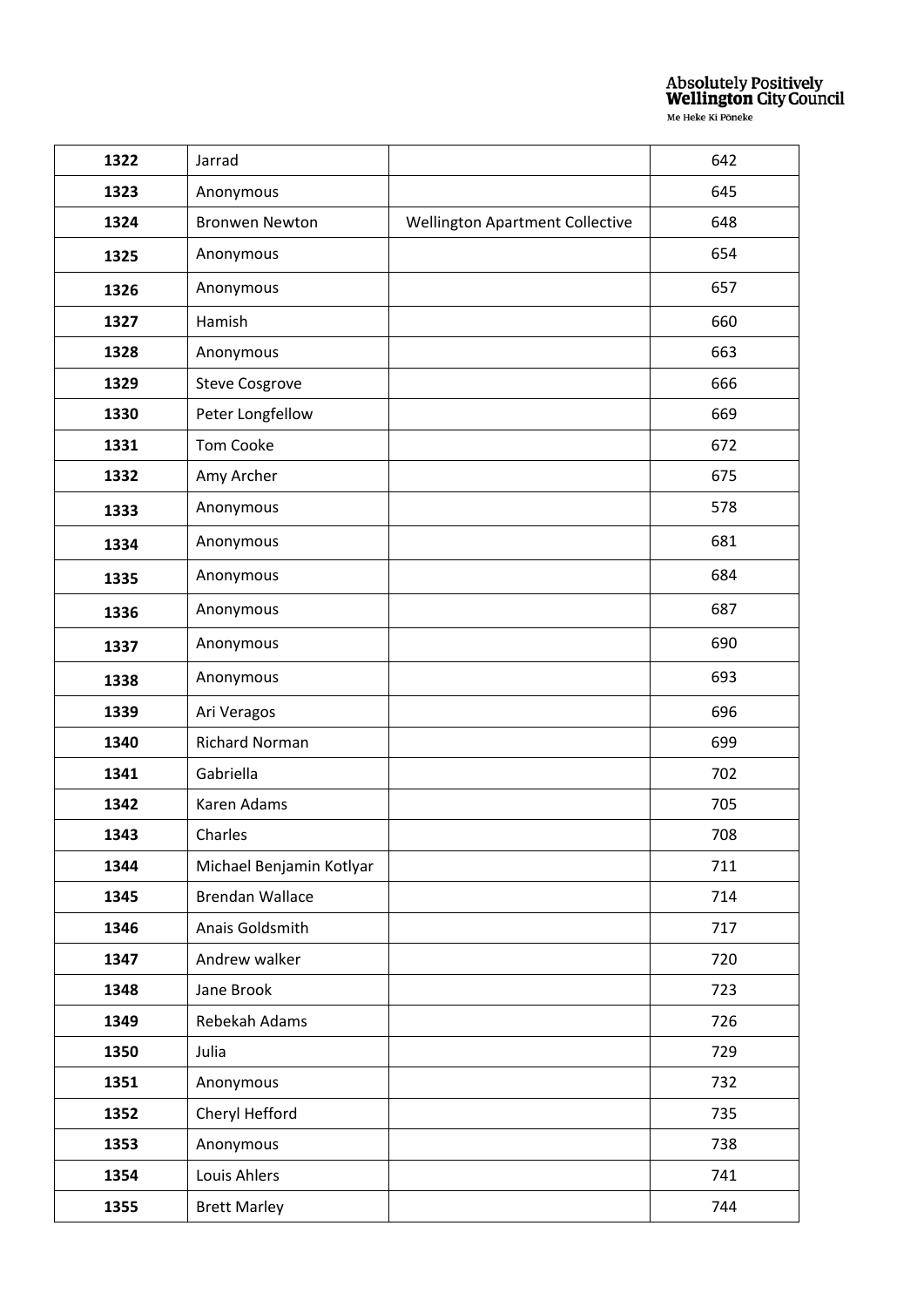| 1356 | Anonymous             | 747            |
|------|-----------------------|----------------|
| 1357 | Anonymous             | 750            |
| 1358 | Emma Hudson-Doyle     | 753            |
| 1359 | Liz Hibbs             | 756            |
| 1360 | Anonymous             | 759            |
| 1361 | Anonymous             | 767            |
| 1362 | Anonymous             | 770            |
| 1363 | Anonymous             | 773            |
| 1364 | Lucy                  | 776            |
| 1365 | Anonymous             | 779            |
| 1366 | Wickus Botma          | 782            |
| 1367 | Logan Penniket        | 785            |
| 1368 | Anonymous             | 788            |
| 1369 | Anonymous             | 791            |
| 1370 | Anonymous             | 794            |
| 1371 | Jane O'Shea           | 797            |
| 1372 | Gavin Cho             | 800            |
| 1373 | Anonymous             | $\overline{7}$ |
| 1374 | Anonymous             | 10             |
| 1375 | Matt Martindale       | 13             |
| 1376 | Rachel                | 16             |
| 1377 | Anonymous             | 19             |
| 1378 | Neale Dickson         | 22             |
| 1379 | Bronwyn Labrum        | 25             |
| 1380 | Margaret Leyland      | 28             |
| 1381 | Anonymous             | 31             |
| 1382 | Anonymous             | 34             |
| 1383 | Carl Meyer            | 37             |
| 1384 | Rita Treadgold        | 40             |
| 1385 | Anonymous             | 43             |
| 1386 | Anonymous             | 46             |
| 1387 | Annika Young          | 49             |
| 1388 | <b>Wendy Anscombe</b> | 52             |
| 1389 | Meg                   | 55             |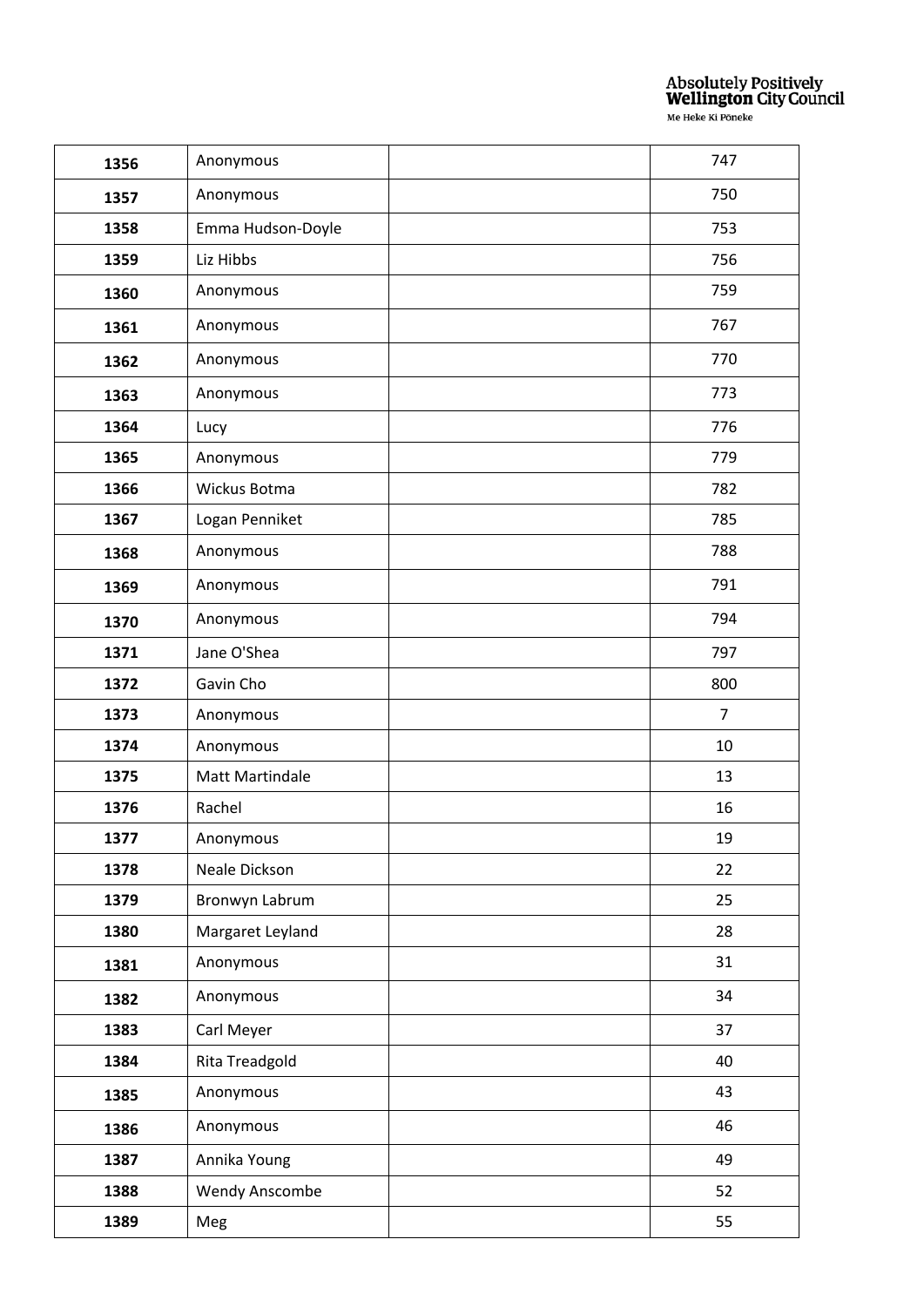| 1390 | Michelle Watson       | 58  |
|------|-----------------------|-----|
| 1391 | Justin                | 61  |
| 1392 | Hamish Johnson        | 64  |
| 1393 | Anonymous             | 67  |
| 1394 | Tim                   | 70  |
| 1395 | Sasha Kershaw         | 73  |
| 1396 | Anonymous             | 76  |
| 1397 | lan Hawij             | 79  |
| 1398 | Rachel                | 82  |
| 1399 | Anonymous             | 85  |
| 1400 | Anonymous             | 88  |
| 1401 | J Rowland             | 91  |
| 1402 | Anonymous             | 94  |
| 1403 | Anonymous             | 97  |
| 1404 | Anonymous             | 100 |
| 1405 | Anonymous             | 103 |
| 1406 | <b>Brent Anderson</b> | 106 |
| 1407 | Gary Scott            | 109 |
| 1408 | Sean Arnold           | 112 |
| 1409 | <b>Blair Bishop</b>   | 115 |
| 1410 | Anonymous             | 118 |
| 1411 | Anonymous             | 121 |
| 1412 | Anonymous             | 124 |
| 1413 | Anonymous             | 127 |
| 1414 | <b>Bruce Welsh</b>    | 130 |
| 1415 | Anonymous             | 133 |
| 1416 | James Moore           | 136 |
| 1417 | Anonymous             | 139 |
| 1418 | Anonymous             | 142 |
| 1419 | Dan                   | 145 |
| 1420 | Gemma Poke            | 148 |
| 1421 | Dayne Walsh           | 151 |
| 1422 | Anonymous             | 154 |
| 1423 | Anonymous             | 157 |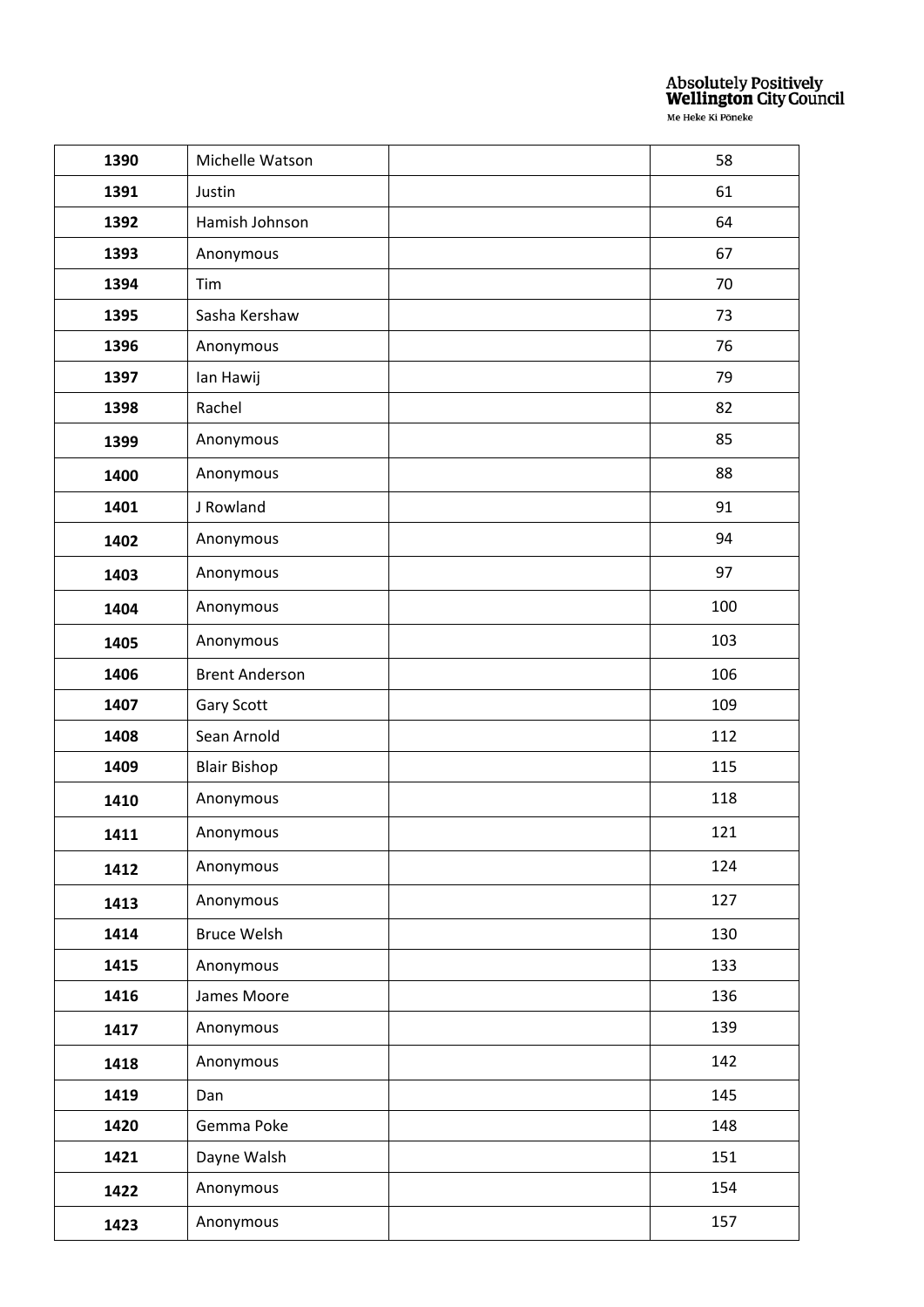| 1424 | Anonymous           | 160 |
|------|---------------------|-----|
| 1425 | AI                  | 163 |
| 1426 | Colin Milligan      | 166 |
| 1427 | Alma Hong           | 169 |
| 1428 | Dido Dunlop         | 172 |
| 1429 | Matt                | 175 |
| 1430 | Leah Karu           | 178 |
| 1431 | Kristi Palmer       | 181 |
| 1432 | Jaimee-lee          | 184 |
| 1433 | Anonymous           | 187 |
| 1434 | Lindsay             | 190 |
| 1435 | <b>Reimo Geerts</b> | 193 |
| 1436 | Erin                | 196 |
| 1437 | Anonymous           | 199 |
| 1438 | Ian Wells           | 202 |
| 1439 | Anonymous           | 205 |
| 1440 | Anonymous           | 208 |
| 1441 | Duncan Turnbull     | 211 |
| 1442 | Anonymous           | 214 |
| 1443 | Anonymous           | 217 |
| 1444 | Diana Noyce         | 220 |
| 1445 | Tony Jansen         | 223 |
| 1446 | Miriam Sherratt     | 227 |
| 1447 | Tania Anderson      | 231 |
| 1448 | Andrea              | 234 |
| 1449 | Anonymous           | 237 |
| 1450 | Jonathan Kennett    | 240 |
| 1451 | Anonymous           | 243 |
| 1452 | Alex Gray           | 246 |
| 1453 | K.Henning-Hansen    | 249 |
| 1454 | Anonymous           | 252 |
| 1455 | Anonymous           | 255 |
| 1456 | Anonymous           | 258 |
| 1457 | Anonymous           | 261 |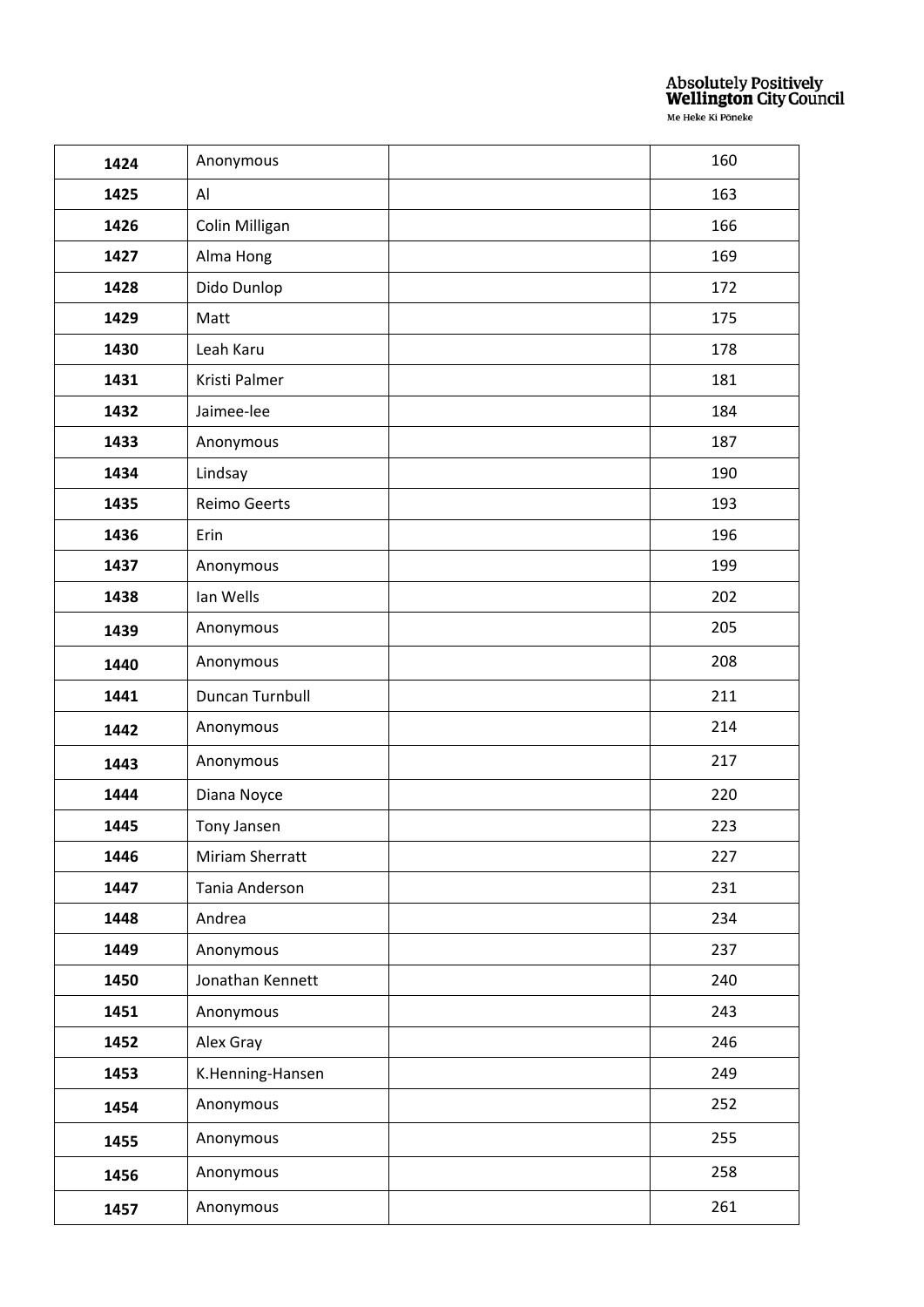| 1458 | Anonymous              | 263 |
|------|------------------------|-----|
| 1459 | Erica Scott            | 267 |
| 1460 | Ella Dangerfield       | 270 |
| 1461 | Anonymous              | 273 |
| 1462 | <b>Richard Arnold</b>  | 276 |
| 1463 | George Young           | 279 |
| 1464 | Matt Harrop            | 282 |
| 1465 | Anonymous              | 285 |
| 1466 | Anonymous              | 288 |
| 1467 | Anonymous              | 291 |
| 1468 | <b>Gillian Brookes</b> | 294 |
| 1469 | Angela Perkins         | 297 |
| 1470 | Anonymous              | 300 |
| 1471 | Anonymous              | 303 |
| 1472 | Anonymous              | 306 |
| 1473 | Vicky Wutzler          | 309 |
| 1474 | Anonymous              | 312 |
| 1475 | Anonymous              | 315 |
| 1476 | Anonymous              | 318 |
| 1477 | Anonymous              | 321 |
| 1478 | Isabella Cawthorn      | 324 |
| 1479 | Anonymous              | 327 |
| 1480 | Chris Wilson           | 330 |
| 1481 | Anonymous              | 334 |
| 1482 | Neil Gray              | 337 |
| 1483 | Stuart Allen           | 340 |
| 1484 | Julia Anderson         | 343 |
| 1485 | Anonymous              | 346 |
| 1486 | Chris                  | 349 |
| 1487 | Arawhetu Gray          | 352 |
| 1488 | Anonymous              | 355 |
| 1489 | <b>Brent Coates</b>    | 358 |
| 1490 | Peter Shearer          | 361 |
| 1491 | Michelle               | 364 |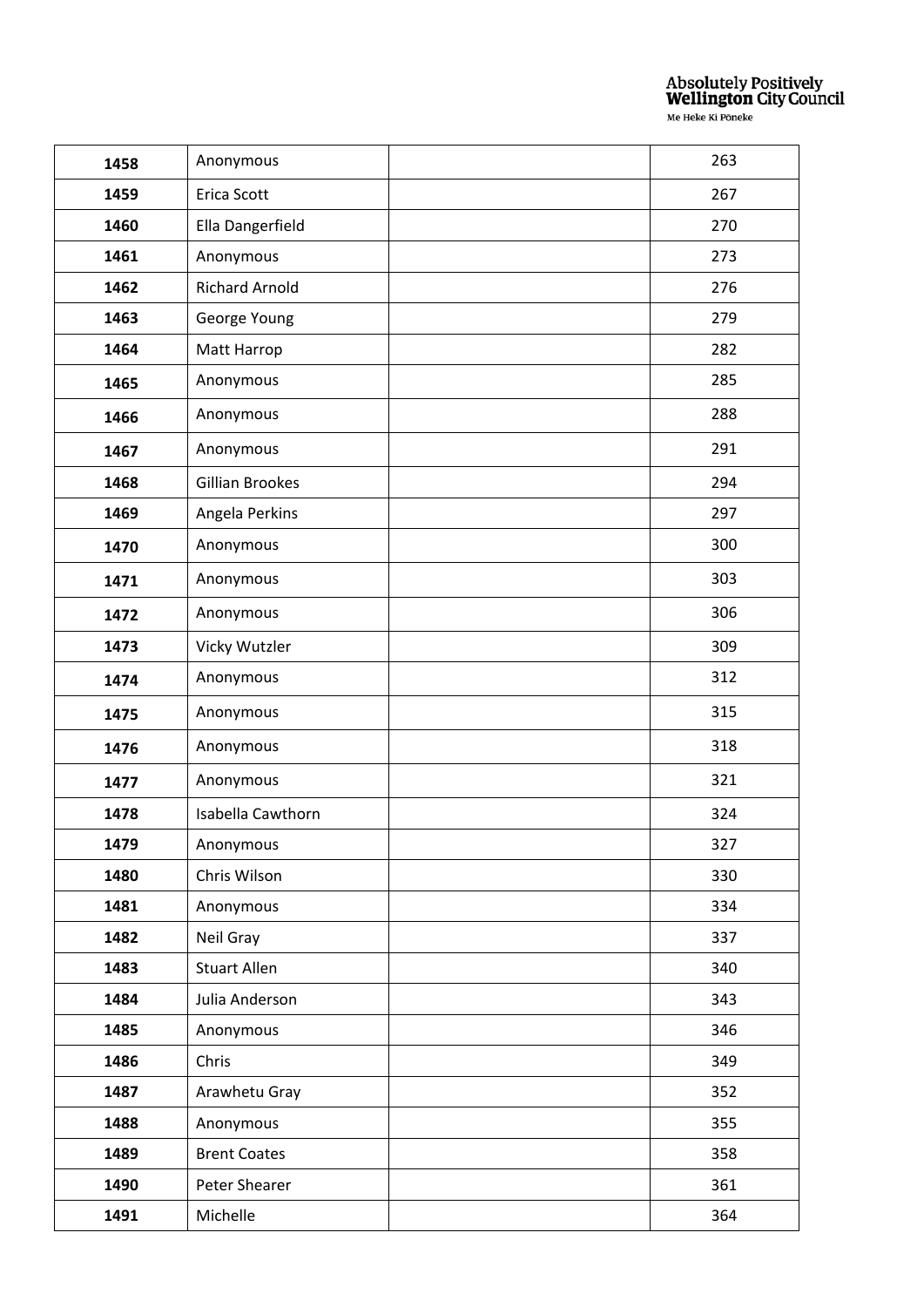| 1492 | molly weaver           | 367 |
|------|------------------------|-----|
| 1493 | Lucy                   | 370 |
| 1494 | Nicole                 | 373 |
| 1495 | Anonymous              | 376 |
| 1496 | Anonymous              | 379 |
| 1497 | Kate Hall              | 382 |
| 1498 | Anonymous              | 385 |
| 1499 | Anonymous              | 388 |
| 1500 | Anonymous              | 391 |
| 1501 | Anonymous              | 394 |
| 1502 | Horacio Ramì_rez       | 397 |
| 1503 | Anonymous              | 400 |
| 1504 | Anonymous              | 403 |
| 1505 | Anonymous              | 406 |
| 1506 | Natalie Crane          | 409 |
| 1507 | Anonymous              | 412 |
| 1508 | Anonymous              | 415 |
| 1509 | Rob                    | 418 |
| 1510 | Anonymous              | 421 |
| 1511 | Adam Awad              | 424 |
| 1512 | Dacia Herbulock        | 427 |
| 1513 | Pamela Howard          | 430 |
| 1514 | Anonymous              | 433 |
| 1515 | Kate Button            | 436 |
| 1516 | Anonymous              | 439 |
| 1517 | Anonymous              | 442 |
| 1518 | Anonymous              | 445 |
| 1519 | Lee Symes              | 449 |
| 1520 | Georgia Grange         | 452 |
| 1521 | Anonymous              | 455 |
| 1522 | Wiremu                 | 458 |
| 1523 | <b>Grant Stevenson</b> | 461 |
| 1524 | Anonymous              | 465 |
| 1525 | Pip Klap               | 468 |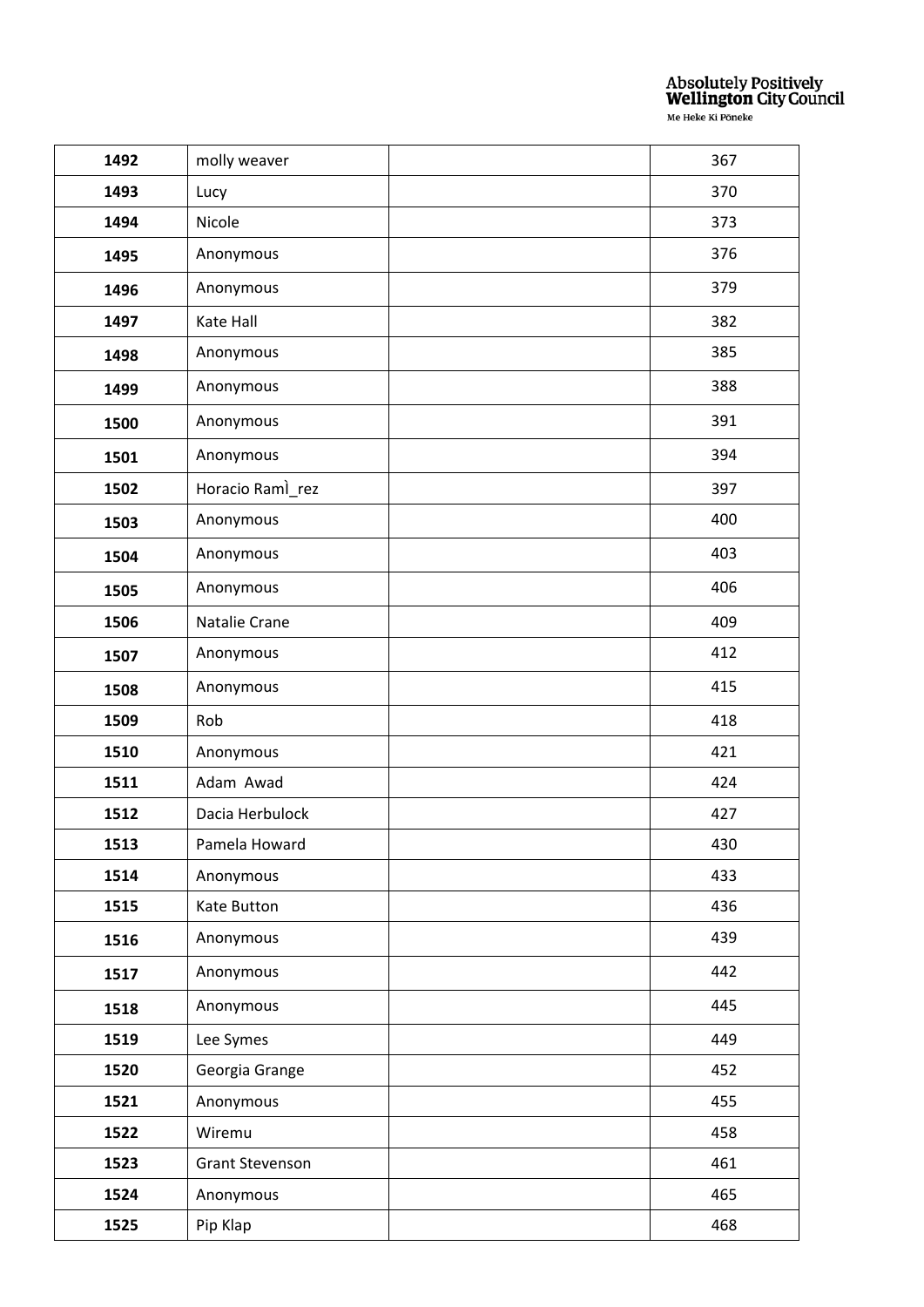| 1526         | <b>Michael Mackie Davis</b>                      |                                                     | 471 |
|--------------|--------------------------------------------------|-----------------------------------------------------|-----|
| 1527         | Jo                                               |                                                     | 475 |
| 1528         | Sally Hasell                                     |                                                     | 478 |
| 1529         | <b>Arron Cox</b>                                 | <b>Generation Zero</b>                              | 481 |
| 1530         | Anonymous                                        |                                                     | 488 |
| 1531         | Anonymous                                        |                                                     | 491 |
| 1532         | Alison Cadman                                    | <b>Dwell Housing Trust</b>                          | 494 |
| 1533         | Aleksandra Brewer                                |                                                     | 500 |
| 1534         | Lina                                             |                                                     | 503 |
| 1535         | Chris Livesey                                    |                                                     | 506 |
| 1536         | Anonymous                                        |                                                     | 509 |
| 1537         | Anonymous                                        |                                                     | 512 |
| 1538         | Arruwa                                           |                                                     | 515 |
| 1539         | Courtney Johnston                                | Arts Wellington                                     | 518 |
| 1540         | Jaenine Parkinson                                | New Zealand Portrait Gallery Te<br>Pūkenga Whakaata | 523 |
| 1541         | Romesha Uduwawela                                |                                                     | 527 |
| 1542         | Kristen Price                                    | <b>Toimata Foundation</b>                           | 530 |
| 1543         | Anonymous                                        |                                                     | 533 |
| 1544         | Anonymous                                        |                                                     | 536 |
| 1545         | Anonymous                                        |                                                     | 539 |
| 1546         | James Hunter                                     |                                                     | 542 |
| 1547         | K.Hayward,<br>Hankey Street Cares<br>Coordinator | Hankey Street Cares                                 | 545 |
| 1548         | Anonymous                                        |                                                     | 548 |
|              | Anonymous                                        |                                                     | 551 |
| 1549<br>1550 | Ofania Ikiua                                     |                                                     | 554 |
| 1551         | Anonymous                                        |                                                     | 557 |
| 1552         | Shawna Chow                                      |                                                     | 560 |
|              |                                                  | Wellington International Airport                    | 563 |
| 1553         | Mike Brown                                       | Limited                                             |     |
| 1554         | Anonymous                                        |                                                     | 8   |
| 1555         | Anonymous                                        |                                                     | 11  |
| 1556         | <b>Grant Mather</b>                              |                                                     | 14  |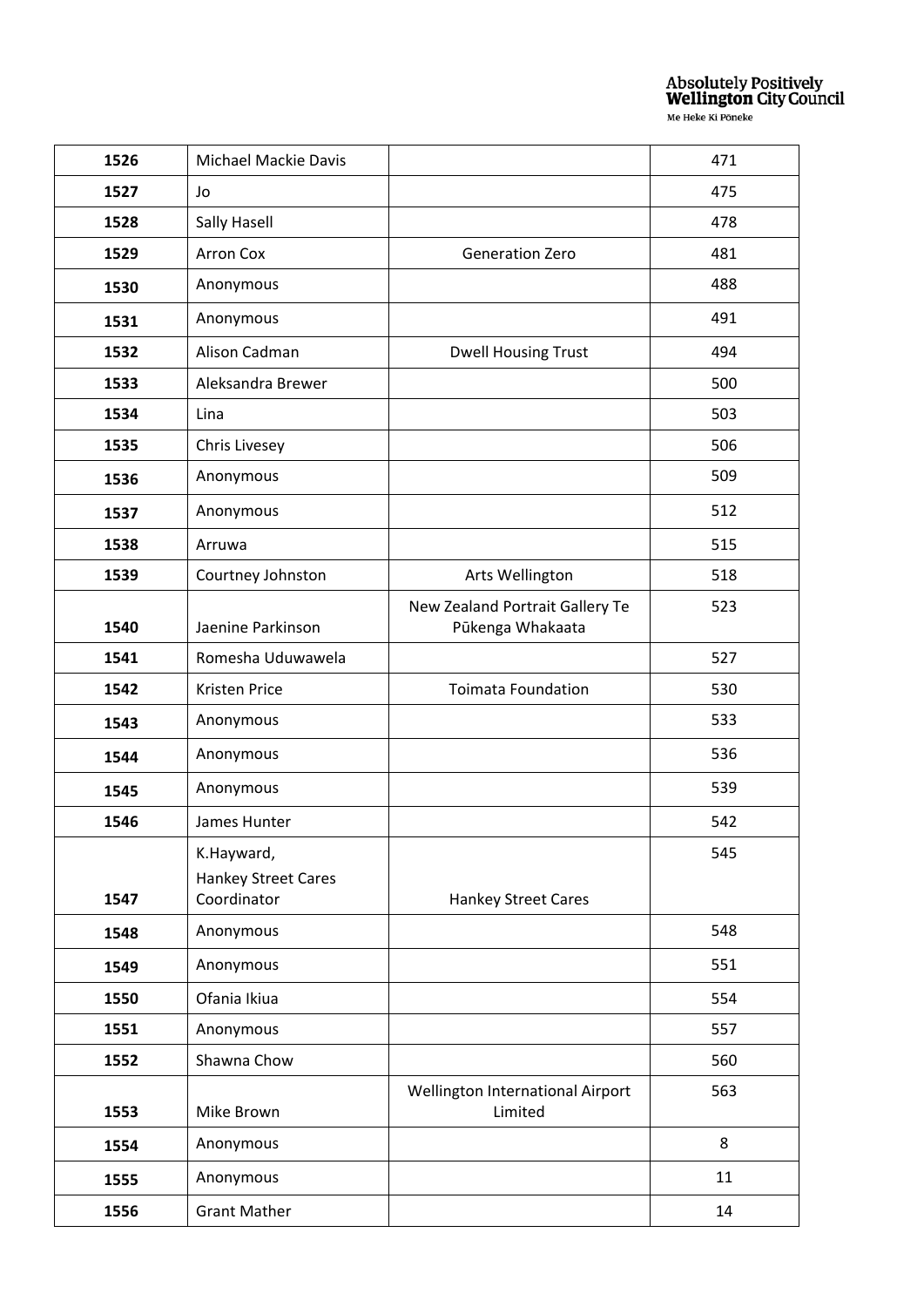| 1557 | Anonymous            |                                              | 17  |
|------|----------------------|----------------------------------------------|-----|
| 1558 | Anonymous            |                                              | 20  |
| 1559 | Mark Beehre          | Photography Aotearoa                         | 23  |
| 1560 | <b>Tim Jones</b>     | Save the Basin Reserve Campaign<br>Inc       | 26  |
|      |                      | Newtown Community and Cultural               | 34  |
| 1561 | Anonymous            | Centre                                       |     |
| 1562 | J Jane Campbell      |                                              | 37  |
| 1563 | Anonymous            |                                              | 40  |
| 1564 | Philip Williams      |                                              | 43  |
| 1565 | Anonymous            |                                              | 46  |
| 1566 | Suzanne Hatch        |                                              | 50  |
| 1567 | Rowan Hatch          |                                              | 54  |
| 1568 | Anonymous            |                                              | 58  |
| 1569 | Anonymous            |                                              | 61  |
| 1570 | Anonymous            |                                              | 64  |
| 1571 | Anonymous            |                                              | 67  |
| 1572 | Anonymous            |                                              | 70  |
| 1573 | Lisa Fong            |                                              | 73  |
| 1574 | <b>Maurice Scott</b> |                                              | 77  |
| 1575 | Anonymous            |                                              | 81  |
| 1576 | Anonymous            |                                              | 85  |
| 1577 | Norma Bryant         | Revitalise Khandallah Park and<br>Pool Group | 88  |
| 1578 | Janet Campbell       |                                              | 91  |
| 1579 | Anonymous            |                                              | 94  |
| 1580 | Zoe Genet            | Fire Emergency New Zealand                   | 97  |
| 1581 | Anonymous            |                                              | 102 |
| 1582 | Janet Campbell       |                                              | 105 |
| 1583 | Anonymous            |                                              | 108 |
| 1584 | Anonymous            |                                              | 111 |
| 1585 | David                |                                              | 114 |
| 1586 | Paul Barber          | Living Wage Wellington                       | 117 |
| 1587 | Natasha Kenyon       |                                              | 126 |
| 1588 | Julia Grange         |                                              | 130 |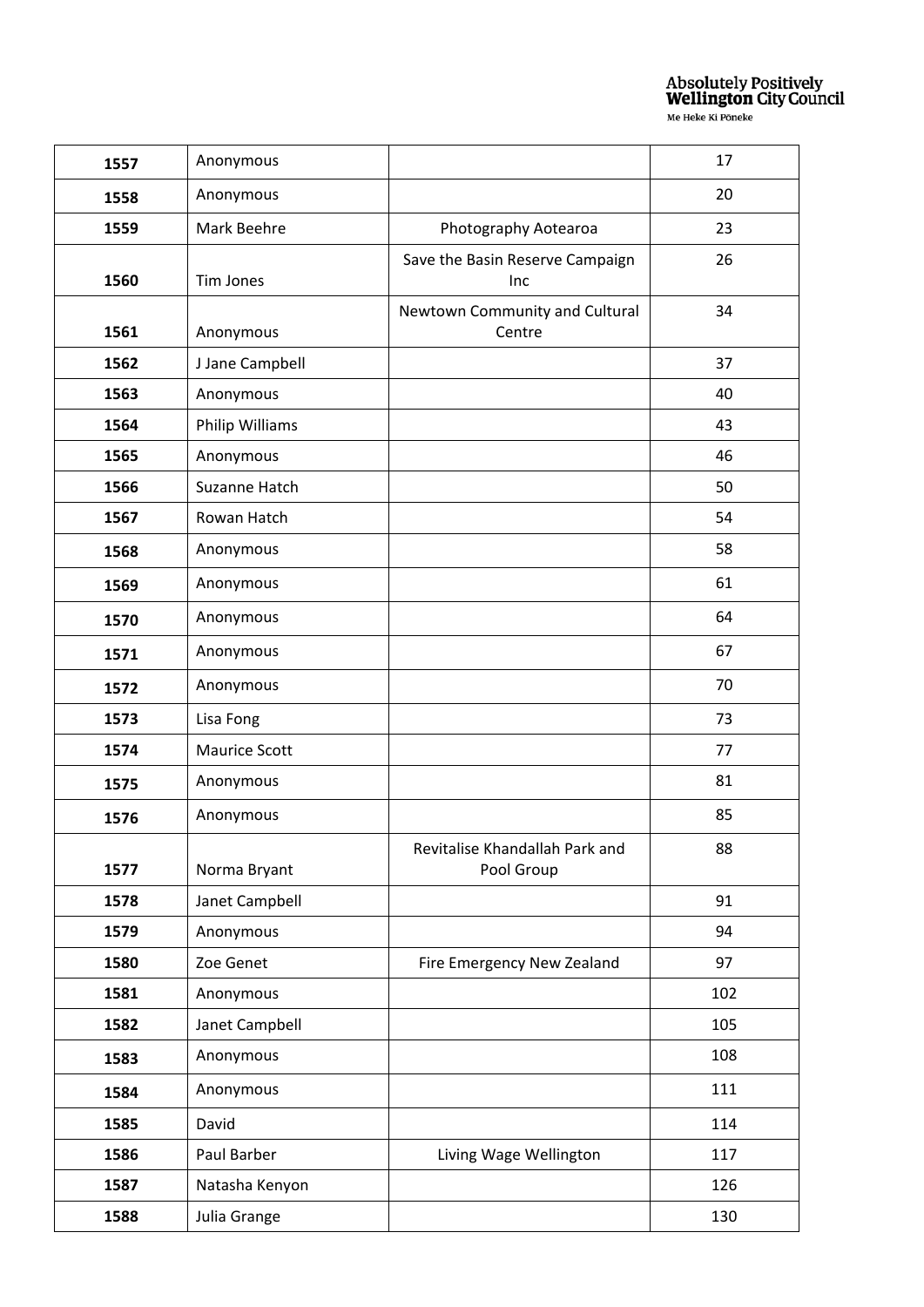| 1589 | <b>Terri Bullock</b>                          |                                     | 134 |
|------|-----------------------------------------------|-------------------------------------|-----|
| 1590 | <b>Bev Abbott</b>                             | <b>Wellington Botanical Society</b> | 138 |
| 1591 | Lucy Trevelyan                                | Wellington Citizens Advice Bureau   | 145 |
| 1592 | <b>Brooklyn Trail Builders</b>                | <b>Brooklyn Trail Builders</b>      | 151 |
| 1593 | <b>Becky Essery</b>                           |                                     | 158 |
| 1594 | Anonymous                                     |                                     | 161 |
| 1595 | Anonymous                                     |                                     | 164 |
| 1596 | Anonymous                                     |                                     | 167 |
| 1597 | Anonymous                                     |                                     | 170 |
| 1598 | Anonymous                                     |                                     | 173 |
| 1599 | Anonymous                                     |                                     | 176 |
| 1600 | Karl Laurence                                 |                                     | 179 |
| 1601 | Laura D                                       |                                     | 182 |
| 1602 | Anonymous                                     |                                     | 185 |
| 1603 | Anonymous                                     |                                     | 188 |
| 1604 | Katherine Wilson                              | Property Council New Zealand        | 191 |
| 1605 | Eleanor Meecham                               | Cycle Aware Wellington              | 203 |
| 1606 | Kylie Agnew                                   |                                     | 208 |
| 1607 | Christopher Blake                             | New Zealand Symphony Orchestra      | 211 |
| 1608 | <b>Elizabeth and Niven</b><br><b>Bartlett</b> |                                     | 219 |
| 1609 | Anonymous                                     |                                     | 225 |
| 1610 | Emma                                          |                                     | 228 |
| 1611 | Anonymous                                     |                                     | 231 |
| 1612 | Scott                                         |                                     | 234 |
| 1613 | Anonymous                                     |                                     | 237 |
| 1614 | Lesleigh Salinger, Chair                      | Karori Association Inc              | 240 |
| 1615 | Anonymous                                     |                                     | 252 |
| 1616 | Angela Page                                   |                                     | 255 |
| 1617 | Marielle Hawkes                               |                                     | 258 |
| 1618 | Ashok Jacob                                   |                                     | 261 |
| 1619 | J Lane                                        |                                     | 264 |
| 1620 | Anonymous                                     |                                     | 267 |
| 1621 | Sarah Smythe                                  |                                     | 270 |
| 1622 | Aidan Leong                                   |                                     | 273 |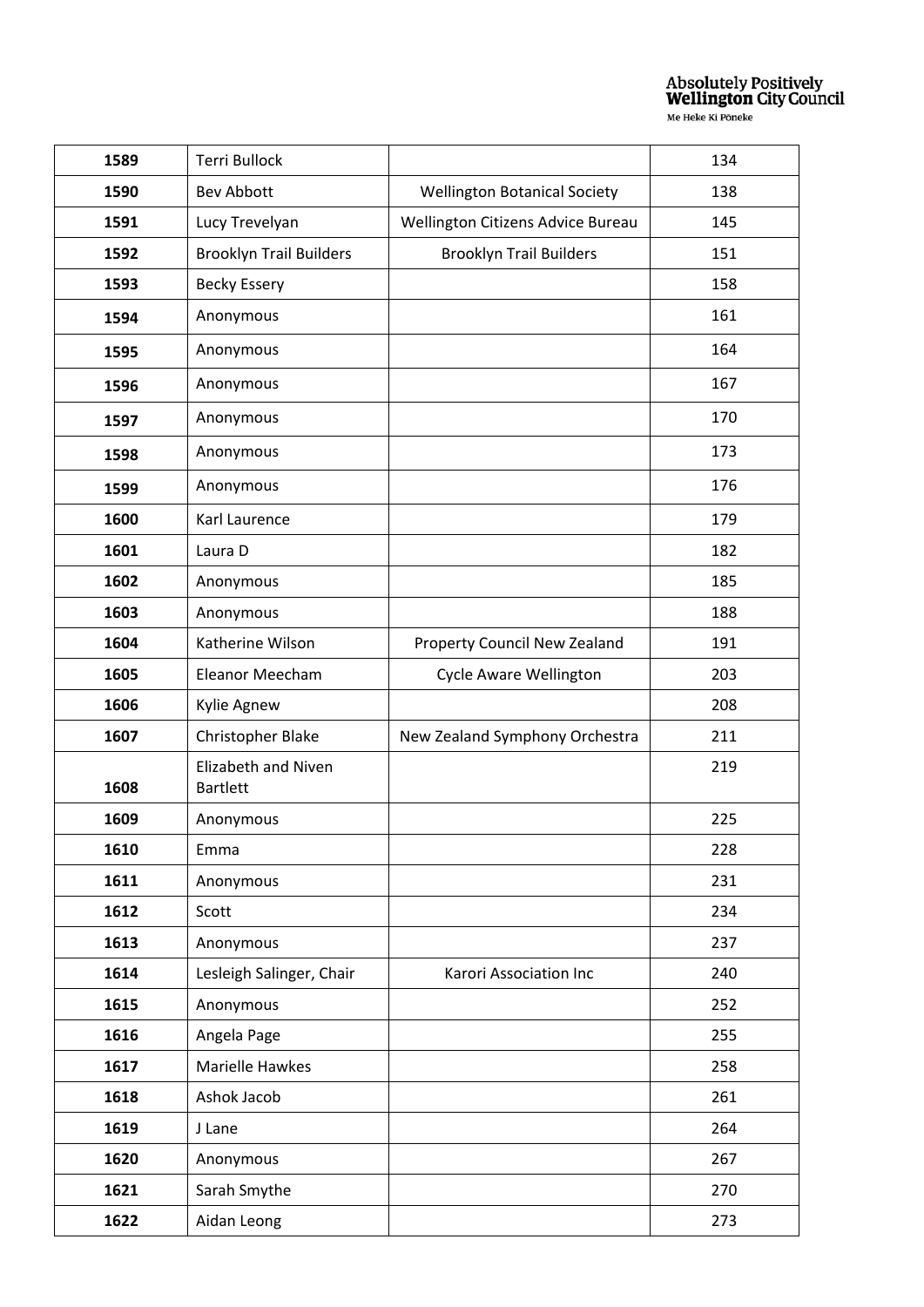| 1623 | Anonymous       |                                               | 276 |
|------|-----------------|-----------------------------------------------|-----|
| 1624 | Cam             |                                               | 279 |
| 1625 | Anonymous       |                                               | 282 |
| 1626 | Anonymous       |                                               | 285 |
| 1627 | Anonymous       |                                               | 288 |
| 1628 | Anonymous       |                                               | 291 |
| 1629 | Anonymous       |                                               | 294 |
| 1630 | Cherie Jacobson |                                               | 297 |
| 1631 | Caroline Horrox |                                               | 301 |
| 1632 | Anonymous       |                                               | 304 |
| 1633 | Beth Goodwin    |                                               | 307 |
| 1634 | Anonymous       |                                               | 310 |
| 1635 | Diana Parker    |                                               | 313 |
| 1636 | Tim Turnidge    |                                               | 316 |
| 1637 | Anonymous       |                                               | 319 |
| 1638 | Anonymous       |                                               | 322 |
| 1639 | Anonymous       |                                               | 325 |
| 1640 | Anonymous       |                                               | 328 |
| 1641 | Linda Beatson   |                                               | 331 |
| 1642 | Daniel McIlroy  |                                               | 334 |
| 1643 | Alex Kay        |                                               | 338 |
| 1644 | Warwick Taylor  | <b>Wellington Housing Action</b><br>Coalition | 341 |
| 1645 | Anonymous       |                                               | 344 |
| 1646 | Morgan Hanks    |                                               | 347 |
| 1647 | Anonymous       |                                               | 350 |
| 1648 | Anonymous       |                                               | 353 |
| 1649 | Anonymous       |                                               | 356 |
| 1650 | Benjamin Swale  |                                               | 359 |
| 1651 | Anonymous       |                                               | 361 |
| 1652 | Anonymous       |                                               | 365 |
| 1653 | Anonymous       |                                               | 368 |
| 1654 | Anonymous       |                                               | 370 |
| 1655 | Anonymous       |                                               | 374 |
| 1656 | Kat Robbie      |                                               | 376 |
|      |                 |                                               |     |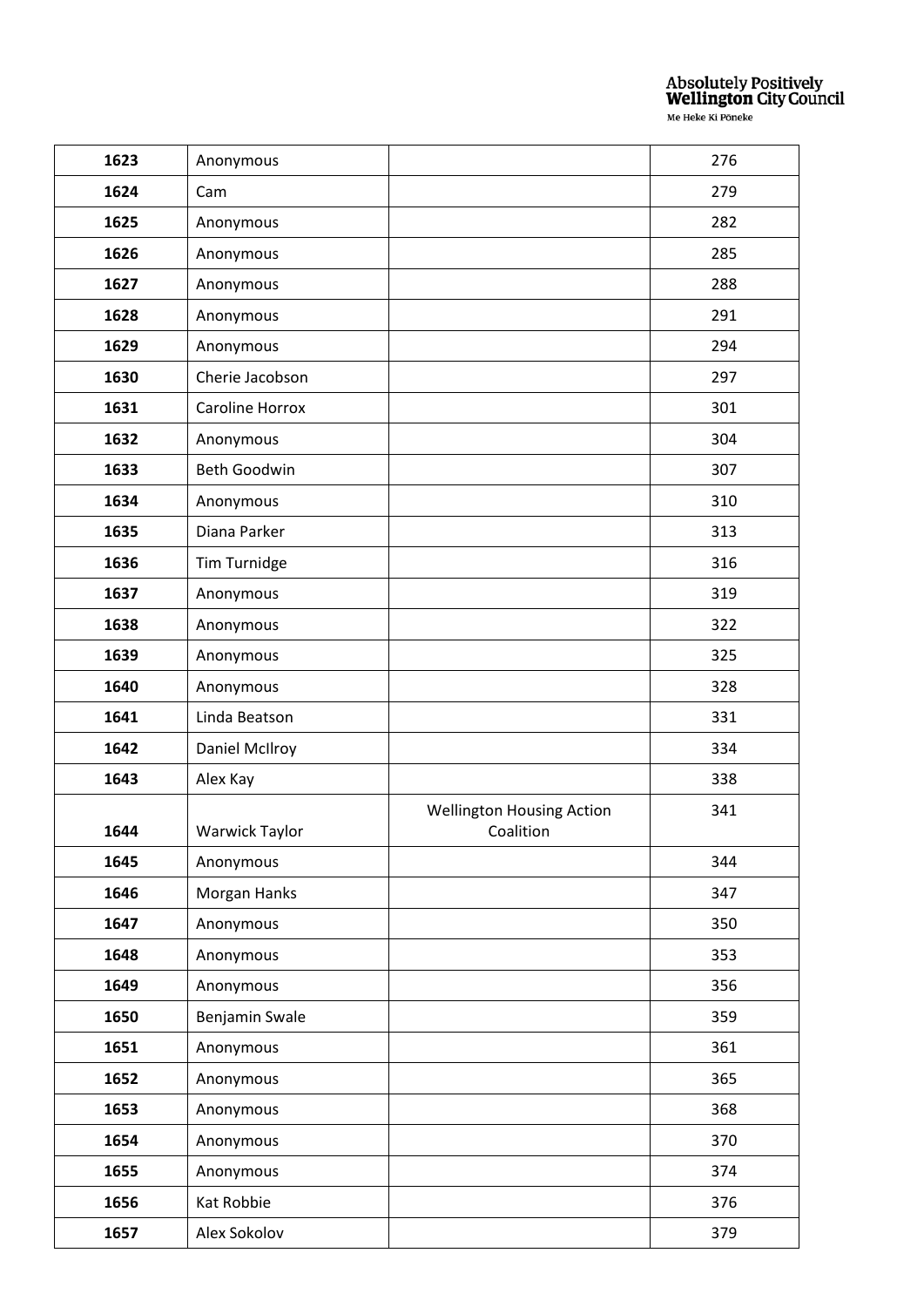| 1658 | Alasdair Keating              |                                                              | 383 |
|------|-------------------------------|--------------------------------------------------------------|-----|
| 1659 | Seamus Brady                  |                                                              | 386 |
| 1660 | Anonymous                     |                                                              | 389 |
| 1661 | Anonymous                     |                                                              | 392 |
| 1662 | Anonymous                     |                                                              | 395 |
| 1663 | Anonymous                     |                                                              | 398 |
| 1664 | Anonymous                     |                                                              | 401 |
| 1665 | Anonymous                     |                                                              | 404 |
| 1666 | Ben Schrader                  |                                                              | 407 |
| 1667 | <b>Ethan Tucker</b>           |                                                              | 411 |
| 1668 | Anonymous                     |                                                              | 414 |
| 1669 | Anonymous                     |                                                              | 417 |
| 1670 | Michela Keren Turnbull        |                                                              | 420 |
| 1671 | Mark Beehre                   | Photography Aotearoa Charitable<br>Trust                     | 423 |
| 1672 | Pita                          |                                                              | 463 |
| 1673 | <b>Susannah Lees-Jeffries</b> | Royal New Zealand Ballet                                     | 467 |
| 1674 | Tim Shannahan                 | Tennis Central Region Inc.                                   | 471 |
| 1675 | Anonymous                     |                                                              | 479 |
| 1676 | <b>Quintin Howard</b>         | Ministry of Justice                                          | 483 |
| 1677 | <b>Ben Zwartz</b>             |                                                              | 488 |
| 1678 | Anonymous                     |                                                              | 491 |
| 1679 | Anonymous                     | Wellington Branch of the Public<br><b>Health Association</b> | 494 |
| 1680 | Anonymous                     | Urban Co-Build                                               | 504 |
| 1681 | Andrea Crawshay               | Karori Campus Focus Group                                    | 510 |
| 1682 | Anonymous                     |                                                              | 521 |
| 1683 | <b>Richard Russell</b>        |                                                              | 523 |
| 1684 | <b>Rachel Averill</b>         |                                                              | 527 |
| 1685 | Anonymous                     |                                                              | 530 |
| 1686 | Aidan Forrest                 |                                                              | 532 |
| 1687 | Margaret Jeune                |                                                              | 536 |
| 1688 | Anonymous                     |                                                              | 539 |
| 1689 | Anonymous                     |                                                              | 542 |
| 1690 | Ha                            |                                                              | 545 |
| 1691 | Tessa Johnstone               |                                                              | 548 |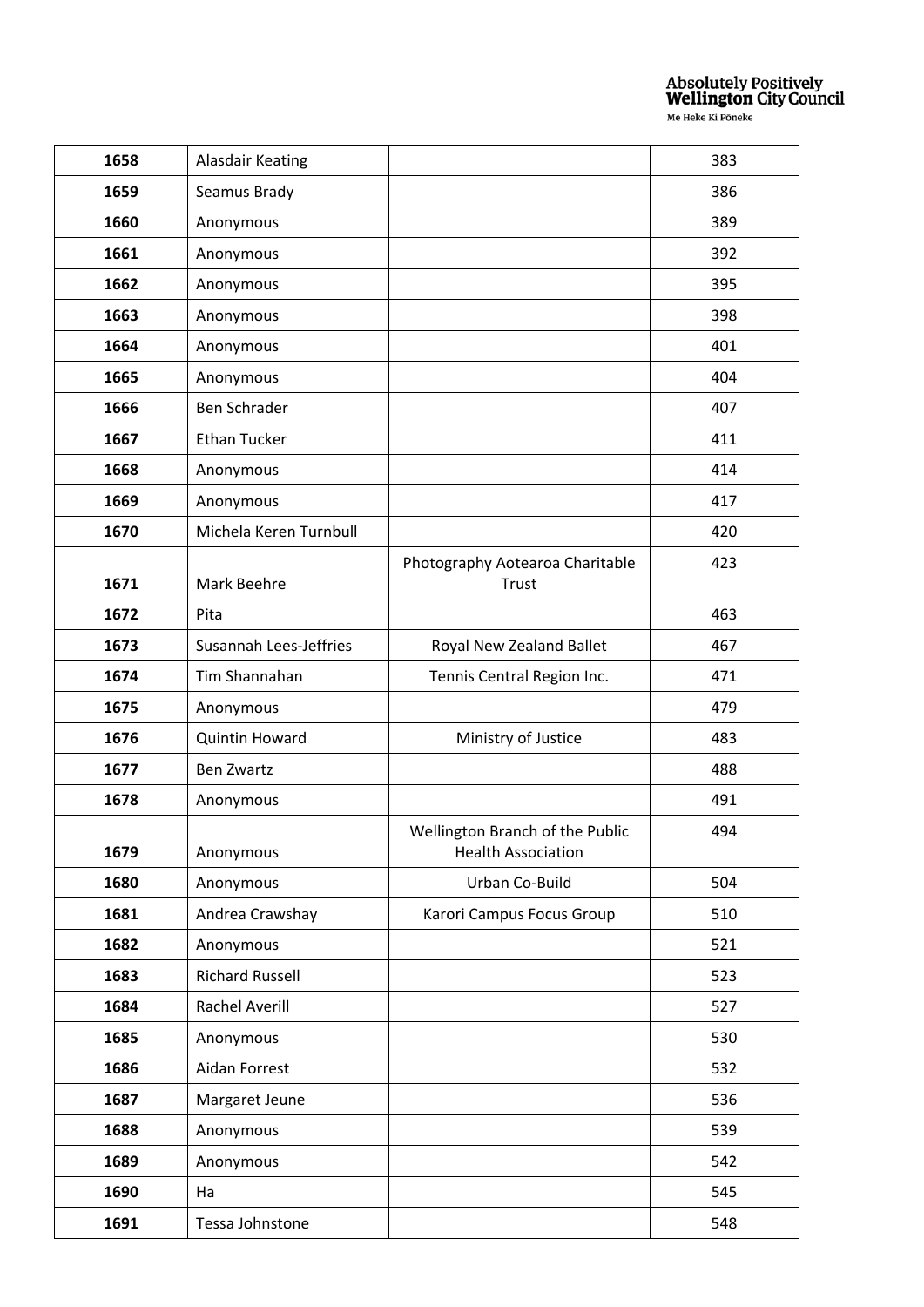| 1692 | Andrew Kenyon           |                                               | 551 |
|------|-------------------------|-----------------------------------------------|-----|
| 1693 | Murray MacLeod          |                                               | 554 |
| 1694 | <b>Ben Sandle</b>       |                                               | 556 |
| 1695 | George                  |                                               | 560 |
| 1696 | Anonymous               |                                               | 563 |
| 1697 | Anonymous               |                                               | 580 |
| 1698 | Prue Harrison           |                                               | 583 |
| 1699 | <b>Adrian Armstrong</b> |                                               | 586 |
| 1700 | Fiona Cassidy           |                                               | 589 |
| 1701 | Kate Day                |                                               | 592 |
| 1702 | Oliver Lineham          |                                               | 595 |
| 1703 | Anonymous               |                                               | 598 |
| 1704 | Lesleigh Salinger       |                                               | 601 |
| 1705 | Anonymous               |                                               | 605 |
| 1706 | <b>Bronwyn Poultney</b> |                                               | 608 |
| 1707 | Anna Adams              |                                               | 611 |
| 1708 | Anonymous               |                                               | 615 |
| 1709 | Joanna Newman           | Mt Victoria Historical Society                | 618 |
| 1710 | Janet Bagshaw           | Te Rito Wellington Family Violence<br>Network | 622 |
| 1711 | Kylee Bentley           |                                               | 628 |
| 1712 | Tanemahuta Gray         | Taki Rua Productions Society<br>Incorporated  | 631 |
| 1713 | Gary                    |                                               | 636 |
| 1714 | Adam Comrie             |                                               | 639 |
| 1715 | Patrick Morgan          |                                               | 642 |
| 1716 | <b>Carol Andrews</b>    | Friends of the Tawa Bush Reserves<br>Inc      | 645 |
| 1717 | Anonymous               |                                               | 652 |
| 1718 | Robin Bolderin          | Miramar/ Maupuia Progressive<br>Association   | 654 |
| 1719 | Anonymous               |                                               | 660 |
| 1720 | Robin Boldarin          | Eastern Zone Sports Association               | 663 |
| 1721 | Anonymous               | Wellington Pacific Leaders Forum              | 667 |
| 1722 | Jason McCrystall        |                                               | 670 |
| 1723 | Anonymous               |                                               | 673 |
| 1724 | Anonymous               |                                               | 676 |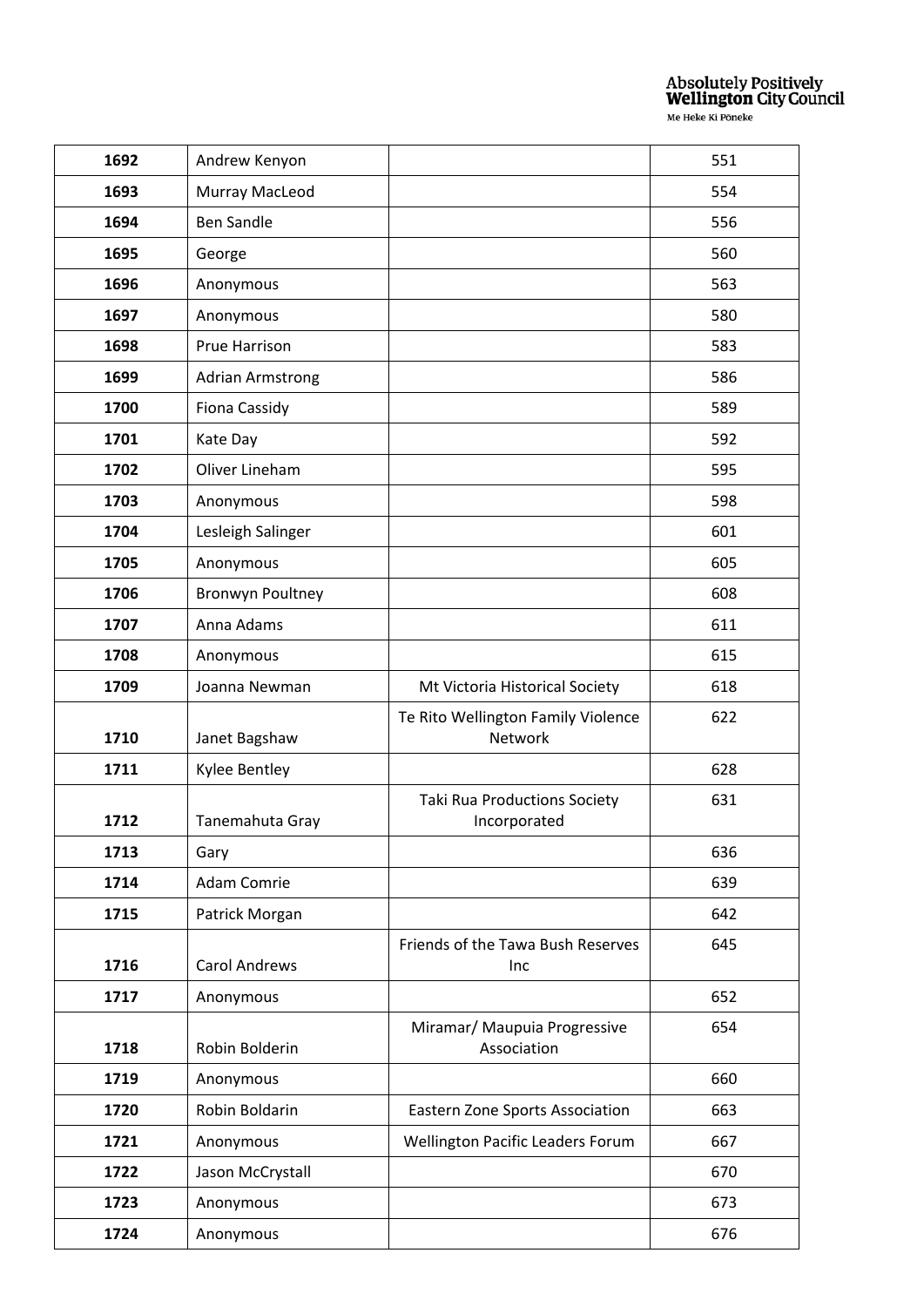| 1725 | Anonymous             |                            | 679            |     |
|------|-----------------------|----------------------------|----------------|-----|
| 1726 | Anonymous             |                            | 682            |     |
| 1727 | Anonymous             |                            | 685            |     |
| 1728 | Anonymous             |                            |                | 688 |
| 1729 | Anonymous             |                            | 691            |     |
| 1730 | Sofia                 |                            | 694            |     |
| 1731 | Anonymous             |                            | 697            |     |
| 1732 | Anonymous             |                            | 700            |     |
| 1733 | Anonymous             |                            | 703            |     |
| 1734 | Caleb Holland         |                            | 706            |     |
| 1735 | Michael Smale         |                            | 709            |     |
| 1736 | James Burgess         |                            | 712            |     |
| 1737 | Jarrod Crossland      |                            | $\overline{7}$ |     |
| 1738 | Antony Foster         |                            | 10             |     |
| 1739 | Anonymous             |                            | 13             |     |
| 1740 | Anonymous             |                            | 16             |     |
| 1741 | Anonymous             |                            | 19             |     |
| 1742 | Kelsey                |                            | 22             |     |
| 1743 | Anonymous             |                            | 25             |     |
| 1744 | Anonymous             |                            | 28             |     |
| 1745 | Mike Harkness         |                            | 31             |     |
| 1746 | <b>Isaac Spedding</b> |                            | 34             |     |
| 1747 | Anonymous             |                            | 37             |     |
| 1748 | Martin Wilson         |                            | 40             |     |
| 1749 | Jason Senior          |                            | 43             |     |
| 1750 | Anonymous             |                            | 46             |     |
| 1751 | Anonymous             |                            | 49             |     |
| 1752 | Anonymous             |                            | 52             |     |
| 1753 | Bronwyn Kelly         |                            | 55             |     |
| 1754 | Ryan Brooks           |                            | 58             |     |
| 1755 | J Ogle                |                            | 61             |     |
| 1756 | Anonymous             |                            | 64             |     |
| 1757 | Anonymous             |                            | 67             |     |
| 1758 | Anonymous             | New Zealand Cricket Museum | 70             |     |
| 1759 | <b>Felicity Birch</b> |                            | 73             |     |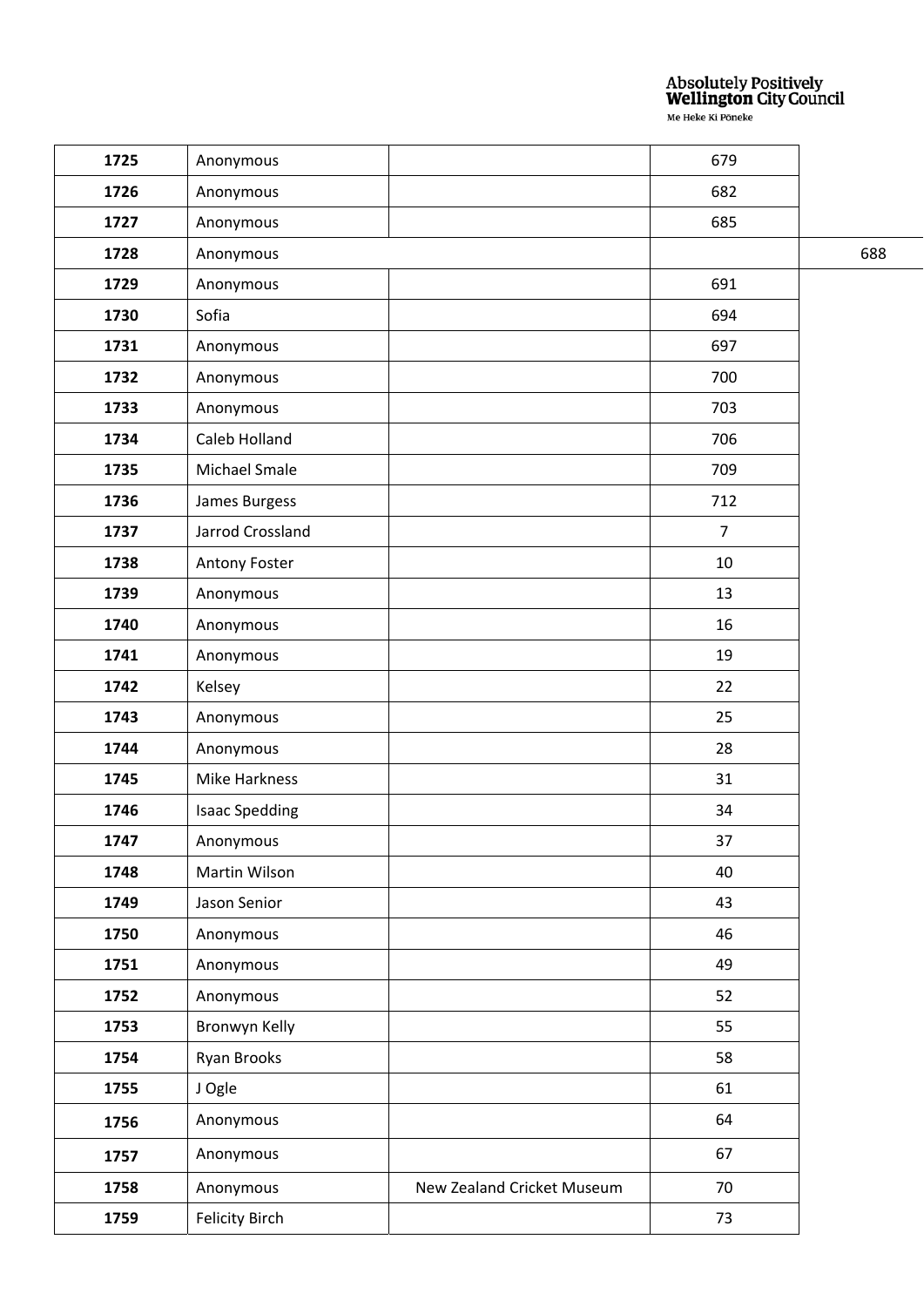| 1760 | Anonymous                |                           | 76  |
|------|--------------------------|---------------------------|-----|
| 1761 | Matthew Cryer            |                           | 79  |
| 1762 | <b>Steve Satherley</b>   | <b>Enterprise Miramar</b> | 82  |
| 1763 | Anonymous                |                           | 85  |
| 1764 | Cassandra Tse            |                           | 88  |
| 1765 | <b>Robert Hughes</b>     | Mana Cycle Group          | 91  |
| 1766 | Anonymous                |                           | 103 |
| 1767 | Alex Dyer                |                           | 106 |
| 1768 | <b>Scott Chambers</b>    |                           | 116 |
| 1769 | Anonymous                |                           | 119 |
| 1770 | Anonymous                |                           | 122 |
| 1771 | Anonymous                |                           | 125 |
| 1772 | Anonymous                |                           | 128 |
| 1773 | Louise Winspear          | Play spaces in Southgate  | 131 |
| 1774 | Jack Elder               |                           | 135 |
| 1775 | Jonathan Fletcher        |                           | 138 |
| 1776 | David Patterson          | Wellington Tennis Inc.    | 142 |
| 1777 | Ash King                 |                           | 148 |
| 1778 | Anonymous                |                           | 151 |
| 1779 | <b>Craig Starnes</b>     |                           | 154 |
| 1780 | Anonymous                | Makara Peak Supporters    | 157 |
| 1781 | <b>Charles Bisley</b>    |                           | 164 |
| 1782 | <b>Jill Stanley</b>      |                           | 167 |
| 1783 | Julie                    |                           | 170 |
| 1784 | Sophie Davis             |                           | 173 |
| 1785 | Paul Smith               |                           | 178 |
| 1786 | Paul Seyb                |                           | 181 |
| 1787 | Elly                     |                           | 184 |
| 1788 | Anonymous                |                           | 187 |
| 1789 | Karl Weber               |                           | 190 |
| 1790 | Ray Deacon               |                           | 193 |
| 1791 | Anonymous                |                           | 197 |
| 1792 | <b>Barrie Wallington</b> |                           | 200 |
| 1793 | Lauren                   |                           | 203 |
| 1794 | <b>Richard Burrell</b>   |                           | 206 |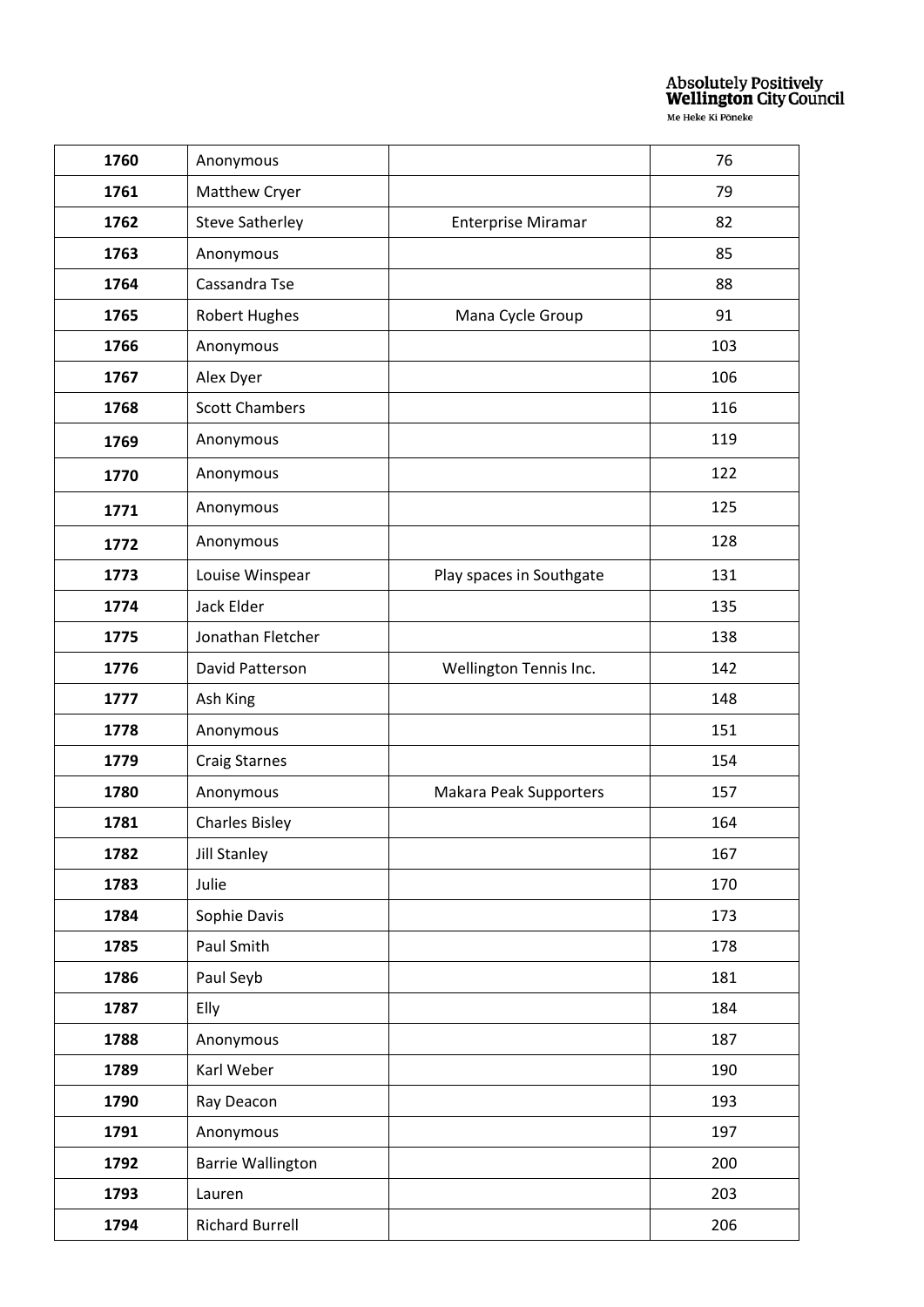| 1795 | Romy                                                |                                                                                | 209 |
|------|-----------------------------------------------------|--------------------------------------------------------------------------------|-----|
| 1796 | Anonymous                                           |                                                                                | 212 |
| 1797 | Lisa Jones                                          | Capital Football                                                               | 215 |
| 1798 | Pette                                               |                                                                                | 229 |
| 1799 | Anonymous                                           |                                                                                | 233 |
| 1800 | Anonymous                                           |                                                                                | 236 |
| 1801 | Anonymous                                           |                                                                                | 239 |
| 1802 | Anonymous                                           | <b>UCAN</b>                                                                    | 242 |
| 1803 | Anonymous                                           |                                                                                | 246 |
| 1804 | Ellen-Mary                                          |                                                                                | 248 |
| 1805 | Anonymous                                           |                                                                                | 251 |
| 1806 | Amy Jameson                                         |                                                                                | 254 |
| 1807 | Anonymous                                           | New Zealand Opera                                                              | 258 |
| 1808 | Chris Boys                                          |                                                                                | 263 |
| 1809 | Anonymous                                           |                                                                                | 266 |
| 1810 | Anonymous                                           | Wellington Hockey Association and<br>Wellington Region Hockey Stadium<br>Trust | 269 |
| 1811 | James                                               |                                                                                | 277 |
| 1812 | Anonymous                                           |                                                                                | 280 |
| 1813 | Anonymous                                           |                                                                                | 283 |
| 1814 | Dan Pool                                            |                                                                                | 286 |
| 1815 | Caspar Harmer                                       |                                                                                | 289 |
| 1816 | Ash                                                 |                                                                                | 292 |
| 1817 | Anonymous                                           |                                                                                | 298 |
| 1818 | Tim Jenkins                                         |                                                                                | 301 |
| 1819 | Chris Laidlaw                                       | <b>Greater Wellington Regional</b><br>Council                                  | 304 |
| 1820 | Jared Cleary                                        |                                                                                | 314 |
| 1821 | Anonymous                                           |                                                                                | 317 |
| 1822 | Nicola McFaull                                      |                                                                                | 320 |
| 1823 | Lesley Ayland                                       | WellStop                                                                       | 323 |
| 1824 | Anonymous                                           |                                                                                | 328 |
| 1825 | <b>Heather Garside</b>                              |                                                                                | 331 |
| 1826 | <b>Michael Stebbings</b>                            |                                                                                | 334 |
| 1827 | Mark Amery (on behalf of the trustees of Wellington |                                                                                | 337 |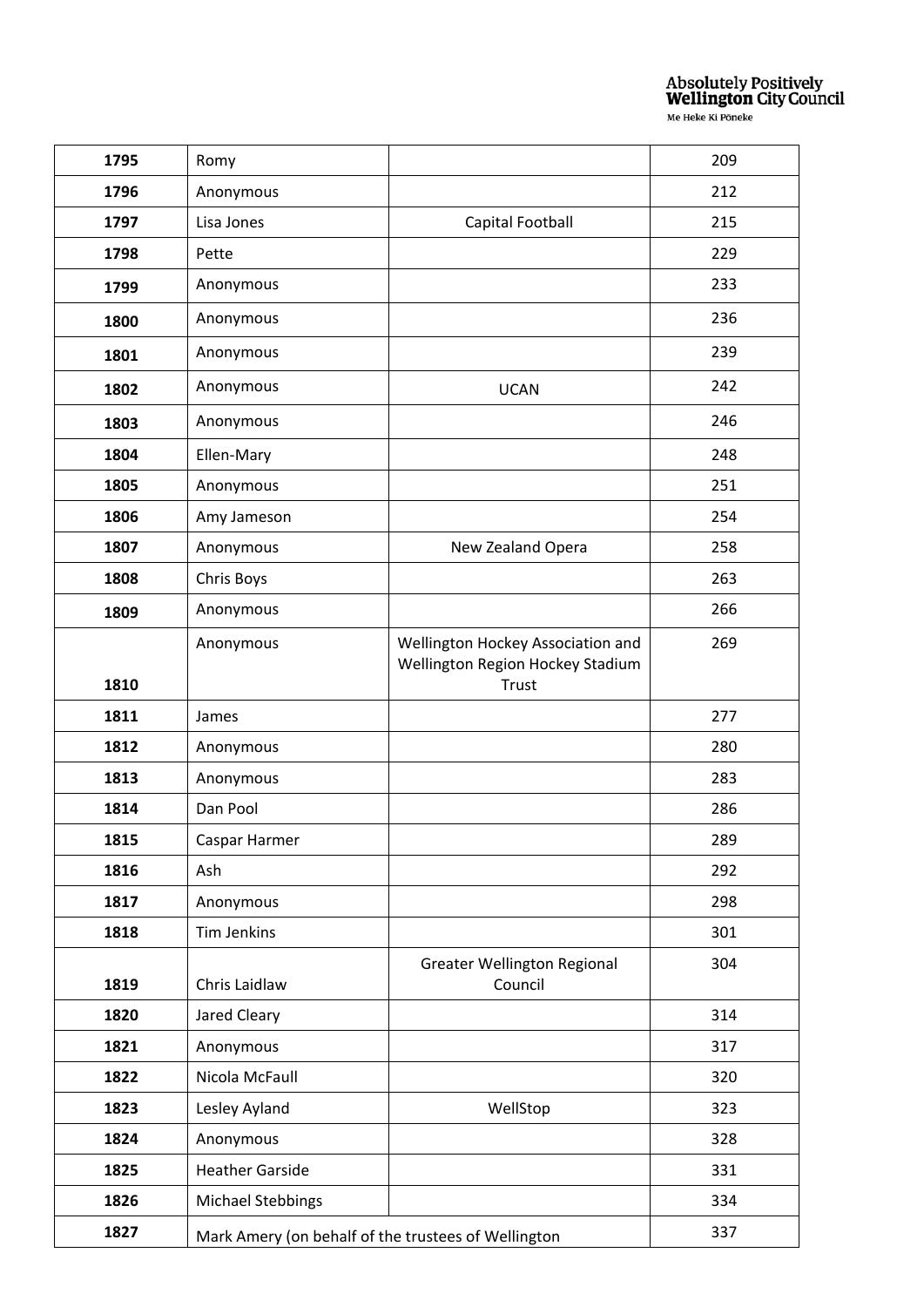|      | Independent Arts Trust) |                                |     |
|------|-------------------------|--------------------------------|-----|
| 1828 | Anonymous               | Rongotai Greens                | 344 |
| 1829 | Anonymous               |                                | 347 |
| 1830 | Nicole Miller           | Wellington Underwater Club     | 350 |
| 1831 | Robert Murray           |                                | 355 |
| 1832 | Anonymous               |                                | 362 |
| 1833 | Anonymous               |                                | 365 |
| 1834 | Ant Bradshaw            |                                | 368 |
| 1835 | Anonymous               |                                | 371 |
| 1836 | Paula Warren            |                                | 374 |
| 1837 | Anonymous               |                                | 378 |
| 1838 | Kevin Wilson            | Karori United Tennis Club      | 381 |
| 1839 | Anonymous               |                                | 387 |
| 1840 | Sam Trubridge           |                                | 390 |
| 1841 | Sarah and Ross Weenick  |                                | 393 |
| 1842 | Annabel                 |                                | 404 |
| 1843 | Rob Howard              |                                | 407 |
| 1844 | Laura O'Connell-Rapira  | ActionStation                  | 410 |
| 1845 | Anonymous               |                                | 434 |
| 1846 | <b>Steve Martin</b>     |                                | 437 |
| 1847 | Anonymous               |                                | 440 |
| 1848 | Anonymous               |                                | 443 |
| 1849 | Anonymous               |                                | 446 |
| 1850 | <b>Tony Randle</b>      |                                | 449 |
| 1851 | Megan Williams          | NZ Festival                    | 452 |
| 1852 | Nicky Sherriff          | Sports Wellington              | 458 |
| 1853 | Anonymous               |                                | 467 |
| 1854 | Wayne Newman            |                                | 470 |
| 1855 | Matt                    |                                | 473 |
| 1856 | Matt Farrar             | <b>Wellington Trails Trust</b> | 476 |
| 1857 | Nienke van Dijken       | Tourism Industry Aotearoa      | 479 |
| 1858 | <b>Richard Benge</b>    | Arts Access Aotearoa           | 495 |
| 1859 | Paul Bruce              |                                | 499 |
| 1860 | Anonymous               |                                | 513 |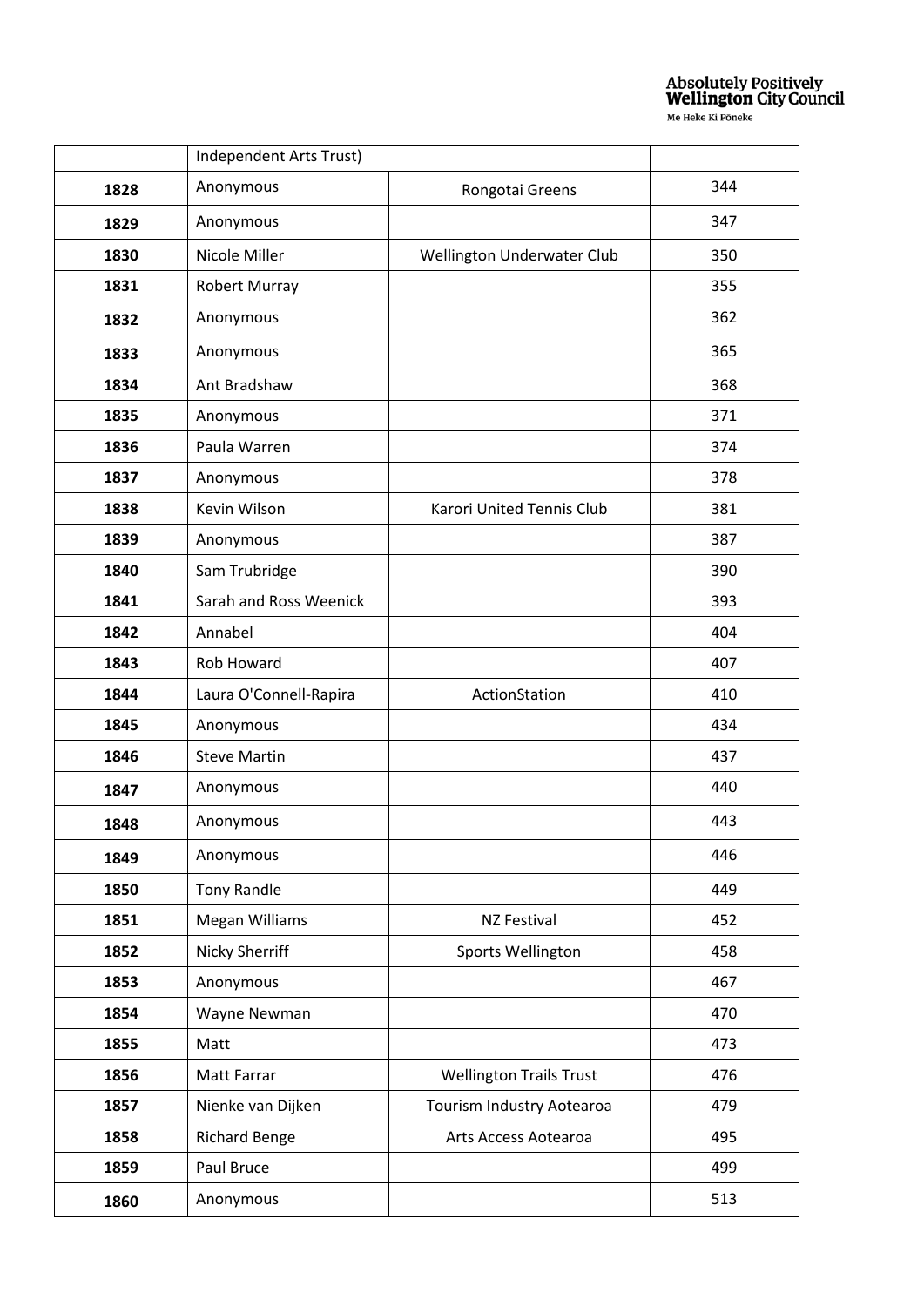| 1861 | Anonymous                 |                                                        | 516 |
|------|---------------------------|--------------------------------------------------------|-----|
| 1862 | Anonymous                 | Wellington Night Shelter                               | 519 |
| 1863 | <b>Catherine Penetito</b> |                                                        | 522 |
| 1864 | Anonymous                 |                                                        | 525 |
| 1865 | Anonymous                 |                                                        | 528 |
| 1866 | Anonymous                 |                                                        | 531 |
| 1867 | Anonymous                 |                                                        | 534 |
| 1868 | Anonymous                 |                                                        | 537 |
| 1869 | Cecile                    |                                                        | 540 |
| 1870 | Anonymous                 |                                                        | 543 |
| 1871 | Alison Dangerfield        | Heritage New Zealand                                   | 546 |
| 1872 | Anonymous                 |                                                        | 550 |
| 1873 | Anonymous                 |                                                        | 553 |
| 1874 | Nikki Phillips            |                                                        | 556 |
| 1875 | Sonja Randhawa            | National Council of Women,<br><b>Wellington Branch</b> | 559 |
| 1876 | Livvy Cosh                |                                                        | 582 |
| 1877 | Hayden Hockly             |                                                        | 585 |
| 1878 | Gisella Carr              | World of Wearable Art Limited<br>(WOW)                 | 588 |
| 1879 | Anonymous                 |                                                        | 593 |
| 1880 | Anonymous                 |                                                        | 596 |
|      | The Performance Arcade    |                                                        | 599 |
| 1881 | Trust                     | The Performance Arcade Trust                           |     |
| 1882 | Anonymous                 |                                                        | 603 |
| 1883 | Pablo Gomes Ludermir      |                                                        | 606 |
| 1884 | Andrew Feierabend         | <b>Meridian Energy</b>                                 | 609 |
| 1885 | Demelza OBrien            | Regional Public Health                                 | 616 |
| 1886 | Anonymous                 |                                                        | 632 |
| 1887 | Charles Wilson            |                                                        | 636 |
| 1888 | Catherine                 |                                                        | 639 |
| 1889 | John Greenwood            | <b>Basin Reserve Trust</b>                             | 642 |
| 1890 | The PlayGround NZ Ltd     | The PlayGround NZ Ltd                                  | 646 |
| 1891 | Anonymous                 |                                                        | 650 |
| 1892 | Mark Brown                | Newtown School                                         | 653 |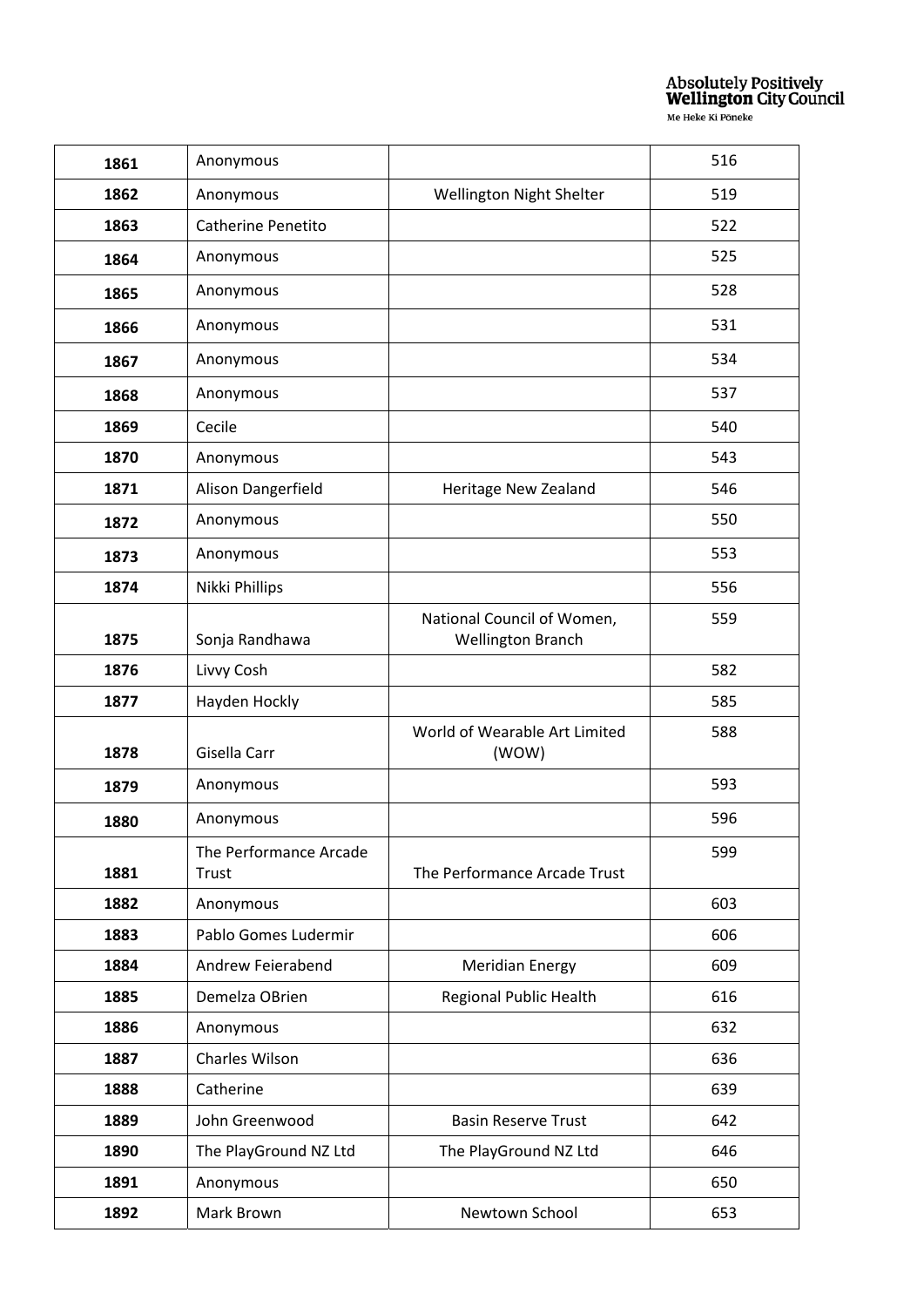| 1893 | Anonymous              |                                | 656 |
|------|------------------------|--------------------------------|-----|
| 1894 | Anonymous              |                                | 659 |
| 1895 | Marie-Louise Siddle    |                                | 662 |
| 1896 | Anonymous              |                                | 665 |
| 1897 | Erin Pilcher           |                                | 668 |
| 1898 | Anonymous              |                                | 671 |
| 1899 | Anonymous              |                                | 674 |
| 1900 | <b>Adrian Withell</b>  |                                | 677 |
| 1901 | Gail E. Duncan         |                                | 680 |
| 1902 | Jeremy Macey           |                                | 683 |
| 1903 | Dan                    |                                | 686 |
| 1904 | Anonymous              |                                | 689 |
| 1905 | Mrs Brigid Sharp       |                                | 692 |
| 1906 | Morgan                 |                                | 695 |
| 1907 | John Ranta             |                                | 698 |
| 1908 | David Ensor            |                                | 701 |
| 1909 | Rachel                 |                                | 704 |
| 1910 | Anthony Edmonds        | <b>Wellington Trails Trust</b> | 707 |
| 1911 | Phillipa Tocker        |                                | 710 |
| 1912 | Anonymous              |                                | 714 |
| 1913 | <b>Alison Ballance</b> |                                | 717 |
| 1914 | Anonymous              |                                | 721 |
| 1915 | Joey Sauer             |                                | 725 |
| 1916 | Sue Skene              |                                | 728 |
| 1917 | Anonymous              |                                | 731 |
| 1918 | Heleen Visser          |                                | 734 |
| 1919 | Anonymous              |                                | 737 |
| 1920 | Anonymous              |                                | 5   |
| 1921 | Anonymous              |                                | 8   |
| 1922 | Pat Vincent            |                                | 11  |
| 1923 | <b>Richard Cameron</b> |                                | 14  |
| 1924 | Anonymous              |                                | 17  |
| 1925 | <b>Philip Squire</b>   | <b>Sustainability Trust</b>    | 20  |
| 1926 | Martin M               |                                | 26  |
| 1927 | Anonymous              |                                | 29  |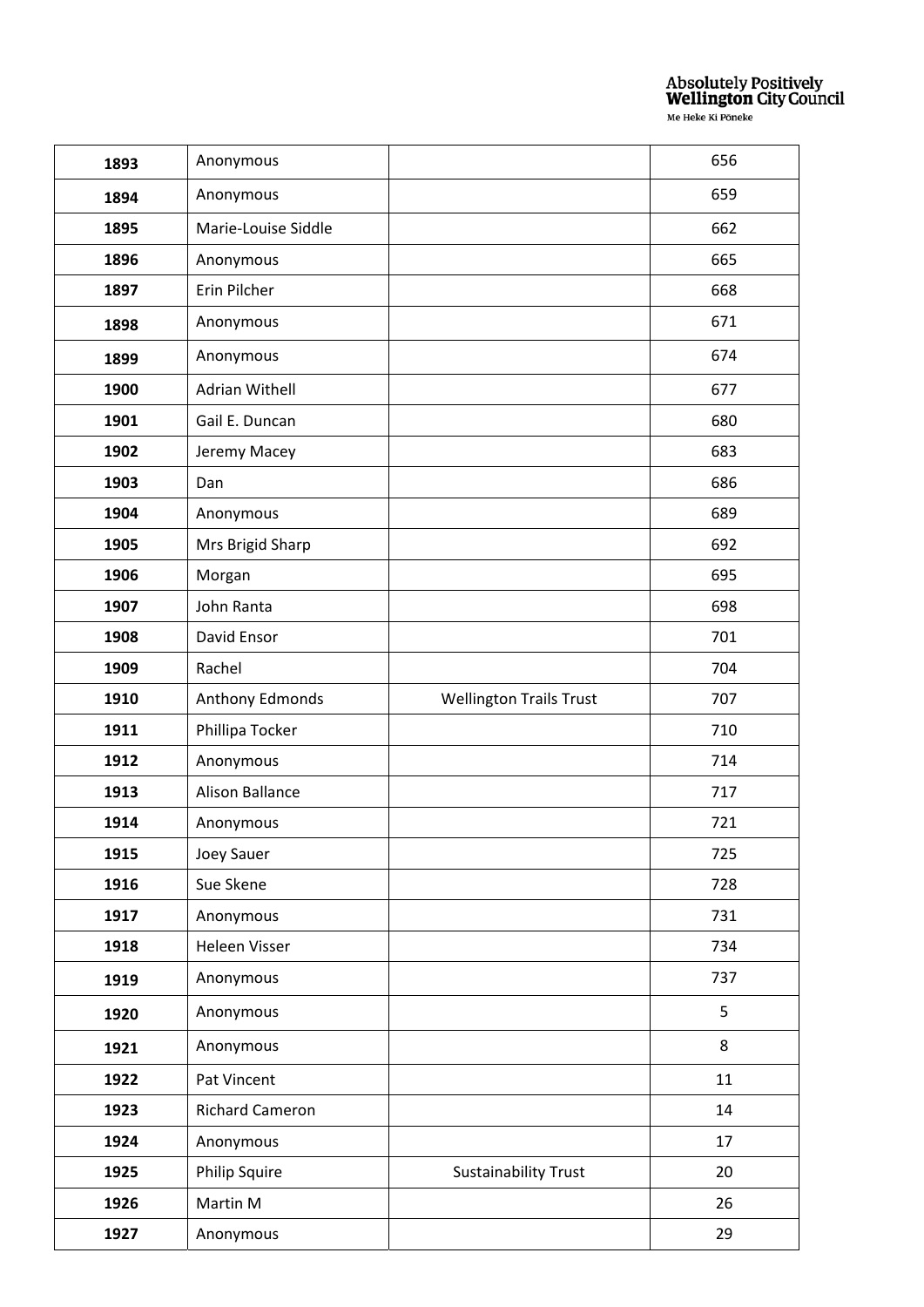| 1928 | John Hopgood                     |                                                                       | 32  |
|------|----------------------------------|-----------------------------------------------------------------------|-----|
| 1929 | Anonymous                        |                                                                       | 35  |
| 1930 | Anonymous                        |                                                                       | 38  |
| 1931 | <b>Thomas LaHood</b>             |                                                                       | 41  |
| 1932 | Georgina Preston                 |                                                                       | 45  |
| 1933 | <b>B</b> Campbell                |                                                                       | 48  |
| 1934 | Anonymous                        |                                                                       | 51  |
| 1935 | Anonymous                        |                                                                       | 54  |
| 1936 | Kate Martin                      |                                                                       | 58  |
| 1937 | Fuailelagi Samoa Saleupolu Heger |                                                                       | 60  |
| 1938 | Anonymous                        | <b>Wellington City Council</b><br><b>Accessibility Advisory Group</b> | 64  |
| 1939 | Phil Petersen                    |                                                                       | 70  |
| 1940 | Richard Goodyear                 |                                                                       | 73  |
| 1941 | Anonymous                        |                                                                       | 76  |
| 1942 | John Baddiley                    | Wellington Mountain Bike Club,<br>inc                                 | 79  |
| 1943 | Evan Freshwater                  |                                                                       | 82  |
| 1944 | Anonymous                        |                                                                       | 85  |
| 1945 | Anonymous                        | Te Runanga o Toa Rangatira                                            | 86  |
| 1946 | Emily                            |                                                                       | 91  |
| 1947 | <b>Marlon Drake</b>              | Victoria University of Wellington<br><b>Students' Association</b>     | 94  |
| 1948 | Cam                              |                                                                       | 102 |
| 1949 | Anonymous                        |                                                                       | 105 |
| 1950 | Kay Jones                        |                                                                       | 109 |
| 1951 | Chandrakala Yogeswaran           |                                                                       | 113 |
| 1952 | Laurie Foon                      | Sustainable Business Network                                          | 116 |
| 1953 | Craig Jenkin                     |                                                                       | 120 |
| 1954 | John Ranta                       | <b>Highland Park Progressive</b><br><b>Association (HPPA)</b>         | 123 |
| 1955 | John Ranta                       | <b>Highland Park Progressive</b><br><b>Association (HPPA)</b>         | 126 |
| 1956 | Clint Betteridge                 |                                                                       | 129 |
| 1957 | Anonymous                        |                                                                       | 132 |
| 1958 | Nigel Johnson                    |                                                                       | 136 |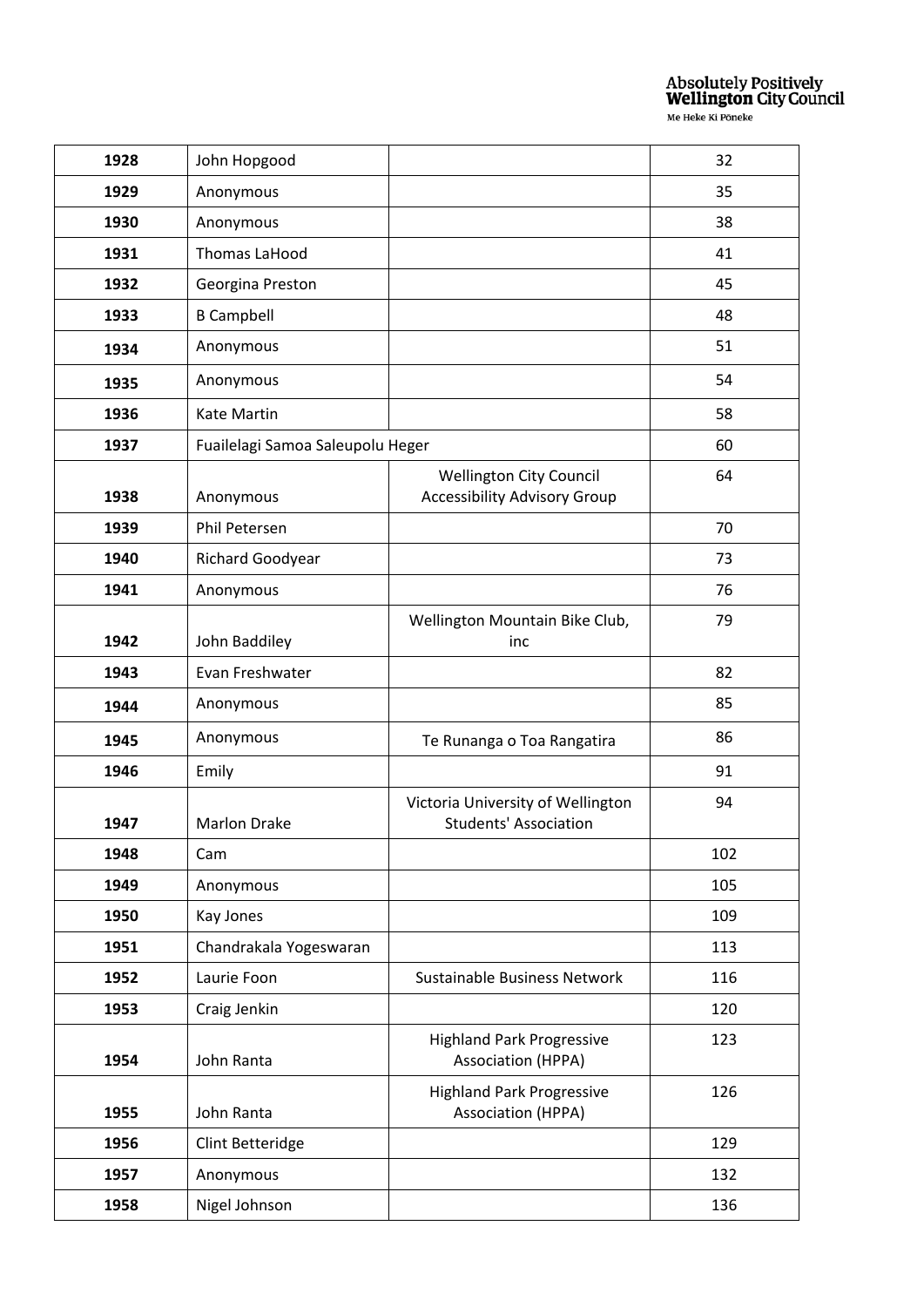| 1959 | Katrina                                                     |                                                                                | 139 |
|------|-------------------------------------------------------------|--------------------------------------------------------------------------------|-----|
| 1960 | Anonymous                                                   |                                                                                | 142 |
| 1961 | Anonymous                                                   |                                                                                | 145 |
| 1962 | Thomas LaHood                                               | <b>Barbarian Productions Ltd.</b>                                              | 148 |
| 1963 | Chris McDowall                                              |                                                                                | 153 |
| 1964 | Liz Springford                                              |                                                                                | 156 |
| 1965 | Anonymous                                                   |                                                                                | 160 |
| 1966 | <b>Joel Miller</b>                                          |                                                                                | 163 |
| 1967 | Alex                                                        |                                                                                | 166 |
| 1968 | Sam Donald                                                  |                                                                                | 169 |
| 1969 | Liz Willmott                                                |                                                                                | 172 |
| 1970 | Anonymous                                                   |                                                                                | 175 |
| 1971 | Chris White                                                 |                                                                                | 179 |
| 1972 | Sophie Jerram                                               | Wellington Independent Arts Trust                                              | 182 |
| 1973 | Anonymous                                                   | Footnote New Zealand Dance                                                     | 187 |
| 1974 | Anonymous                                                   | Wellington Hockey Association and<br>Wellington Region Hockey Stadium<br>Trust | 193 |
| 1975 | Anonymous                                                   | Wellington Hockey Association and<br>Wellington Region Hockey Stadium<br>Trust | 199 |
| 1976 | Anonymous                                                   |                                                                                | 202 |
| 1977 | <b>Charles Dawson</b>                                       |                                                                                | 205 |
| 1978 | Mandy Wong                                                  |                                                                                | 208 |
| 1979 | Katharine                                                   |                                                                                | 211 |
| 1980 | Anonymous                                                   |                                                                                | 215 |
| 1981 | Roger Miller                                                |                                                                                | 218 |
| 1982 | Anonymous                                                   |                                                                                | 221 |
| 1983 | Jeff Owens                                                  |                                                                                | 224 |
| 1984 | Dr Tristram Ingham                                          |                                                                                | 227 |
| 1985 | <b>Vogelmorn Community</b><br><b>Group Charitable Trust</b> | <b>Vogelmorn Community Group</b><br><b>Charitable Trust</b>                    | 230 |
| 1986 | E Novak                                                     |                                                                                | 235 |
| 1987 | <b>Andrew Foster</b>                                        | Circa Theatre                                                                  | 238 |
| 1988 | <b>Community Performing</b><br><b>Arts Trust</b>            | <b>Community Performing Arts Trust</b>                                         | 243 |
| 1989 | Emma Church                                                 | <b>Compass Health</b>                                                          | 247 |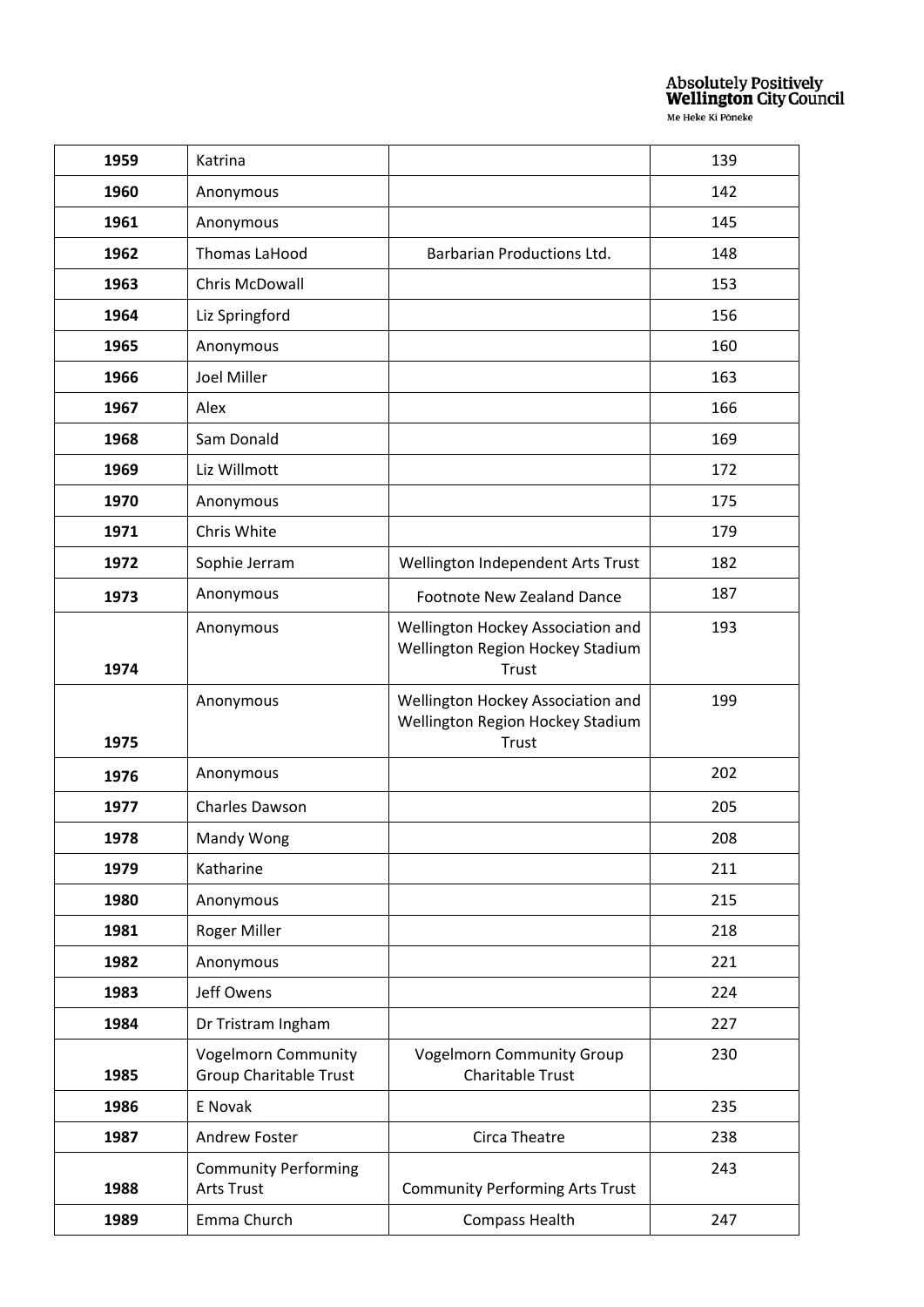| 1990 | Sam Newton                                  | <b>New Zealand Recreation</b><br>Association                     | 258            |
|------|---------------------------------------------|------------------------------------------------------------------|----------------|
| 1991 | Neil Miller                                 | <b>Engineering New Zealand</b>                                   | 265            |
| 1992 | Anonymous                                   |                                                                  | 270            |
| 1993 | Nicola McFaull                              | <b>Onslow Residents Community</b><br>Association                 | 274            |
| 1994 | Anonymous                                   |                                                                  | 284            |
| 1995 | Anonymous                                   | College of Creative Arts, Massey<br><b>University Wellington</b> | 287            |
| 1996 | Alastair Smith                              |                                                                  | 291            |
| 1997 | <b>Brad Olsen</b>                           | Wellington City Council's Youth<br>Council                       | 295            |
| 1998 | Anonymous                                   | Capital BMX club                                                 | 308            |
| 1999 | Lindsay Gow                                 | <b>Porirua Harbour and Catchment</b><br><b>Community Trust</b>   | 311            |
| 2000 | Peter Cooke                                 | Mt Cook Mobilised                                                | 316            |
| 2001 | Dean Stanley                                | <b>Worser Bay Boating Club</b>                                   | 323            |
| 2002 | <b>William Guest</b>                        |                                                                  | 328            |
| 2003 | Will Caccia-Birch                           | <b>Wellington Rugby</b>                                          | 336            |
| 2004 | Selwyn Warren                               |                                                                  | 341            |
| 2005 | Steve Stirrat and Marilyn Head              |                                                                  | 343            |
| 2006 | <b>Richard Nimmo</b>                        |                                                                  | 347            |
| 2007 | Liz Springford                              | OraTaiao: The New Zealand<br><b>Climate and Health Council</b>   | 351            |
| 2008 | <b>Merio Marsters</b>                       |                                                                  | 4              |
| 2009 | Anonymous                                   | <b>Surfbreak Protection Society</b>                              | $\overline{7}$ |
| 2010 | Anonymous                                   |                                                                  | 89             |
| 2011 | Elizabeth Purdie                            |                                                                  | 92             |
| 2012 | Tim Jones                                   |                                                                  | 95             |
| 2013 | Anonymous                                   |                                                                  | 103            |
| 2014 | Paul Douglas                                |                                                                  | 107            |
| 2015 | Surfers Wellington<br><b>Advisory Group</b> | Surfers Wellington Advisory Group                                | 111            |
| 2016 | David Perks                                 | WREDA                                                            | 121            |
| 2017 | Anonymous                                   | Newtown Residents Association                                    | 129            |
| 2018 | Alana Bowman                                |                                                                  | 141            |
| 2019 | Michael Gibson                              |                                                                  | 147            |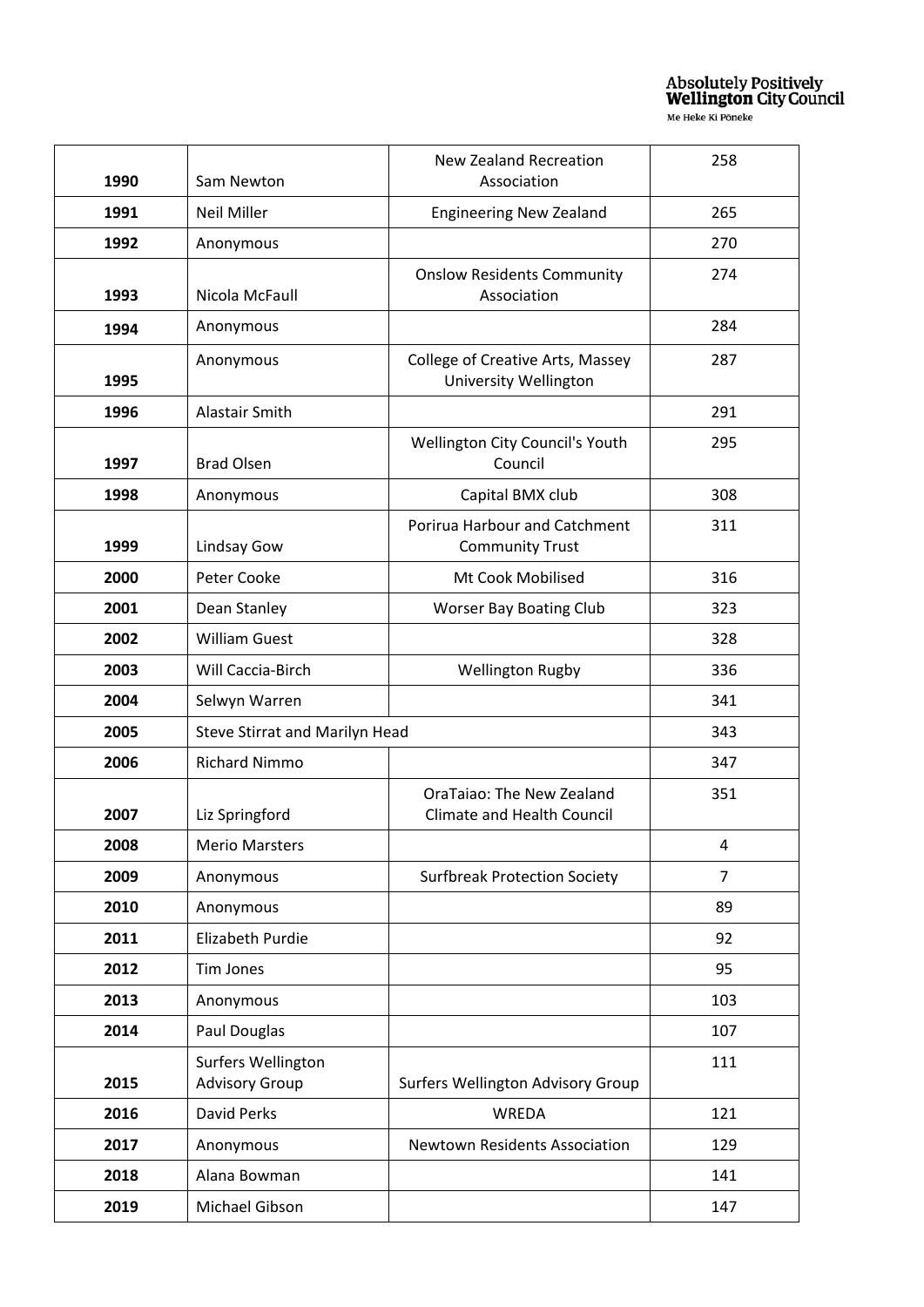| 2020 | Anonymous                      |                                                                       | 153 |
|------|--------------------------------|-----------------------------------------------------------------------|-----|
|      |                                | <b>Vogelmorn Precinct Steering</b>                                    | 157 |
| 2021 | Sam Donald                     | Group                                                                 |     |
| 2022 | <b>Richard Thompson</b>        | <b>Creative New Zealand</b>                                           | 191 |
| 2023 | Anonymous                      |                                                                       | 201 |
|      | Anonymous                      | <b>Glenside Progressive Association</b>                               | 208 |
| 2024 |                                | <b>Inc</b>                                                            |     |
| 2025 | Kevin Lethbridge               |                                                                       | 218 |
| 2026 | Jonathan & Peggy Bhana-Thomson |                                                                       | 221 |
| 2027 | Paula Warren                   | <b>Environmental Reference Group</b>                                  | 229 |
| 2028 | Anonymous                      | Tawa Business Group Inc                                               | 247 |
| 2029 | Jeremy Ward                    | East by West Ferries                                                  | 266 |
| 2030 | Anthony Dey                    | <b>Brentwood Hotel</b>                                                | 275 |
| 2031 | <b>Tim Lester</b>              | Wellington Electricity Lines Limited                                  | 282 |
| 2032 | Anonymous                      | <b>BATS Theatre Ltd</b>                                               | 294 |
| 2033 | Anonymous                      | Strathmore Park Progressive and<br><b>Beautifying Association Inc</b> | 300 |
| 2034 | <b>Edmund Tam</b>              |                                                                       | 310 |
| 2035 | Milla Shanks                   |                                                                       | 314 |
| 2036 | <b>Roland Sapsford</b>         |                                                                       | 318 |
| 2037 | <b>Richard Herbert</b>         |                                                                       | 323 |
|      |                                | <b>Tawa Community Board</b>                                           |     |
| 2038 | <b>Callan Shanks</b>           |                                                                       | 336 |
| 2039 | Alana Johnson                  |                                                                       | 340 |
| 2040 | Anonymous                      | <b>Accor Hotels</b>                                                   | 345 |
| 2041 | Paul de Lisle                  |                                                                       | 349 |
| 2042 | Anonymous                      | Tawa Rugby Football Club                                              | 353 |
| 2043 | Anonymous                      |                                                                       | 359 |
| 2044 | Adrianna Gebbie                |                                                                       | 366 |
| 2045 | Nicola Berry                   |                                                                       | 370 |
| 2046 | <b>Christine Harrison</b>      |                                                                       | 374 |
| 2047 | <b>Heather Henare</b>          | Skylight                                                              | 378 |
| 2048 | Angela Rothwell                | Mt Victoria Residents Association                                     | 386 |
| 2049 | Steph Knight                   | <b>Tawa Residents Association</b>                                     | 404 |
| 2050 | Andrew Smith                   | Victoria University of Wellington                                     | 411 |
| 2051 | Colin Stone                    | Sport NZ                                                              | 418 |
| 2052 | Ellen Blake                    | Living Streets Aotearoa                                               | 430 |